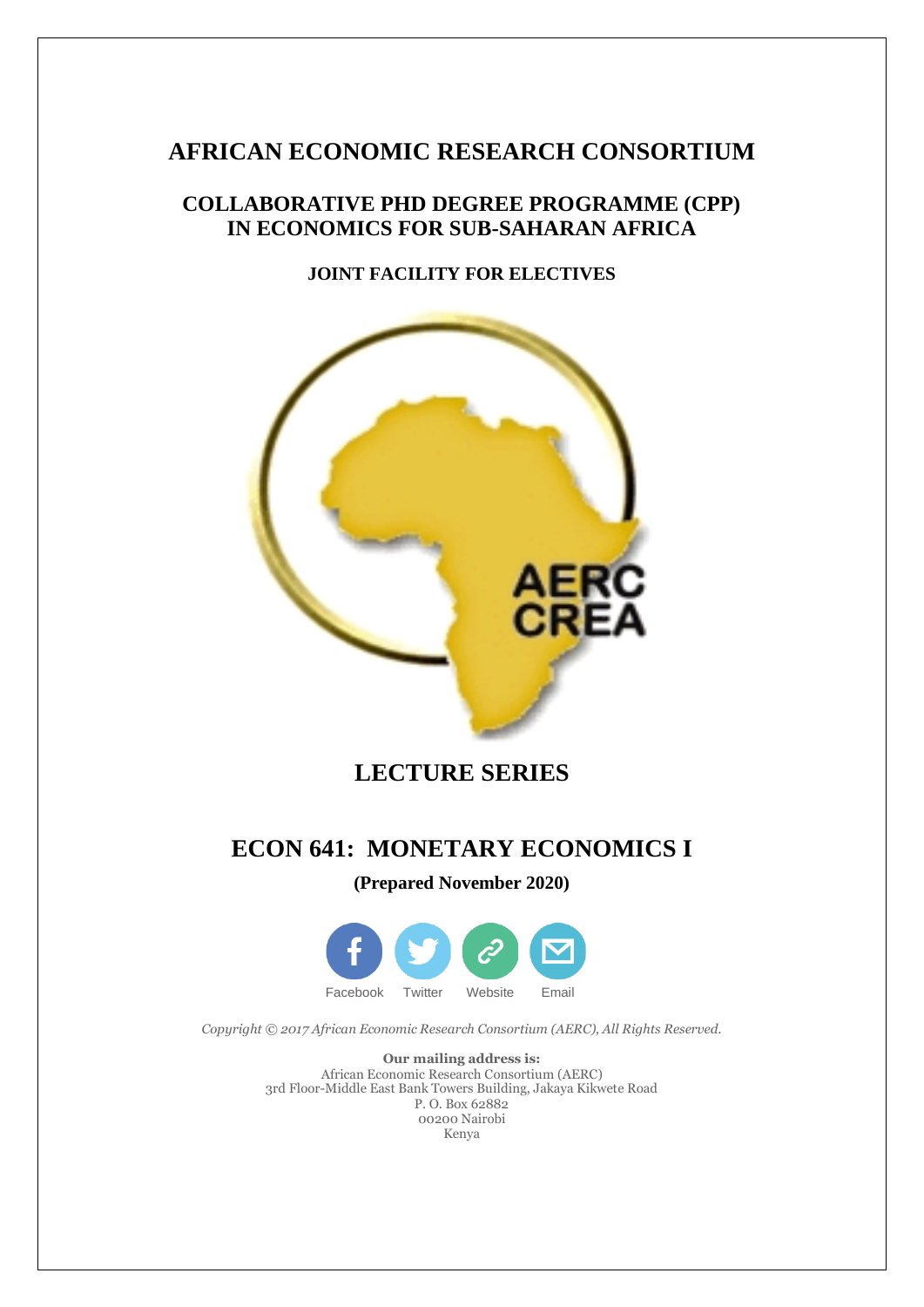

# **ECON 641: MONETARY ECONOMICS I**

# <span id="page-1-0"></span>**Topic 1: Micro and Macro Perspectives of Monetary Economics**

## **Contents**

| 1.1 |  |  |
|-----|--|--|
| 1.2 |  |  |
| 1.3 |  |  |
|     |  |  |
|     |  |  |
| 1.6 |  |  |
| 1.7 |  |  |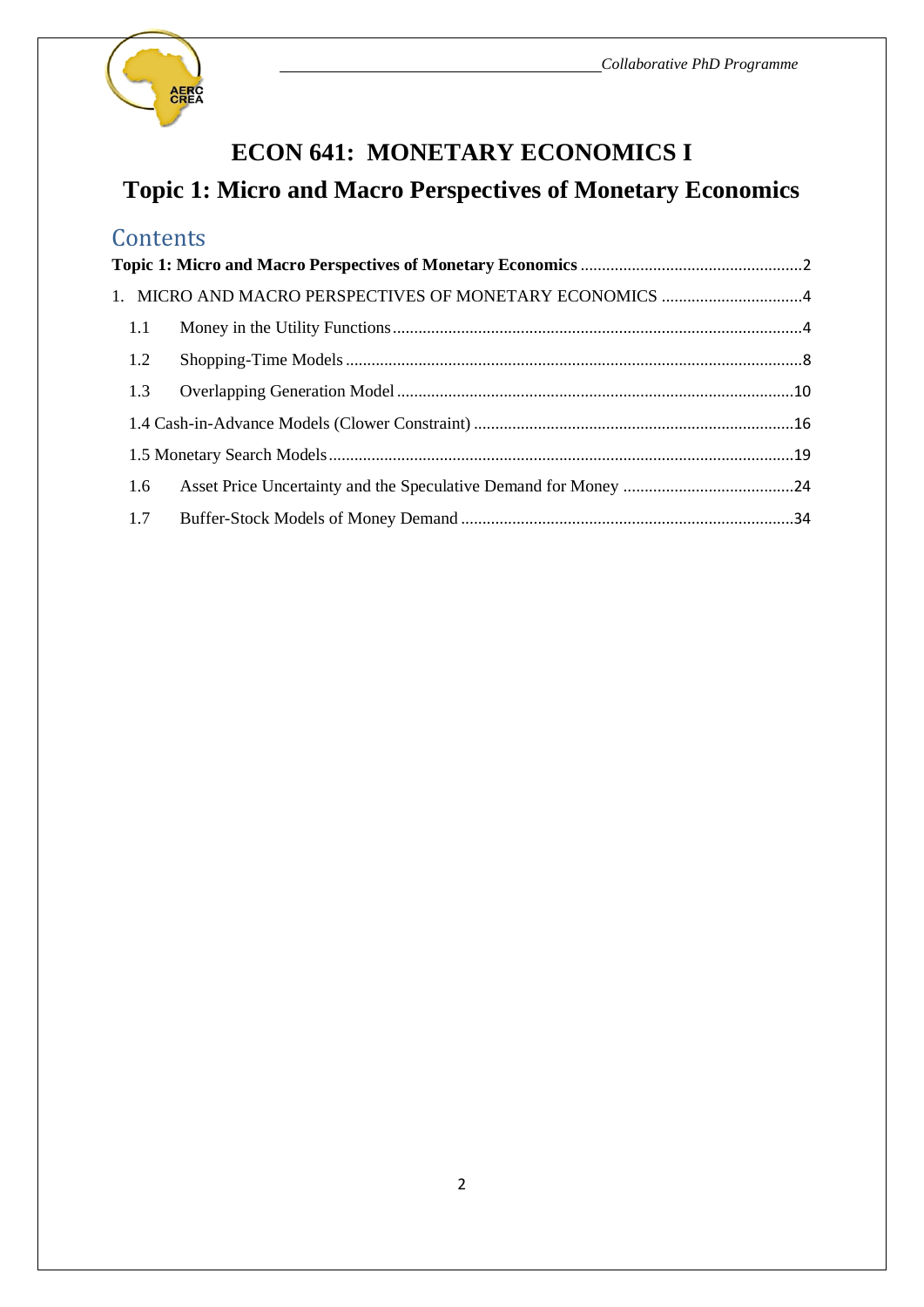

## **ACKNOWLEDGEMENT**

The African Economic Research Consortium (AERC) wishes to acknowledge and express its immense gratitude to the following resource persons, for their tireless efforts and valuable contribution in the development and compilation of this teaching module and other associated learning materials.

- 1. Prof. Samson Edo, University of Benin, Nigeria.
- 2. Prof. Francis Nathan Okurut, Kyambogo University, Uganda

## **Lead Reviewer**

Prof. Sushanta Mallick, University of London, UK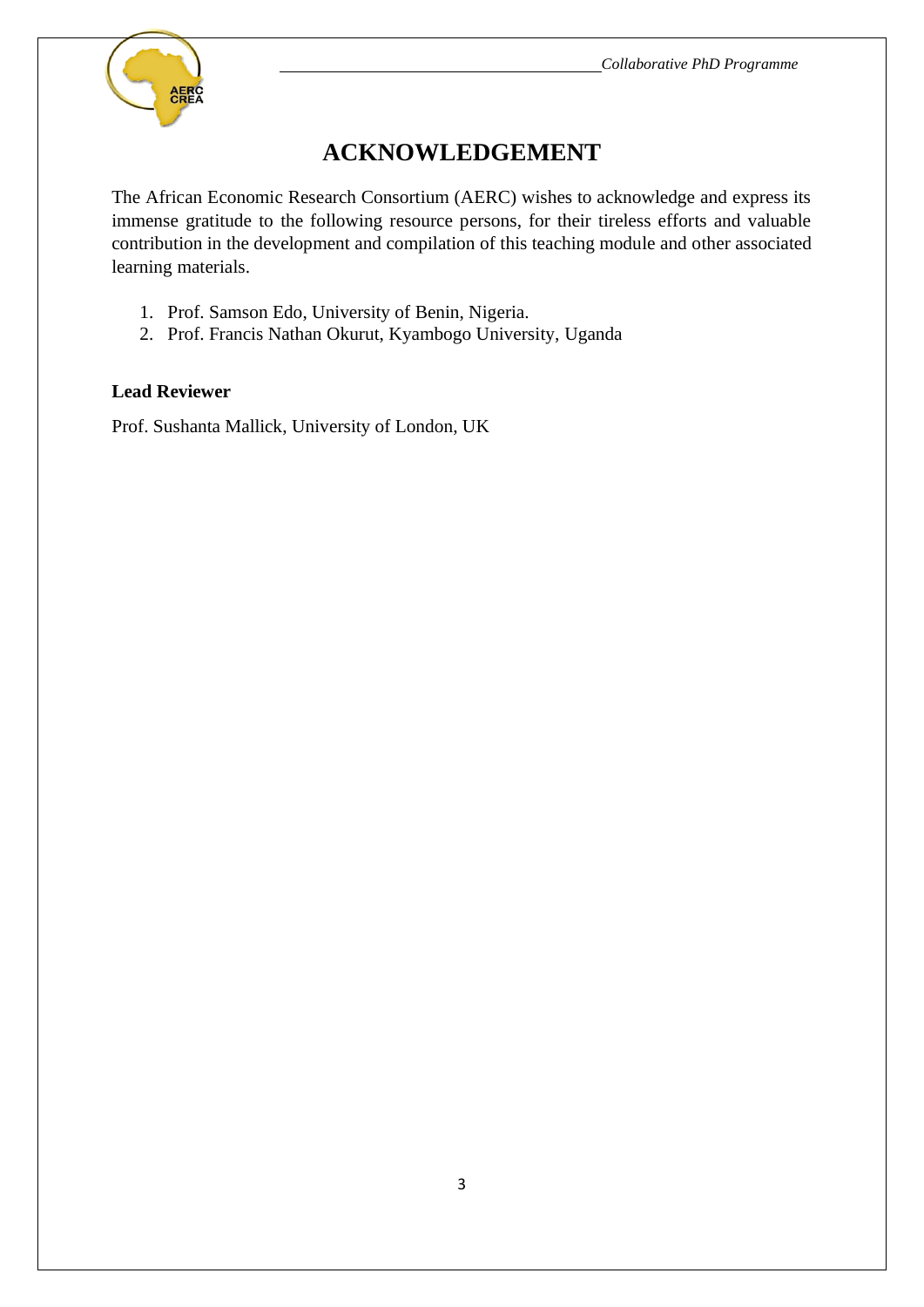

# <span id="page-3-0"></span>**1. MICRO AND MACRO PERSPECTIVES OF MONETARY ECONOMICS**

## <span id="page-3-1"></span>**1.1 Money in the Utility Functions**

The Neo-classical growth model provides the basic framework for much of modern macroeconomics. The Solow growth model has three key ingredients:

a) A production function allowing for smooth substitutability between labor and capital in the production of output.

b) A capital accumulation process in which a fixed fraction of output is devoted to investment each period, and

c) A labor supply process in which the quantity of labor input grows at an exogenously given rate. Solow showed that such an economy would converge to a steady-state growth path along which output, capital stock, and effective supply of labor all grow at the same rate.

When the assumption of a fixed savings rate is replaced by a model of forward-looking households choosing savings and labor supply to maximize lifetime utility, the Solow model becomes the foundation for dynamic stochastic models of the business cycles.

The neoclassical growth model is a model of a non- monetary economy, and while goods are exchanged and transactions must be taking place, there is no medium of exchange, i.e no money, to facilitate these transactions. Nor is there any asset, like money, that has a zero nominal rate of return and is therefore dominated in rate of return by other interest-bearing assets. To employ the neoclassical framework to analyze monetary issues, a role for money must be specified so that agents will wish to hold positive quantity of money. A positive demand for money is necessary, if in equilibrium, money is to have positive value.

A fundamental question in monetary economics is the following:

- 1. How should we model the demand for money?
- 2. How do real economies differ from Arrow-Debreu economies in ways that give rise to a positive value for money? The Arrow–Debreu model applies to economies with maximally complete markets, in which there exists a market for every time period and forward prices for every commodity at all time periods and in all places.

The Arrow–Debreu model is one of the most general models of competitive economy and is a crucial part of general equilibrium theory, as it can be used to prove the existence of general equilibrium (or Walrarian equilibrium) of an economy.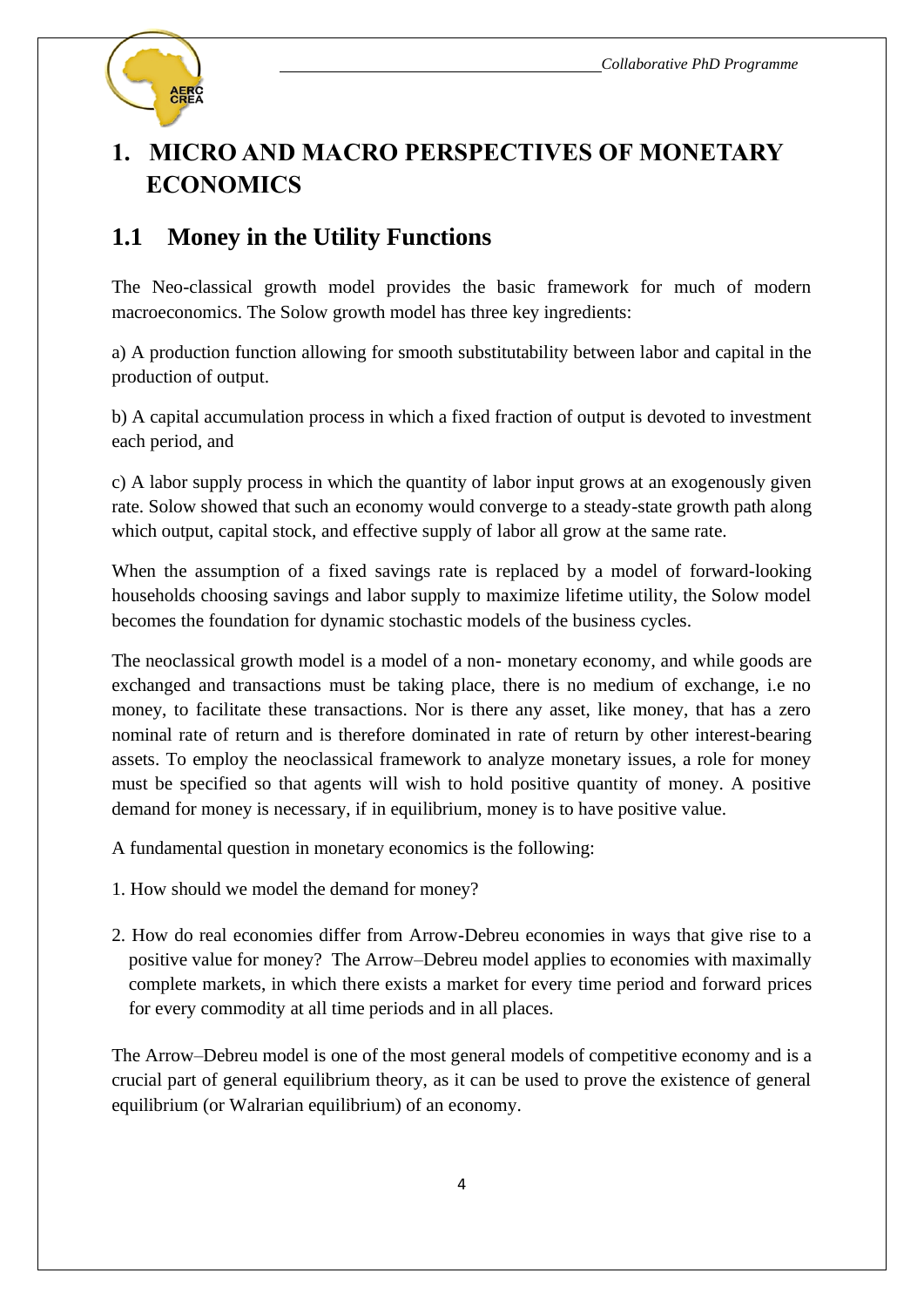

Three general approaches to incorporating money into general equilibrium models have been developed.

- a) Those that assume that money yields direct utility by incorporating money balances directly into the utility functions of the agents of the model (Sidrauski, 1967)
- b) Those that impose transactions costs that give rise to a demand for money, by making assets exchanges costly (Baumol, 1952, Tobin, 1956), requiring that money be used for certain types of transactions.
- c) Those that treat money like other asset used to transfer resources inter-temporally (Samuelson, 1958).

### **The Basic MIU Model:**

To develop the model, we will ignore uncertainty and labor-leisure choice, focusing on the implications of the model for money demand, the value of money, and the cost of inflation.

Suppose the utility function of the representative household takes the form:

U<sup>t</sup> = U(Ct, Zt) …………………………………………………………………….. (1)

Where  $Z_t$  is the flow of services yielded by money holdings and  $C_t$  is time 't' per capita consumption. It is assumed that  $\partial U/\partial C > 0$  and  $\partial U/\partial Z > 0$ . The demand for money services will always be positive if we assume that limit as Z tends to zero,  $U_z(C, Z) = \infty$ , for all C where  $U_z = \partial U / \partial Z (C, Z)$ .

What constitutes  $Z_t$ ? Assuming rational economic agent, then what enters the utility function is not the number of dollars (or Shillings) that the individual holds, but the command over goods that are represented by those dollar holdings, or some measure of transaction services, expressed in terms of goods, that money yields. In other words,

 $Z_t = M_t/p_tN_t = m_t$  (real per capita money holding, N = population size) .......... (2)

To ensure the monetary equilibrium exists, it is often assumed that marginal utility of money eventually becomes negative for sufficiently high money balances.

The representative household is viewed as choosing lifetime paths for consumption and real money balances subject to budget constraints to be specified below with total utility given by:

W = ∑ *∞* =0 <sup>t</sup>U(Ct, mt) ………………………………………………………. (3)

Where  $0 \le \beta \le 1$  is a subjective rate of discount. To complete the specification of the model, we assume that household can hold money, that bonds pay a nominal interest rate  $i_t$ , and physical capital. Physical capital produces output according to the standard neoclassical production function. Given its assets and any other net transfer received from the government,  $(\tau_t)$ , the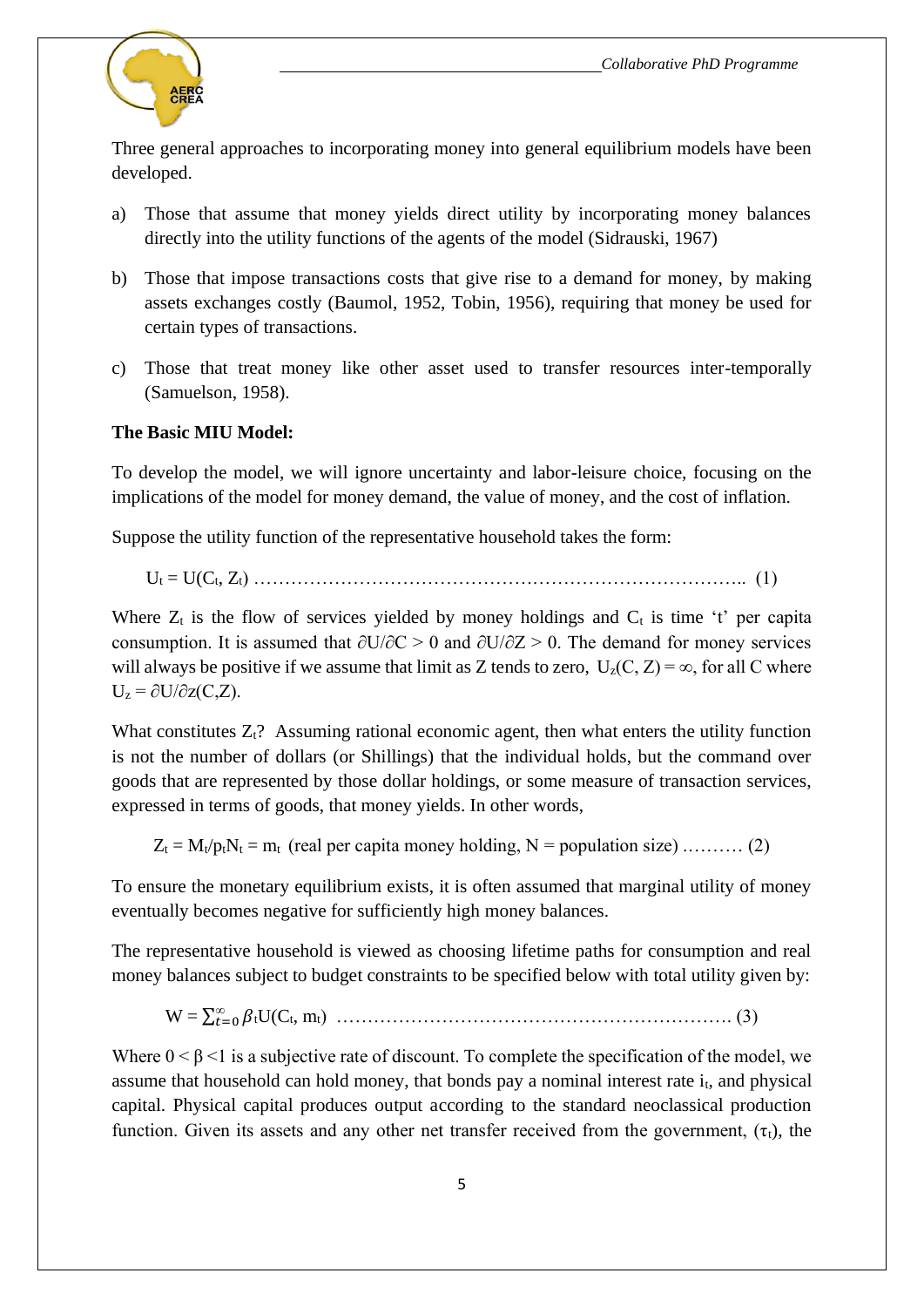

household allocates its resources between consumption (C), gross investment in physical capital  $(K)$ , and gross accumulation of real money balances  $(M/p)$  and bonds  $(B)$ .

If the rate of depreciation of physical capital is  $\delta$ , the aggregate economy – wide budget constraint of the household sector takes the form;

$$
Y_t + \tau_t N_t + (1\cdot \delta) K_{t\cdot 1} + [(1+i_{t\cdot 1})B_{t\cdot 1}]/p_t \ + M_{t\cdot 1}/p_t = C_t + K_t + M_t/p_t + B_t/p_t \ \ .... \ (4)
$$

Where  $Y =$  aggregate output

 $C =$ Consumption

 $B =$ Bonds

 $M/p = Real$  money balances

 $K_{t-1}$  = aggregate stock of capital at the start of period t

 $\tau_t$ N<sub>t</sub> = the aggregate real value of any lump- sum transfers (taxes if negative).

The timing implicit in this specification of the MIU model assuming that it is the household's real money holdings at the end of the period,  $M_t/p_t$  after having purchased consumption goods that yield utility.

Let  $Y_t = f(K_{t-1}, N_t)$ 

Assuming that production function is linearly homogenous with constant returns to scale, output per capita at time, t, will be a function of per capital stock. i.e.

Y<sup>t</sup> = f [Kt-1/(1+n)] …………………………………………………………. (5)

Where  $n =$  population growth rate (assumed constant). Dividing both sides of equation (4) by  $N_t$ , the per capita version becomes:

 $W_t \equiv f[K_{t-1}/(1+n)] + \tau_t + [(1-\delta)/(1+n)]K_{t-1} + [(1+i_{t-1})b_{t-1}+m_{t-1}]/(1+n_1)(1+n) = c_t + k_t + m_t + b_t$ …………(6)

Where:  $\pi_t$  = rate of inflation,  $b_t = B_t/p_tN_t$  and  $m_t = M_t/p_tN_t$ .

The household problem is to choose paths for  $c_t$ ,  $k_t$ ,  $b_t$  and  $m_t$  to max. equation (3), substitute it into equation (6), i.e.,

$$
Max~W = ~\textstyle\sum_{t=0}^{\infty} \beta_t U(C_t, m_t)
$$

Subject to,

w<sup>t</sup> = c<sup>t</sup> + k<sup>t</sup> + m<sup>t</sup> + bt ………………………………………………………. (7)

This is a problem in dynamic optimization and it is convenient to formulate the problem in terms of the value function.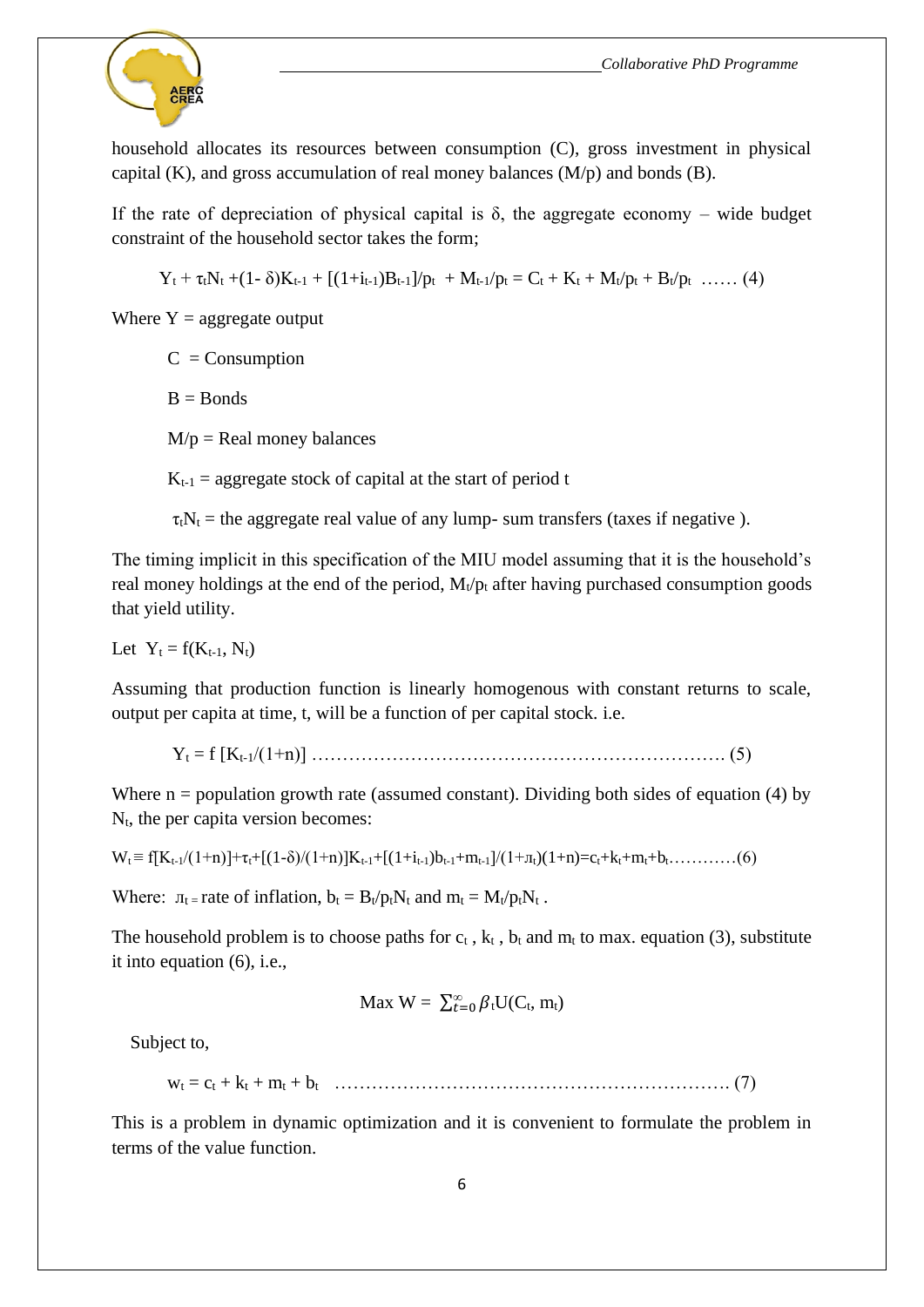

The value function defined as the present discounted value of utility if the household optimally chooses consumption, capital holdings, bond holdings and money balances, is given by;

V(wt) = max {U(ct, mt) + βv(wt+1)} ………………………………………………. (7)

Where the maximization is subject to the budget constraint (4) and

$$
W_{t+1} = f(k_t)/(1+n) + \tau_{t+1} + [(1-\delta)/(1+n)]k_t + [(1+i_t)b_t + m_t]/(1+\pi_{t+1})(1+n) \dots \dots \dots (8)
$$

Using equation (6) to express  $k_t = w_t - c_t - m_t - b_t$  and making use of the definition of  $w_{t+1}$ . equation (7) can be written as;

 $V(w_t) = \max \{ U(c_t, m_t) + \beta v [f(w_t - c_t - m_t - b_t)]/(1+n) + \tau_{t+1} + [(1-\delta)/(1+n)](w_t - c_t - m_t - b_t) \}$ +  $[(1+i_t)b_t + m_{t-1}]/(1+i_t+1)(1+n)$ 

First Order Conditions:

**For ct**: uc(ct, mt) – β/(1+n)[fk(k) + 1 –δ)Vw(wt+1)] = 0 ……………………………… (9) **For bt**: [(1 + it)/(1+лt+1)(1+n)] – {[fk(kt) + 1- δ]/(1+n)} = 0 …………………………….. (10)

**For m**<sub>t</sub>: 
$$
u_m(c_t, m_t) - \beta \{[f_k(k_t) + 1 - \delta]/(1+n)\}Vw(w_{t+1}) + [\beta Vw(w_{t+1})/(1+n_{t+1})(1+n)] = 0
$$
 ... (11)

Together with the transversality condition,

Limit<sub>t→∞</sub> $\beta^t \lambda_t$  x<sub>t</sub> = 0, for x= k, b, m where  $\lambda_t$  is the marginal utility of period t consumption. The enveloped theorem implies; λ<sup>t</sup> = uc(ct, mt) = Vw(wt) ……………………………… (12)

Since initial resources  $w_t$  must be divided between consumption, capital, bond and money balances, each use must yield the same marginal benefit as an optimal allocation.

Using equation (9) and (12) equation (11) can be written as;

um(ct, mt) + [βuc(ct+1, wt+1)/ (1+лt+1)(1+n)] = uc(ct, mt) ………………………………. (13)

Which states that the marginal benefit of adding to money holdings at time, t, must equal the marginal utility of consumption at time, t. The marginal benefit of additional money holdings has two components. First, money directly yields utility u<sub>m</sub>. Second, real money balances at time, t, add  $1/(1+\pi_{t+1})(1+n)$  to real per capita resources at time t+1. This addition to  $w_{t+1}$  is worth  $V_w(w_{t+1})$  at time t+1, or  $\beta v_w(w_{t+1})$  at time t. Thus, the total marginal benefit of money at time t is  $u_m(c_t, m_t) + [\beta v_w(w_{t+1})/(1+\pi_{t+1})(1+n)].$ 

From equation (9), (10) and (13),

 $u_m(c_t, m_t)/ u_c(c_t, m_t) = 1 - [1/(1+J_{t+1})(1+n)][\beta u_c(c_{t+1}, m_{t+1})/ u_c(c_t, m_t)]$ 

= 1- [1/(1+лt+1)(1+rt)] = it/(1+it) ……………………………………………. (14)

Where:  $1+r_t \equiv f_k(k_t) + 1-\delta$  is the real return on capital.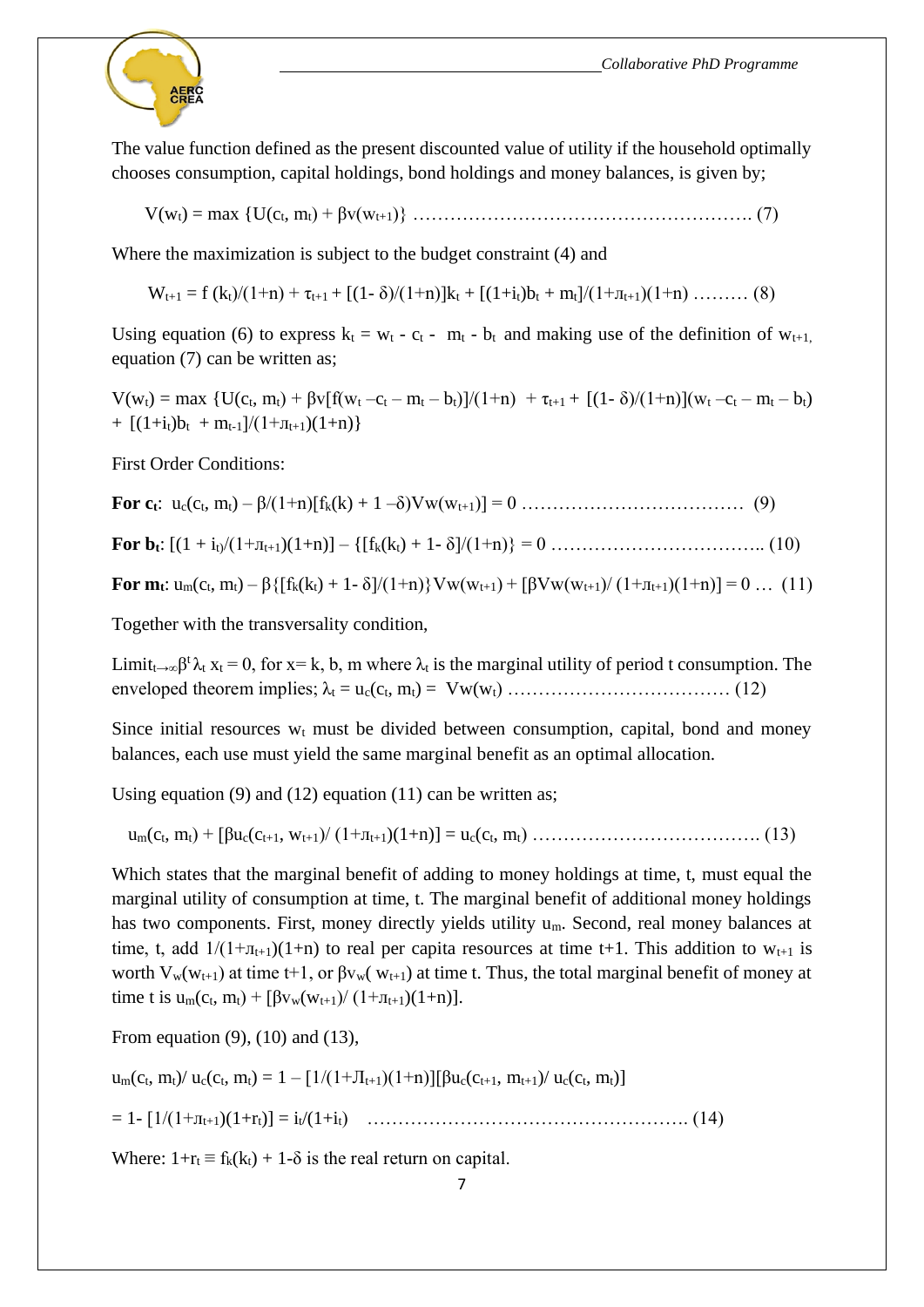

 $r_t$  is the relative price of real money balances in terms of the consumption good. The marginal rate of substitution between money and consumption is set equal to the price, or opportunity cost of holding money. The opportunity cost of holding money is directly related to the nominal rate of interest. The household could held one unit less of money, purchasing instead a bond yielding a nominal return of i; the real value of this payment is  $i/(1+\pi)$ , and since it is received in period t+1, its present value is  $i/(1+r)(1+\pi) = 1/(1+i)$ .

Because money is assumed to pay no rate of interest, the opportunity cost of holding money is affected by both the real return on capital and by the rate of inflation. If the price level is constant ( so  $\pi = 0$ ), then the forgone earnings from holding money rather than capital are determined by the real return to capital. If the price level is rising  $(π>0)$ , this causes the real value of money to decline, adding to the opportunity cost to holding money.

Equation (9) for capital holdings has a similar interpretation; the net marginal return from holding additional capital,  $\{\beta[f_k(k_t) + (1-\delta)]V_w(w_{t+1})\}/(1+n)$ , must equal the marginal utility of consumption.

Equation (10) links the additional return on bonds, inflation, and the real return on capital. It can be written as;

1+i<sup>t</sup> = [1+ fk(kt) –δ](1+ лt+1) = (1+rt)(1+ лt+1) ……………………………………… (15)

This relationship between real and nominal rates of interest is called the Fisher relationship after Irving Fischer (1896). It expresses the gross nominal rate of interest as equal to the gross real return on capital times 1 plus the expected rate of inflation. Note that:

 $(1+x)(1+y) \approx 1+x+y$  when x and y are small, then equation (15) is often written as:

$$
i_t\!=r_t+\pi_{t+1}
$$

Equation (9) to (11), together with the budget constraint (6), characterizes the household's choice of consumption, money, bond, and capital holdings at each point in time. Equilibrium also requires that the nominal demand for money equals the nominal supply of money (assumed to be exogenous).

See specific examples;

- 1. Cobb-Douglas production function
- 2. CES production function.

## <span id="page-7-0"></span>**1.2 Shopping-Time Models**

Let us now turn our attention to a situation where money enters the utility function indirectly. This is known as the Shopping-Time Model. It is sometimes asserted that money does not directly yield consumption services to the individual, but that its use saves on the time spent in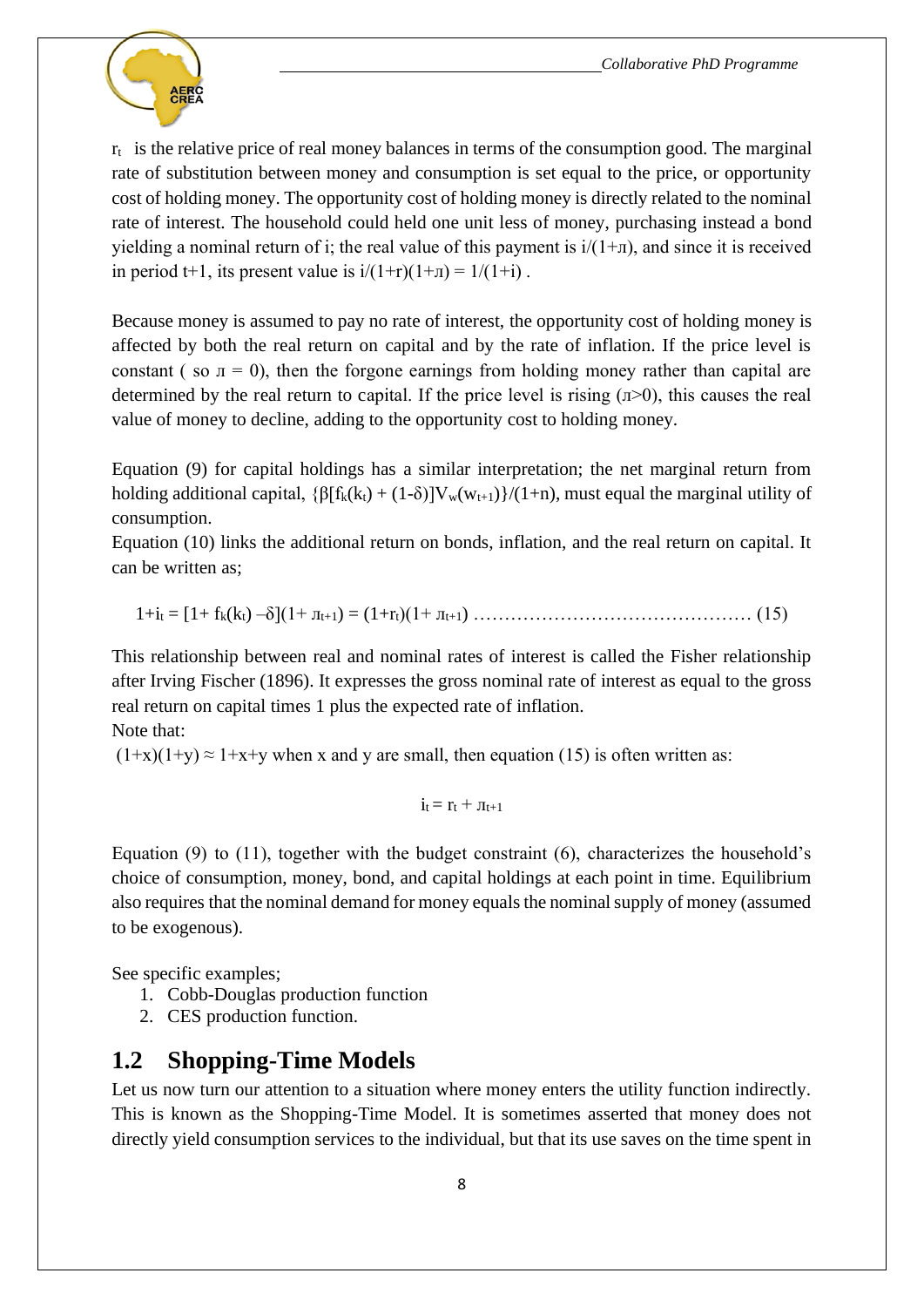

making payments. This first part of this assertion implies that the first two axioms of preferences in the preceding subsection are not applied to real balances but only to commodities and leisure. A model that leaves real balances out of the direct utility function but embodies their usage for facilitating purchases and sales of commodities is briefly specified in this subsection.

For this model, assume that only consumer goods and leisure directly yield utility. Hence, the one-period utility function U(.) is:

The one-period utility function  $U(.)$  is:  $U(.) = U(c,L)$  (1)

Where:  $c =$  consumption  $L =$  leisure.

Assume that  $Uc, ULS > 0$ ,  $Ucc, ULL > 0$ .

Note that consumption requires purchases of consumer goods, which necessitate time for shopping. This shopping time can be divided into two components, one being the selection of the commodity to be purchased and the other that of making the payment acceptable to the seller.

The former is often enjoyable to most people and can be treated as an aspect of the commodity bought, or as a use of leisure, or ignored as a simplification device for our further analysis. The second component is an aspect of the payments system. If the buyer does not have enough of the medium of payments to pay for the purchase, he has to devote time to getting it, say, from a bank, or to find a seller who will be willing to accept the payment in the commodity or labor services that the seller can provide, where the latter is the time taken by bartering.

These two clearly take time. In a monetary economy, over all his purchases, the buyer needs a certain amount of money to buy all the goods and services that he wishes to purchase. He can hold enough or only some proportion of this amount. If he holds less than 100 percent of the amount needed, he will have to devote part of his time to effect the remaining payment by devoting some time to the payments process. The amount of time needed for this purpose will be positively related to the shortfall in his money holdings. The time used for this purpose is a nuisance, would have negative marginal utility and can be labeled as "payments time" – that is, the time needed to effect the payments for the commodities bought. It is also often labeled as "shopping time" or "transactions time."

Leisure equals the time remaining in the day after deducting the time spent on a job and the payments time. Hence,  $L = h0 - n - nT$  (2)

Where:

 $h0 =$  maximum available time for leisure, work and transactions

 $n =$  time spent working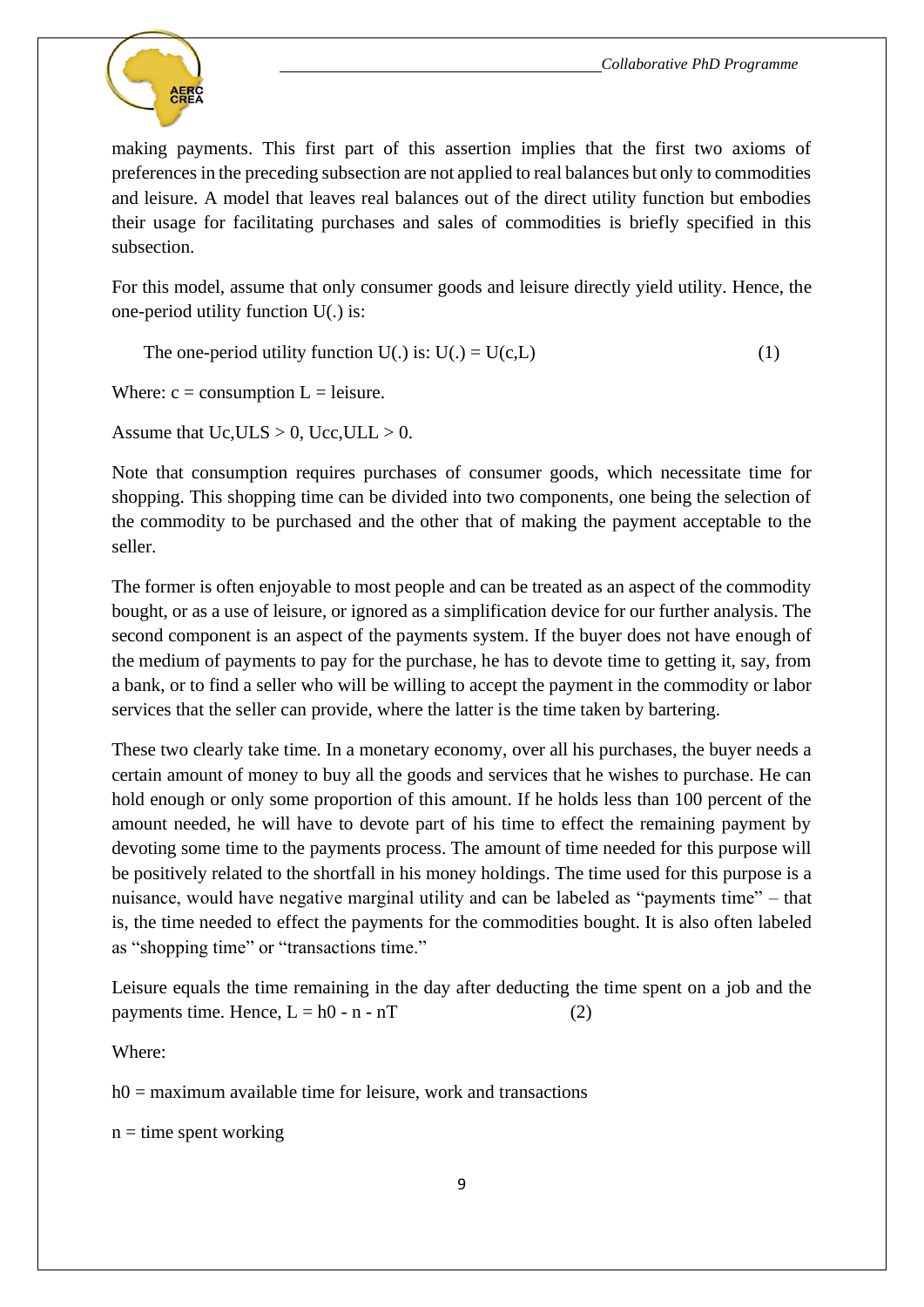*Collaborative PhD Programme*



 $nT =$  payments time, i.e. time spent in making payments in a form acceptable to the seller The payments and financial environment are assumed to be such that the "payments/ transactions time function" is:

$$
nT = nT(mh, c) \tag{3}
$$

Where:  $\partial nT/\partial c > 0$  and  $\partial nT/\partial mh < 0$ .

From (2) and (3),  $\partial U/\partial nT = (\partial U/\partial L)(\partial L/\partial nT) \le 0$ .

That is, an increase in payments time decreases leisure and therefore decreases utility. But, since an increase in the amount held and utilized of real balances decreases payments time;

∂U/∂mh = (∂U/∂nT)(∂nT/∂mh) > 0.

A proportional form of the payments time function is:

$$
nT/c = \varphi(mh/c) \tag{4}
$$

Where:  $-\infty < \varphi \le 0$ , with  $\varphi$  as the first-order derivative of  $\varphi$  with respect to mh/c. Satiation in real balances occurs as  $\varphi \to 0$ . (3) implies that  $\partial \varphi / \partial m h \le 0$ . Incorporating this payments time function into the utility function above (1), we have:

$$
U(.) = U(c, h0 - n - c\varphi(m/c))
$$
\n<sup>(5)</sup>

Equation (5) can be rewritten as the indirect utility function:  $V(.) = V(c,n,mh)$ 

According to Handa (2009), the generic form and properties of the indirect utility function, which has real balances as a variable, are similar to those of the direct one used earlier in this. Therefore, economists who prefer its payments time justification for putting money in the utility function substitute this justification for the one given earlier for the direct MIUF, which was simply that money is in the utility function because the individual prefers more of it to less, ceteris paribus, in the environment of a monetary economy. Both justifications are acceptable. However, given the similarity of the direct and the indirect utility functions, and the relative simplicity of using the former, we revert for convenience to the direct utility function.

## <span id="page-9-0"></span>**1.3 Overlapping Generation Model**

Overlapping generations (OLG) models of money, which was first introduced by Samuelson (1958), and later with major extensions by Wallace (1980, 1981) have been proposed by some economists as an alternative to the money in the MIUF). However, other economists do not consider the OLG models of money in their standard form to be valid or useful for modeling the actual role of money in the economy.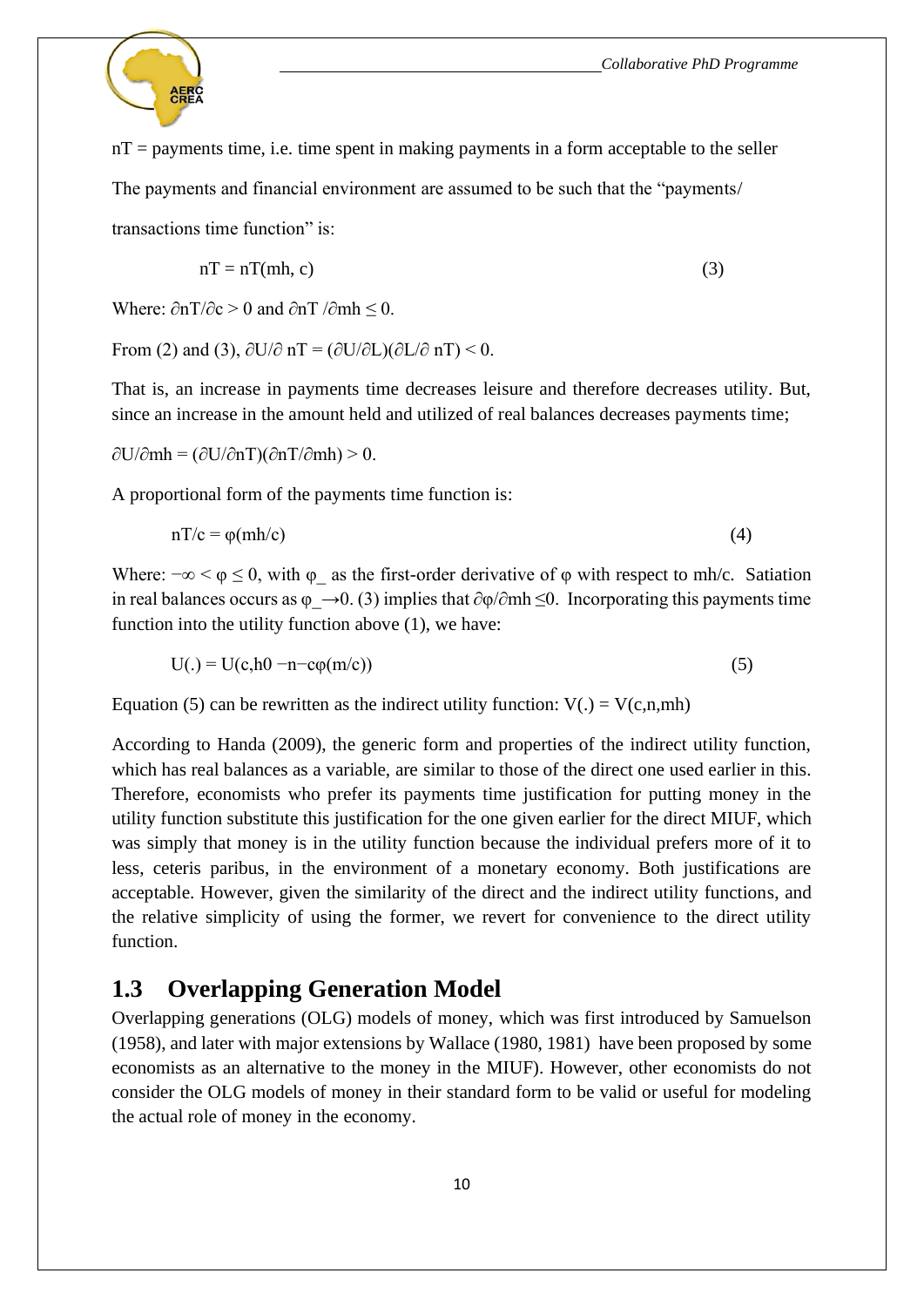

Basing our presentation on Handa (2009) and the work of Wallace (1980, 1981), we assume the standard version of the OLG model assumes that the individuals in the economy live for two periods only – or for two life-stages, "young" and "old," with each life-stage lasting one period – and that in each period the economy has two generations of individuals. One of these is the old generation of individuals who were born in the preceding period and the other is the young generation born at the beginning of the current period. The old of one generation and the young of the next one overlap in every period, so that the name given to the models using this framework is the overlapping generations models.

The OLG framework is a substitute for a timeless or an infinite one, with the representative agent having an infinite horizon. It does not by itself provide a model but has to be combined with other assumptions in order to yield a meaningful model.

## *The essential assumptions and implications of the OLG models with fiat money*

The assumptions of the standard OLG models with money are:

- Defining bonds as interest-bearing financial assets that can be used to convey purchasing power from the present to the future, there are no bonds in the model.
- $\bullet$  Fiat money is preferable to commodities and any other assets as the medium for carrying forward saving to the following period.
- There is net (positive) saving in the first lifestage.
- Future periods will not renounce the use of fiat money or pursue policies such that fiat money will become valueless.
- The OLG model's economy has an infinite horizon, even though the individuals in it have a finite (two-period) horizon.

Given these assumptions, the OLG models of fiat money explore the value of money for various growth rates of money versus commodities, growth of population, open market operations, etc. Among the attractive features claimed for OLG models is that, along certain paths, they establish a positive value for an intrinsically worthless fiat money10 which is not required by law to be convertible into commodities, and that time and the distinctiveness of the earning pattern over a lifetime are incorporated in an "essential" manner.11 Further, they allow for economic agents who are identical at birth – thus permitting the study of stationary states – while allowing for a degree of heterogeneity among the economic agents alive at any time in the economy, and also allow – indeed require – the economy to continue indefinitely into the future.

As pointed out already, OLG models with money generate a zero value of money in the current period if the value of money is expected to be zero in some future period. This is a characteristic of bootstrap or bubble paths, which are paths along which the values of the variables depend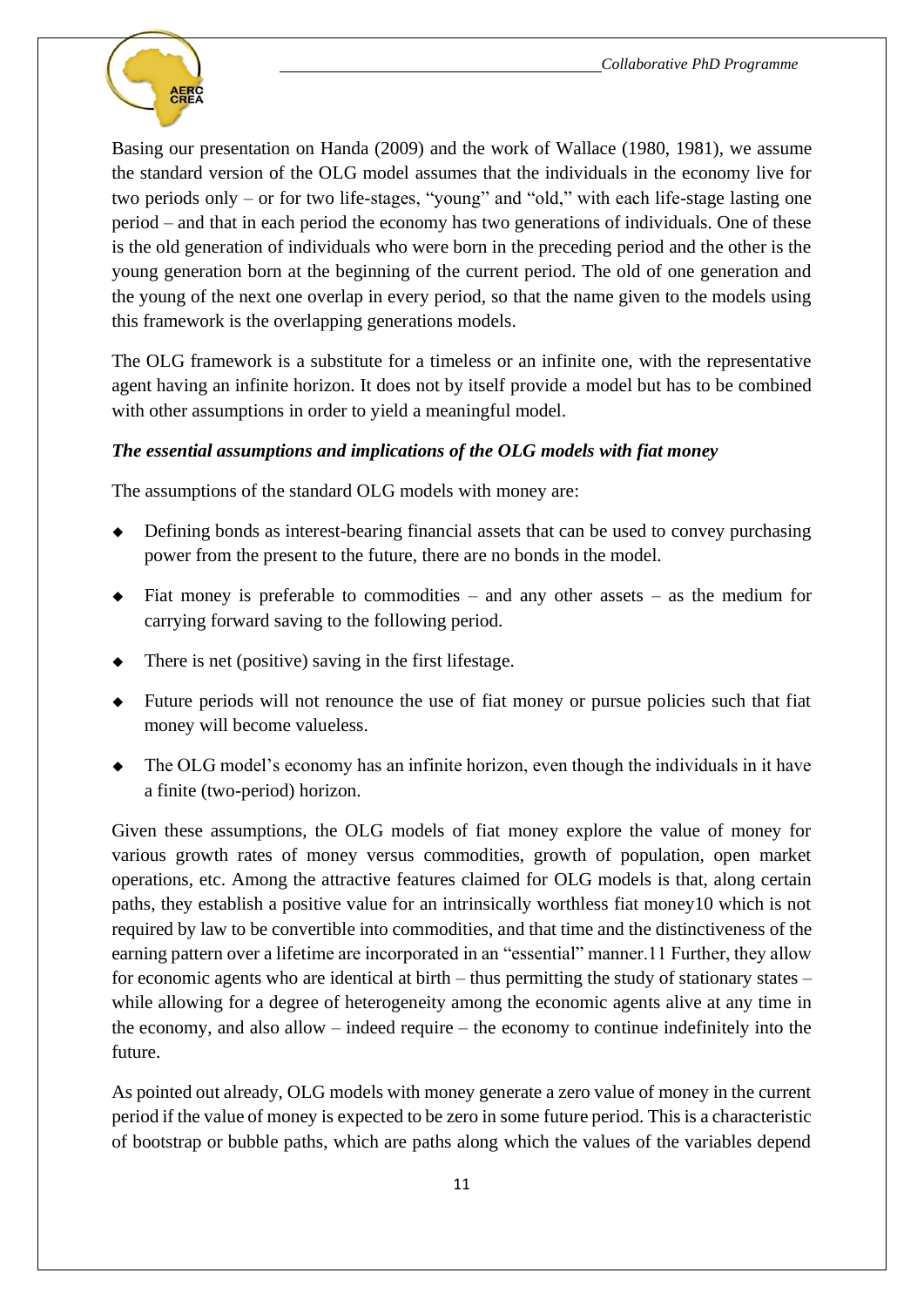

upon expected values, even if arbitrary ones, in the future and change if the latter change. The numerous equilibria of this kind are among the tenuous kind, meaning by this that they are not based on the fundamentals of the system. However, the usual focus of OLG models is not on such bootstrap or bubble paths. Rather, their implications are normally analyzed only for the stationary states of the economy, with expectations assumed to be identical with the stationary values or with those implied by the rational expectations hypothesis (REH)

## **The Basic OLG Model**

In the standard version of the OLG framework, individuals live for two periods – that is, go

through two life-stages – only. They are often labeled "young" in their first lifestage and "old" in their second lifestage. This book uses the superscripts y and o to indicate the individual's respective life-stages.

For the economy, the periods are  $t + i$ ,  $i = 0,1,2, \ldots$  Period t is the initial period of the analysis and its old generation is called the "initial old," whose members were born in period t −1. Generations born in periods  $0,1,2, \ldots$ , will be called the "future generations" and its members will be referred to merely as "individuals." The OLG model starts by endowing the initial old with the initial stock of money. Further, for the basic OLG model of this chapter, it is assumed that any increase in the money stock in any period is gratuitously given as a lump-sum transfer to the old in that period. The next chapter deviates from this assumption to examine the case where the seigniorage from money creation is used to buy up commodities that are then destroyed, resulting in a net decrease in the commodities left for consumption in the economy.

The number of individuals born in period t is Nt. In the early parts of the analysis of this section, this number is assumed to be constant at N over time. Under this assumption, in each period t, the population of 2N individuals consists of N young individuals and N old individuals.

Each individual is assumed to be given a commodity endowment of Wy in the young life-stage and wo in the old life-stage. Wy and wo are in units of the single consumption good, assumed in the basic model to be non-storable (perishable). Some of the versions of the OLG models assume that wo is zero, but such an assumption is not essential to the OLG framework.

However, if fiat money is to have value, it is essential to assume that the optimal level of consumption in old age will exceed wo. This is usually guaranteed by an assumption that consumption will be the same in each life-stage and that  $wo < wy$ , so that the individual must have while young to provide for extra consumption in the second period.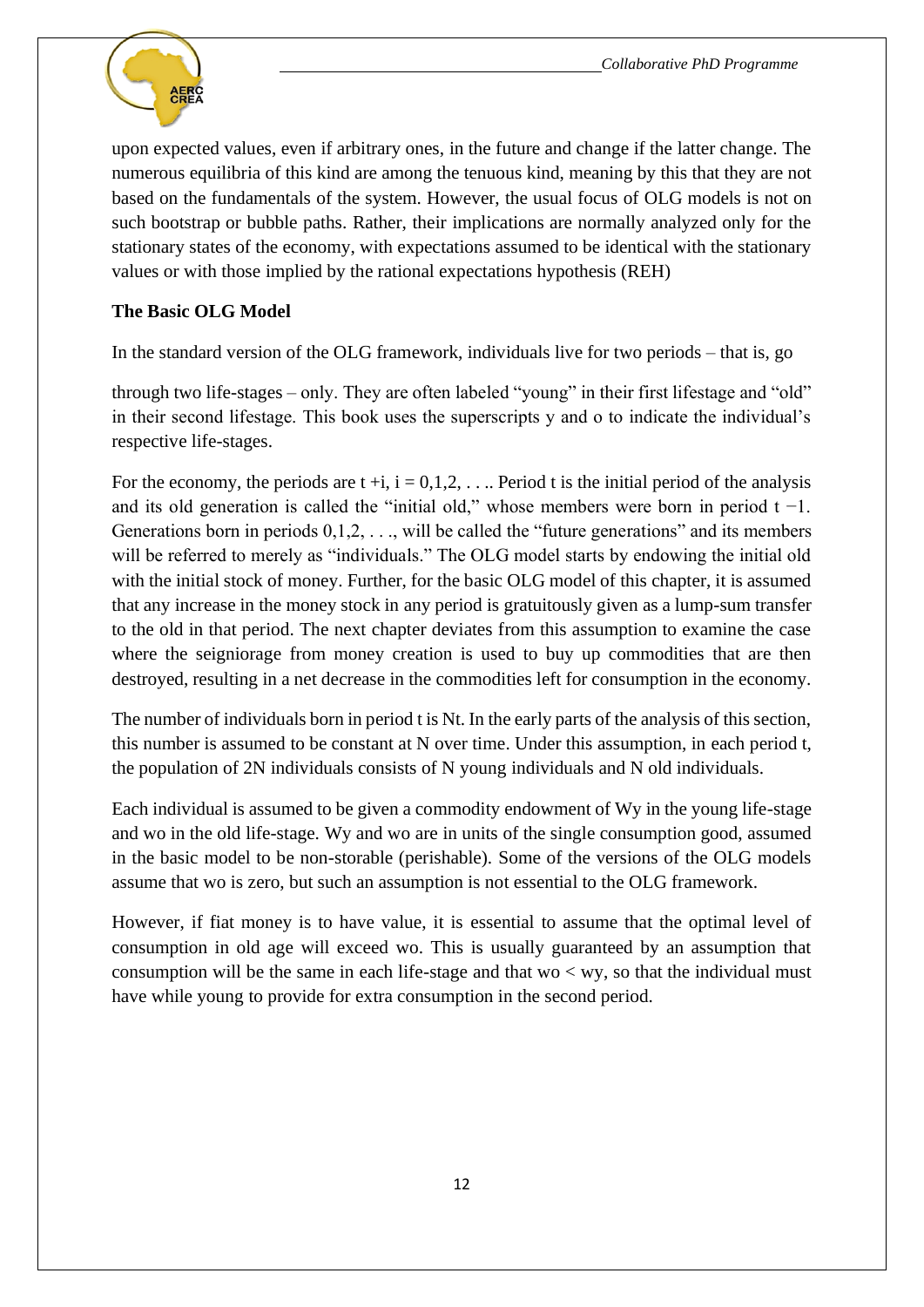

### *Intertemporal Budget Constraint of the Young*

In the young life-stage, the representative individual can either consume c y or hold money m out of his endowments of commodities. His budget constraint for the first/young life-stage is:

$$
p_t c^y_t + m^y_t = p_t w^y_t \quad c^y_t < w^y_t
$$

At the beginning of period  $t + 1$ , the individual has the carryover money balances of mt (which do not pay interest) and receives gratuitously the (real) endowment of commodities  $Wot +1$ , so that his second/old life-stage constraint is:

$$
p_{t+1}c_{t+1}^0 = p_{t+1}w_{t+1}^0 + m_{t+1}^0
$$

Where the money balances purchased when young, myt , become the inheritance of the old as mot+1, so that myt = mot+1 = mt.

It is noteworthy that there is no explicit interest rate in this model since the commodity is perishable and there are no interest (or coupon) paying assets in the model. The only asset is money, which does not pay interest, so that the interest rate does not enter (2). Note also that the individuals are assumed to have perfect foresight over the future values of the variables. From (2),

$$
m^{0}_{t} = p_{t+1}c^{0}_{t+1} - p_{t+1}w^{0}_{t+1}
$$

Noting that mot + 1 = myt, substitution of (2') in (1) gives the individual's lifetime budget

constraint as:

$$
p_t c^{y} t + p_{t+1} c^{0} t + 1 = p_t w^{y} t + p_{t+1} w^{0} t + 1
$$

Define the individual's real lifetime wealth  $W_t$  as:

$$
W_t = w^{\mathbf{y}}_t + (p_{t+1}/p_t)w^{\mathbf{0}}_{t+1}
$$

The symbols used so far and their definitions are:

 $C_t^y$  = consumption of the young in period t  $C_t^0$  = consumption of the old in period t  $P_t$  =price of goods in period t  $W_t^y$ =exogenous real income of the young in period t  $W_t^0$ =exogenous real income of the old in period t  $W_t$  =lifetime wealth in period t  $N_{t-1}$  + N<sub>t</sub>=number of persons born in period t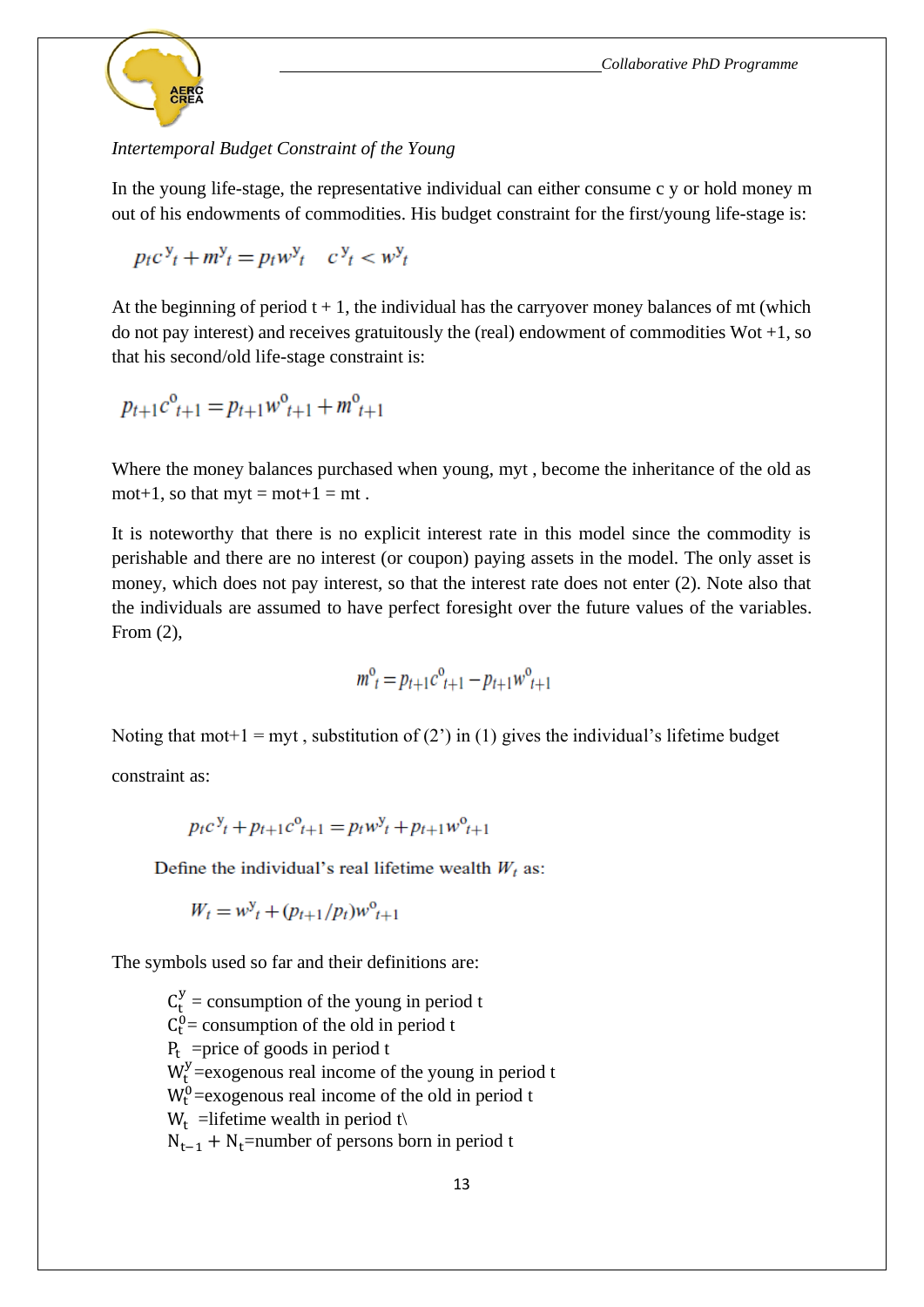

 $m_t^y$ =per capita demand for nominal balances by the young in period t  $W_t^0$ =money endowment of each old individual in period t  $M_t$ =total amount of fiat money in period t(= $N_t^0m_t^0$ ).

Since  $C_t^y < W_t^y$  by assumption, the young want to transfer commodities to themselves in the future, but the non-storable commodity assumption of the model prevents them doing so directly – as it were, through barter (via storage) between themselves when young and when old. Further, the auctioneer and other costless clearing mechanisms of the general Walrasian equilibrium models are excluded from the OLG models. So are state-enforced compulsory exchanges between generations, as through a government pension or social security system. Similarly excluded are private intergenerational mechanisms for transfers of commodities between generations through a private pension plan or an extended family system. The OLG models only allow the transfer of commodities over generations through trade, with the intermediation of money.

#### *Utility Maximization by the Young*

The individual born in period t has an intertemporal utility function:

 $U(c \, yt \, , \, cot+1)$ 

Where U(.) is assumed to be an ordinal utility function with continuous first- and second-order partial derivatives.

The young maximize this intertemporal/lifetime utility function subject to the lifetime budget constraint (3). That is, the young's optimization problem is:

$$
\text{Maximize} \qquad U(c^{\mathbf{y}}_t, c^{\mathbf{0}}_{t+1}) \tag{4}
$$

 $p_t C_{t+1}^{y} + p_{t+1} C_{t+1}^{0} = p_t W_{t+1}^{y} + p_{t+1} W_{t+1}^{0}$ subject to:  $(3)$ 

Implying the optimal consumption amounts cyt, cot+1 as:

$$
c^{y} = c^{y} (p_{t+1}/p_t, w^{y}{}_{t}, w^{o}{}_{t+1})
$$
  

$$
c^{o}{}_{t+1} = c^{o}{}_{t+1}(p_{t+1}/p_t, w^{y}{}_{t}, w^{o}{}_{t+1})
$$

By assumption, with  $w_{t}^{y} > w_{t+1}^{0}$ ,

 $\overline{1}$ 

$$
c^{\mathbf{y}}_t < w^{\mathbf{y}}_t
$$
\n
$$
c^{\mathbf{0}}_{t+1} > w^{\mathbf{0}}_{t+1}
$$

The net dissaving in the old life-stage is accomplished by spending the money balances carried over from the young life-stage. Optimal saving syt in period t is given by: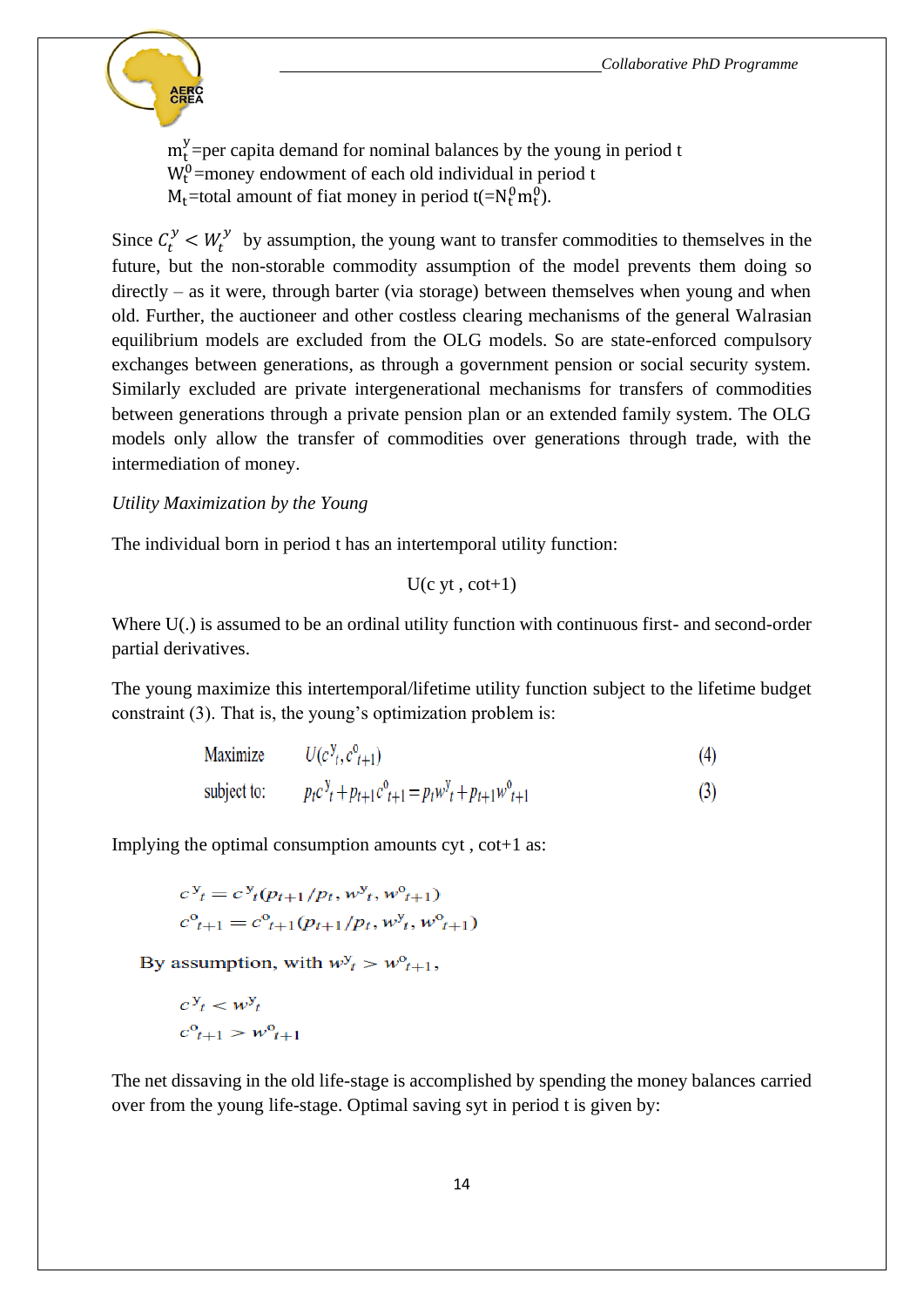

$$
s^{y}_{t} = w^{y}_{t} - c^{y}_{t}
$$
  
=  $s^{y}_{t}(p_{t+1}/p_{t}, w^{y}_{t}, w^{o}_{t+1})$ 

The demand for money, identical with that for nominal saving, is:

$$
m^{y}{}_{t} = p_{t} s^{y}{}_{t} = p_{t} s^{y}{}_{t} (p_{t+1}/p_{t}, w^{y}{}_{t}, w^{o}{}_{t+1})
$$

Intuitively, in period t, the young individual receives more of the consumption good than he wants to consume but cannot store the excess since the consumption good is perishable. He sells it to the initial old for fiat money, provided that he expects to be able to exchange his fiat money holdings for the consumption good in period  $t + 1$ .

### *Utility Maximization by the Initial Old*

From the perspective of the initial old in the initial period t, they receive some of the consumption good. Further, while they received fiat money, its utility in consumption is zero so that they are willing to exchange it for some amount of the consumption good. Formally, the utility function and budget constraint, respectively, of the initial old are:

$$
U^{\circ}_{t} = U(c^{\circ}_{t})
$$

$$
p_{t}c^{\circ}_{t} = p_{t}w^{\circ}_{t} + m^{\circ}_{t}
$$

Each member of the initial old maximizes his utility by maximizing cot, which implies that he will try to trade mot for the maximum amount that he can get of the consumption good.

#### *Macroeconomic Analysis: The Price Level and the Value of Money*

There are only two goods, the commodity and money, in this OLG model, so that the macroeconomic analysis has to take account of only the markets for money and the commodity. Further, by Walras's law, equilibrium in one of these markets ensures equilibrium in the other one, so that we need to present the analysis of one market only. We choose to focus explicitly on the money market for further analysis.

For the economy in period t, the aggregate demand for nominal balances Mdt equals the nominal value of the commodities the young want to sell, so that it is given by: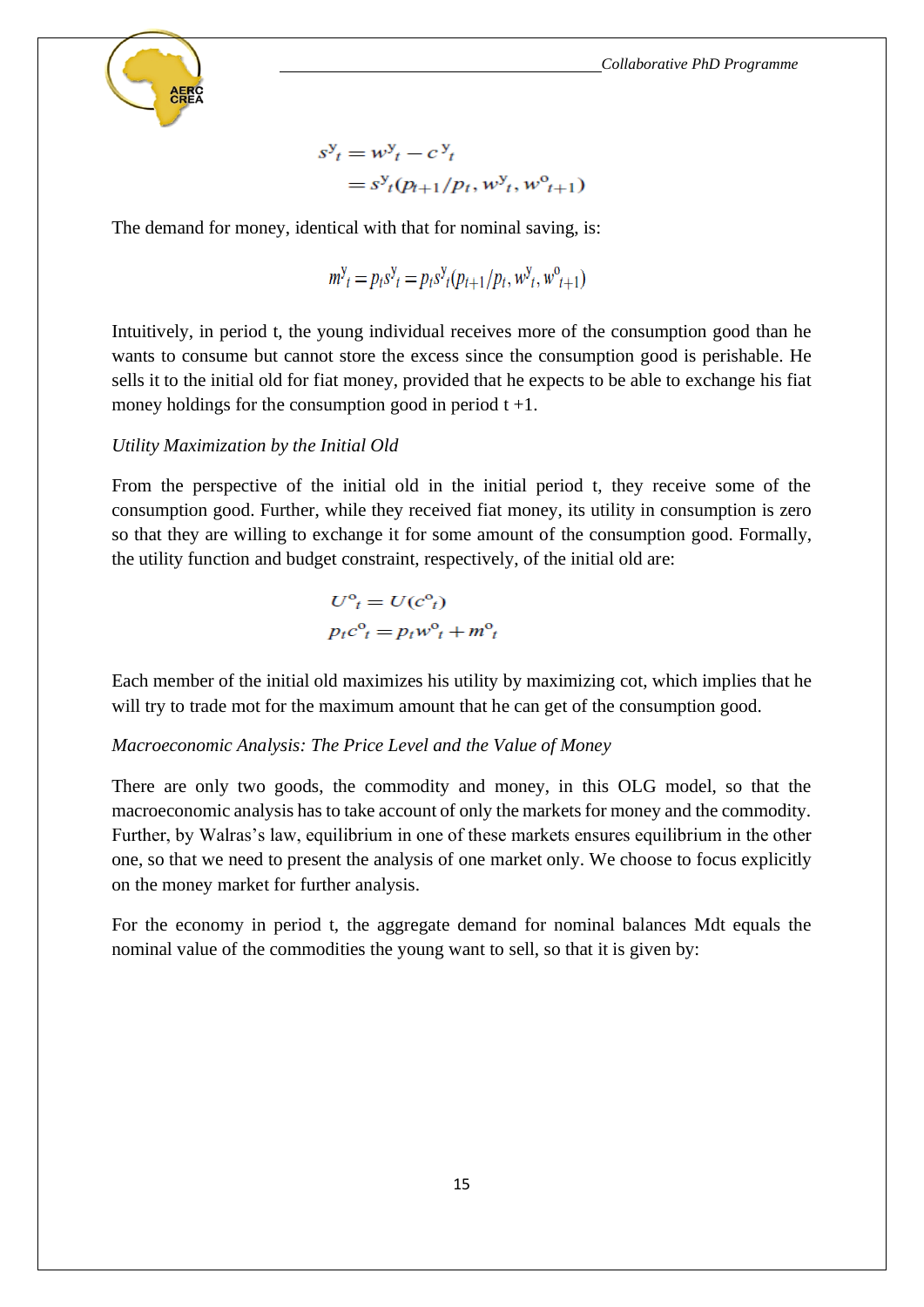

$$
M^d_t = N_t[p_t(w^y_t - c^y_t)]
$$
\n
$$
(10)
$$

The money supply  $M_t$  in the economy is given by the money balances held by the old (born in  $t-1$  with their number as  $N_{t-1}$ ). The old want to trade it for commodities. This amount equals:

$$
M_t = N_{t-1}[m_t^0]
$$
\n<sup>(11)</sup>

so that money market clearance, with money demand equal to money supply, implies that:

$$
N_t[p_t(w^y_t - c^y_t)] = M_t
$$
\n
$$
(12)
$$

$$
p_t = M_t/[N_t(w^y_t - c^y_t)]
$$
\n
$$
(13)
$$

From (5),  $c^y_t$  on the right side of (12) depends on  $p_{t+1}/p_t$ ,  $w^y_t$  and  $w^0_{t+1}$ , so that:

$$
p_t = M_t/[N_t(w^y_t - c^y_t(p_{t+1}/p_t, w^y_t, w^o_{t+1}))]
$$
\n(13')

Hence, *ceteris paribus*, the price level  $p_t$  varies proportionately with the money supply  $M_t$ , which is a quantity theory result. Further, note that  $p_t$  depends on the intertemporal price ratio  $p_{t+1}/p_t$ .

From (13), the value  $v_t$  per unit of money, which is equal to  $1/p_t$ , is given by:

$$
v_t = [(w^y_t - c^y_t)]N_t/(N_{t-1}m^o_t)
$$
  
= [(w^y\_t - c^y\_t)N\_t]/M\_t (14)

where  $c^{y} = c^{y}t(p_{t+1}/p_t, w^{y}$ ,  $w^{0}$ <sub>t+1</sub>). Hence, the value of money is positive and changes inversely with the money supply. It also varies proportionately with aggregate saving  $[(w^y_t - c^y_t)N_t].$ 

## <span id="page-15-0"></span>**1.4 Cash-in-Advance Models (Clower Constraint)**

The cash-in-advance constraint, also known as the Clower constraint after American economist Robert W. Clower (1967). The basic cash in advance model is due to Lucas. Every period a consumer has to choose (a) their consumption (denoted c) (b) their money balances (denoted m) and (c) their savings (denoted a, assets). However, all consumption goods have to be paid for by cash so there is a constraint the consumer faces,  $P_{\text{t}}C_{\text{t}}$  and  $\epsilon$  assets deposited in the bank earn an interest rate  $R > 0$  but no interest is earned on assets held in the form of money. Instead, money earns a rate of return equal to Pt−1/Pt, so if there is inflation money earns a negative return (it loses value).

Consumers choose their consumption, assets and money balances once they observe the state of the world (i.e. after seeing what today's money supply growth is, what the value of the current productivity shock is, etc.). Because consumers earn interest on deposits but not on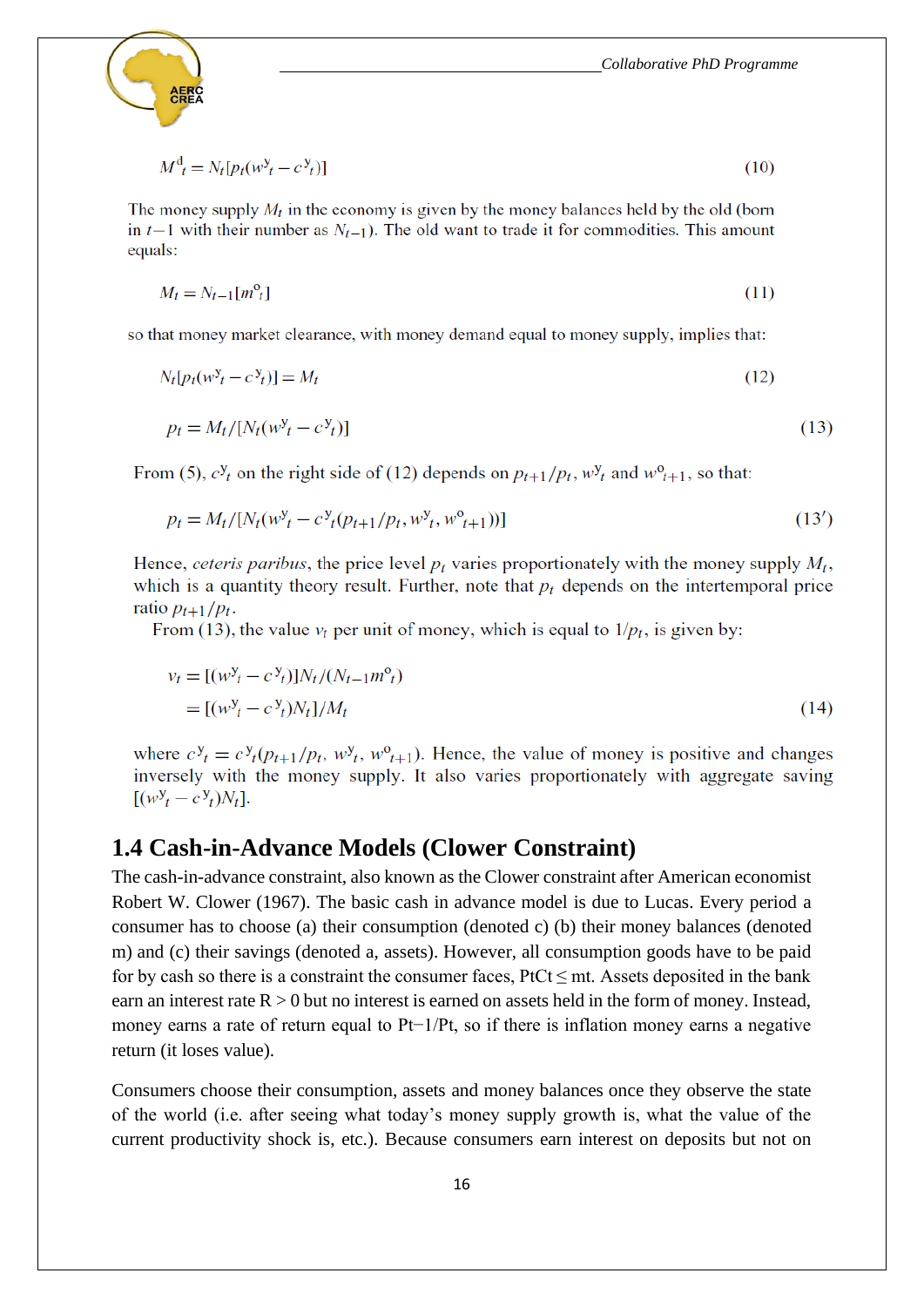

money they will always prefer to keep assets on deposit. Therefore, they will hold only just enough cash to finance their consumption, e.g.  $PtCt = mt$ . This has a rather unfortunate consequence that the velocity of money is constant. The velocity of money (V) is defined by the identity  $MV = PY$ , where M is the money supply, P is the price level and Y is the volume of transactions in the economy. Assuming no capital, the volume of transactions in this economy is just c, and because  $m = PC$  it must be that the velocity of money is always equal to 1. In reality, the velocity of money shows considerable variation and depends in particular on the interest rate. These are features which the basic cash in advance (CIA) model cannot account for.

Svensson (1985) proposes a simple amendment to Lucas' basic model. Like Lucas' article, Svensson's main concern is how to price assets when you have a cash in advance constraint. Svensson assumes that consumers have to choose how much cash to hold before they know the current state of the world (i.e., they are ignorant of the current money supply or productivity shock). As a result of this uncertainty the velocity of money is no longer constant. Agents will usually choose to hold  $m > Pc$  for precautionary reasons.

In a very good state of the world, agents know they would like their consumption to be high and they can only achieve this if they have high money balances. Therefore, agents tend to hold more money than they otherwise would need as a precaution in case they find themselves wanting to consume large amounts in a surprisingly good state of the world. The greater the uncertainty facing the consumer (e.g., the higher the probability of wanting to spend a lot on average) the larger these precautionary balances. However, the higher is the interest rate the lower the level of precautionary balances held by the consumer. Consumers have to trade the benefits of higher money balances (increased insurance against a good state of the world) against the costs (loss of interest). As a result, the velocity of money becomes time-varying and depends on the interest rate.

#### **Cash-Credit Models**

Another version of the CIA model is the so-called cash-credit model of Lucas and Stokey (1987). In this model agents gain utility from two goods, c1 and c2, where c1 can only be purchased using cash but c2 can be purchased on credit. The timing of the model is as follows. Agents observe the state of the world, decide on c1 and c2 and m, they then go and purchase cash goods paying for them with their money balances and also purchase credit goods, and then at the end of the period all credit bills are settled. This is another way of making the velocity of money variable. In this model, agents get utility from two goods, but on one good they have to pay cash and so lose R on any assets held in the form of cash. Therefore, when the interest rate is high, they will tend to lower c1 and increase c2 to compensate, because they consume less of the cash good, they also hold fewer money. Therefore, the velocity of money ((c1  $+c2$ /m) varies positively with the interest rate - the higher the interest rate, the lower are money balances, and the harder money has to work.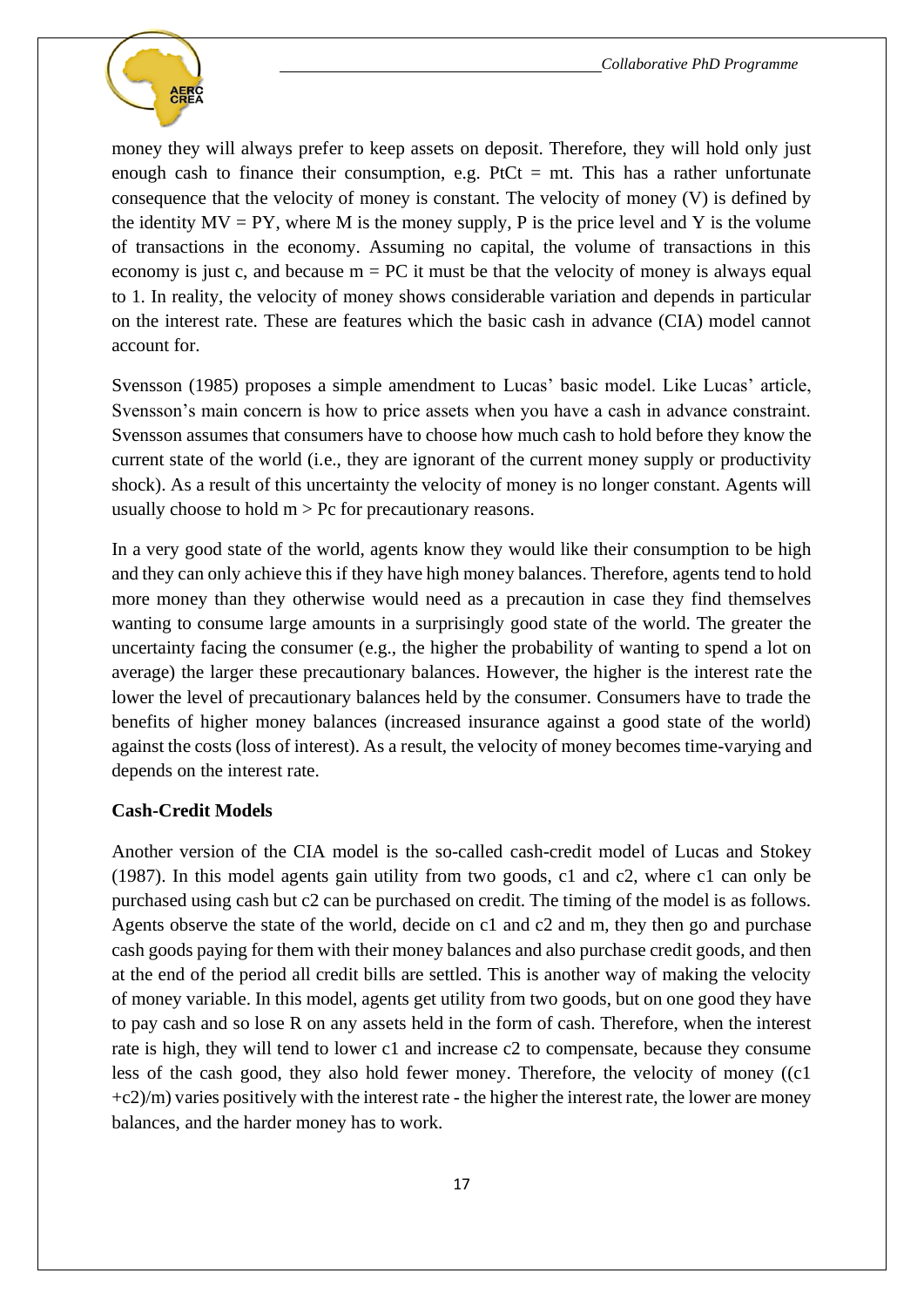*Collaborative PhD Programme*



Let us now consider the following problem. Suppose that consumption or purchase can only be made in cash so that Cash-in-advance (CIA) constraint applies only on consumption good. The preference of the representative agent is

given by

$$
U = \sum_{t=0}^{\infty} \beta^t ln c_t
$$

The purchase of consumption good at time t is subject to the CIA constraint: ptct  $\leq mt + wt$ .

Where Pt is the price of consumption good, Qt is the price of bonds, mt is nominal money balance that the household carried from the previous period and wt lump-sum-transfer equal to at the beginning of period t.

The budget constraint for the household in any period t is:

$$
c_{t+} \frac{m_{t+1}}{P_t} + \frac{Q_t B_{t+1}}{P_t} \le \frac{m_t}{P_t} + w_t + \frac{B_t}{P_t}
$$

where Bt+1 is the total units of nominal bond demanded at time t.

Find the representative agents' optimization problem for (ct; mt+1; Bt+1) in order to maximize his inter-temporal utility function above subject to the CIA constraint and the wealth constraint.

*Show that Ot is constant that is expressed in*  $\lambda$ *1t and*  $\lambda$ *2t* 

#### *Solution*

The representative agent's problem is to choose the sequence of (ct;  $mt+1$ ;  $Bt+1$ ) in order to maximize his inter-temporal utility subject to CIA constraint , and the wealth/ budget constraint. Students should specify the problem as below and determine the First Order Conditions (FOCs)

$$
\max_{c_t, m_{t+1}, B_{t+1}} \sum_{t=0}^{\infty} \beta^t \ln c_t
$$

Subject to

$$
\sum_{t=0}^{\infty} \beta^{t} [\lambda c \left( \frac{m_{t} + w_{t}}{P_{t}} - c_{t} \right) + \lambda m \left( \frac{m_{t} + w_{t}}{P_{t}} + \frac{B_{t}}{P_{t}} - c_{t} - \frac{m_{t+1}}{P_{t}} - \frac{Q_{t} B_{t+1}}{P_{t}} \right)]
$$

This is then specified as: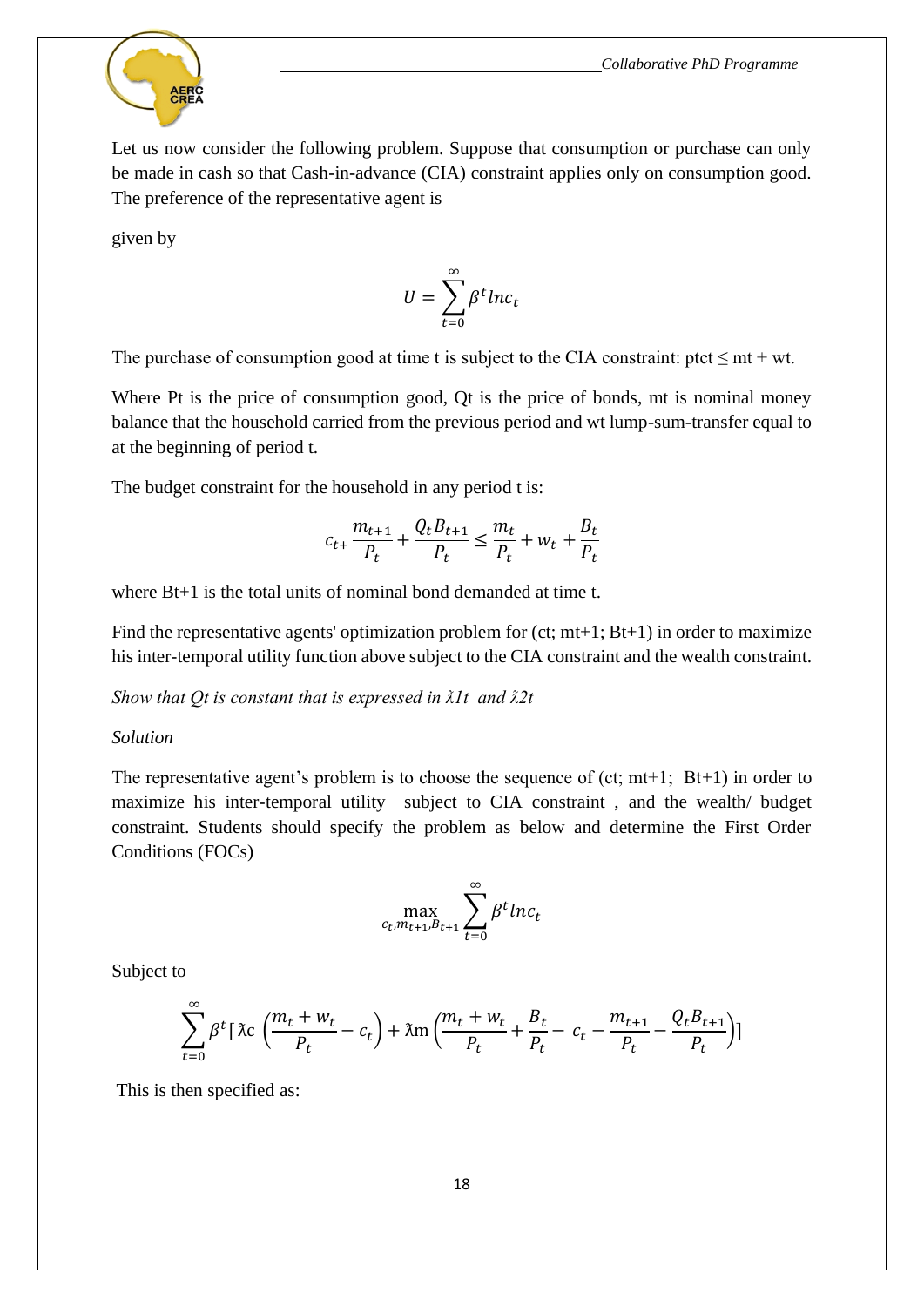

$$
\max_{c_t, m_{t+1}, B_{t+1}} \sum_{t=0}^{\infty} \beta^t [ln c_t + \lambda_{ct} \left( \frac{m_t + w_t}{p_t} - c_t \right) + \lambda_{mt} \left( \frac{m_t + w_t}{p_t} + \frac{B_t}{p_t} - c_t - \frac{m_{t+1}}{p_t} - \frac{Q_t B_{t+1}}{p_t} \right)]
$$

F.O.C

$$
c_t: \frac{1}{c_t} = \lambda_{ct} + \lambda_{mt} \tag{1}
$$

$$
m_{t+1} : \frac{\lambda_{mt}}{P_t} = \frac{\beta}{P_{t+1}} [\lambda_{ct+1} + \lambda_{mt+1}]
$$
 (2)

$$
B_{t+1} : \beta \frac{\lambda_{mt+1}}{P_{t+1}} = Q_t \frac{\lambda_{mt}}{P_t} \tag{3}
$$

Combining (1) and (2) we get:

$$
\lambda_{mt} = \beta \frac{P_t}{P_{t+1}c_{t+1}} \tag{4}
$$

From (3)

$$
Q_t = \beta \frac{P_t}{P_{t+1}} \frac{\lambda_{mt+1}}{\lambda_{mt}} \tag{5}
$$

Combining (5), (4) and (2), and rewriting (1) as  $c_{t+1} = \frac{1}{\lambda_{\text{initial}}}$  $\lambda_{mt+1}+\lambda_{ct+1}$ 

$$
Q_t = \frac{\lambda_{mt+1}}{\lambda_{mt+1} + \lambda_{ct+1}}
$$

## <span id="page-18-0"></span>**1.5 Monetary Search Models**

Kiyotak, N. and R. Wright (1993), A Search-Theoretic Approach to Monetary Economics, *American Economic Review*, 83, no. 1 (march): 63-77.

According to classical economists, the essential function of money is its role as a medium of exchange. The use of monetary exchange helps to overcome the difficulty associated with pure barter in economies where trade is not centralized through some perfect and frictionless market. The search theoretic equilibrium model of the exchange captures the "double coincidence of wants problem" with pure barter in a simple and natural way. This gives rise to a medium-of exchange role for fiat currency.

### **The Basic Search-Theoretic Model**

The economy is populated by a large number of infinite-lived agents, with total population normalized to unity. There is also a large number of consumption goods. These consumption goods are indivisible and come in units of size one. These are real commodities, which are different from fiat money, which is an object that no one ever consumes and can be thought of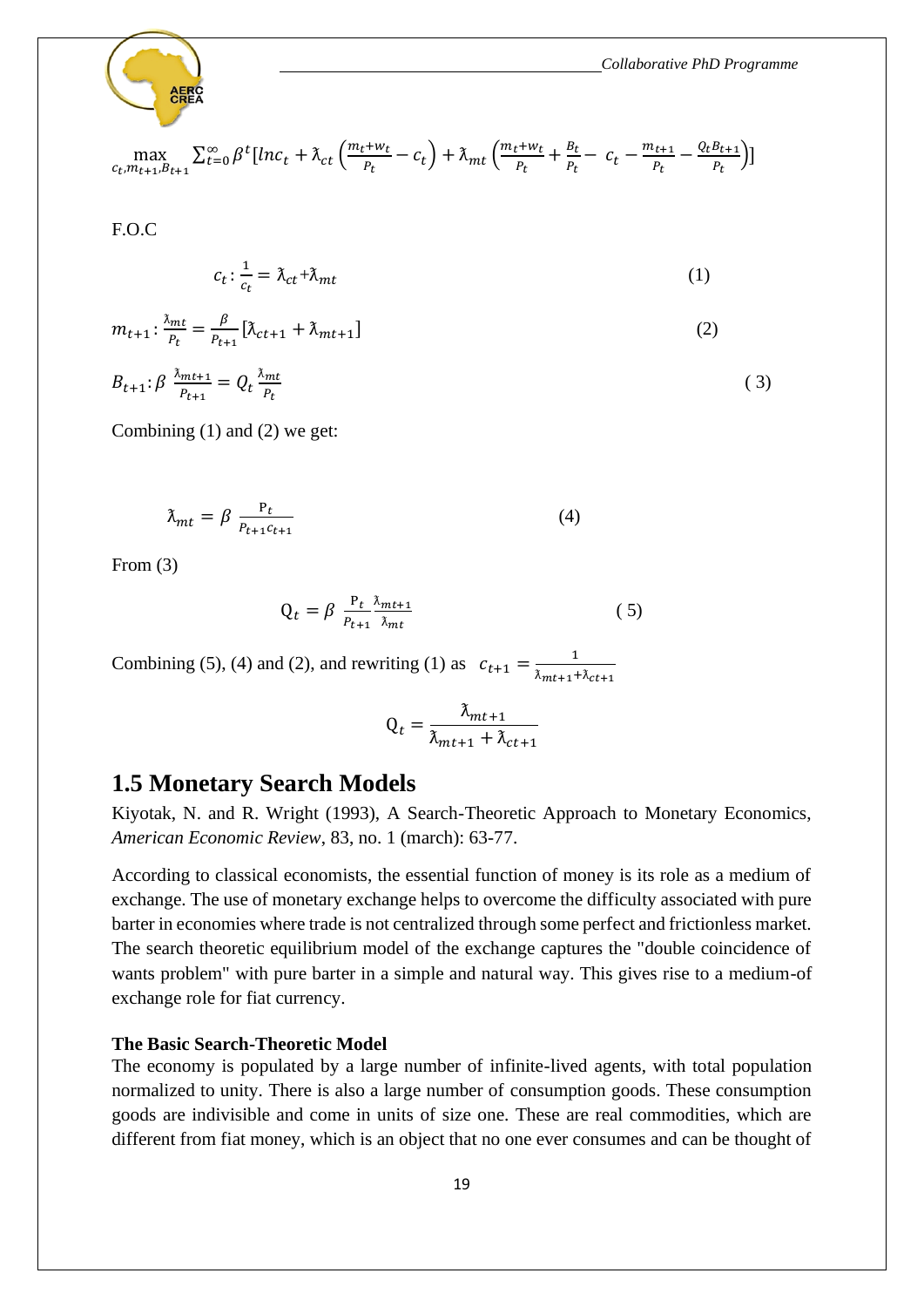

as a collection of pieces of paper or certain types of seashells, for example, with no intrinsic value. A crucial feature of the model is that there is an exogenous parameter x, with  $0 < x < 1$ , that captures the extent to which real commodities and tastes are differentiated.

In particular, x equals the proportion of commodities that can be consumed by any given agent, and x also equals the proportion of agents that can consume any given commodity. If a commodity is one of those that can be consumed by an agent, then we say that it is one of his consumption goods. Consuming one of his consumption goods yields utility  $U > 0$ , while consuming other commodities (or money) yields zero utility.

Initially, a fraction M of the agents are each endowed with money while 1- M are each endowed with one real commodity, where  $0 < M < 1$ . Money may or may not have value. If it does, then it is convenient to assume that agents who are initially endowed with money are endowed with exactly one unit of real balances, so that in order to buy a real commodity they must spend all of their cash. There are two ways to guarantee that this is the case. First, and most straightforwardly, we can simply assume that the monetary object is indivisible, like the real commodities in the model. Then if money trades at all it must trade one-for one against a real commodity, and each agent with one indivisible unit of money will have one unit of real balances. Alternatively, we can assume that money is divisible, determine the price level endogenously for a given stock of nominal currency, and endow some agents at the initial date with exactly enough nominal currency to constitute a single unit of real balances. We begin with the former approach of assuming that money is indivisible and take up the latter, slightly more complicated, approach later. Money and commodities are costlessly storable. Money cannot be produced by any private agent, while real commodities can be produced according to the following technology. One unit of output requires two inputs: a consumption good and a random amount of time. That is, once an agent consumes, he enters a production process that yields one unit of one real commodity, drawn randomly from the set of all commodities, according to a continuous-time Poisson process with arrival rate  $\alpha$  > 0. Thus, a measures productivity in the sense of average output per unit time. Note that agents who have not consumed cannot produce. Furthermore, as is standard in the equilibrium search literature, we assume that agents cannot consume their own output. This assumption helps to simplify the presentation and to facilitate comparison with earlier models.

An agent who has just produced enters an exchange sector where he looks for other agents with whom to trade. Traders in the exchange sector meet pairwise and at random according to a Poisson process with constant arrival rate  $\beta > 0$ . When two traders meet, exchange takes place if and only if it is mutually agreeable, that is, if and only if both agents are at least as well off after the trade. Because there is a large number of anonymous agents, all trade is quid pro quo (there can be no IOU's or other forms of private credit). We also assume that there is a transaction cost  $\varepsilon$  in terms of disutility, where  $0 < \varepsilon < U$ , that must be paid by the receiver whenever any real commodity is accepted in trade. This transaction cost implies that a trader who is indifferent between holding two real commodities will never trade one for the other.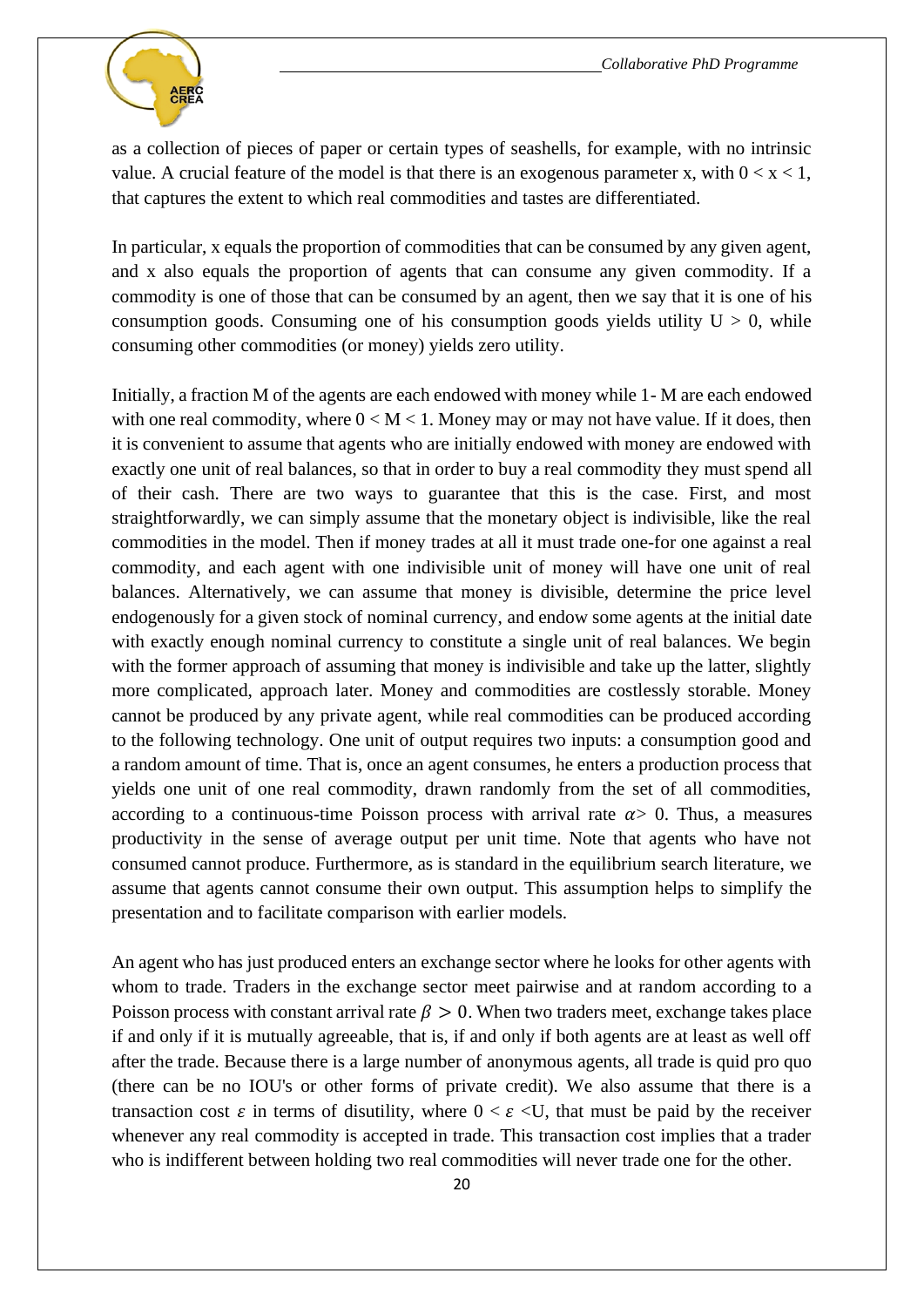

For simplicity, we assume that the transaction cost of accepting fiat money is zero. Since exchange takes place if and only if mutually agreeable, an agent with either one unit of real balances or one real commodity cannot acquire additional money or another commodity except by giving up his entire inventory. Furthermore, no agent in the exchange sector can produce anything until he trades for one of his consumption goods and consumes, given the specified technology. These observations have the following implication: if each trader starts at the initial date with either one unit of real balances or one real commodity, then in equilibrium all traders will always have either one unit of real balances or one real commodity. Agents with real commodities are referred to as commodity traders, while agents with fiat money are referred to as money traders. Let  $\mu$  denote the fraction of traders who are money traders, so that a trader located at random has money with probability,  $\mu$  and a real commodity with a probability 1 −  $\mu$ . Individuals choose strategies for deciding when to accept various commodities and fiat money in order to maximize their expected discounted utility from consumption net of transaction costs, taking as given the strategies of others. We look for Nash equilibria.

We restrict attention to symmetric equilibria, where all agents and all real commodities are treated the same, and to steady-state equilibria, where strategies and all aggregate variables are constant over time. To construct the set of such equilibria, we describe some basic properties that they must satisfy, use these properties to describe an individual trader's best response correspondence, and determine its fixed points.

The first thing to note is that an agent always accepts a real commodity if it is one of his consumption goods, where upon he immediately consumes it and enters the production process. Also, we claim that a commodity trader will never accept a commodity that is not one of his consumption goods. This is due to the fact that in a symmetric equilibrium no real commodities are treated as special, and therefore, the probability of a trade offer being accepted by the next agent one meets is independent of the type of commodity one has. Hence, there is no advantage to trading one real commodity for another, and since there is a transaction cost,  $\varepsilon$ , unless a commodity is going to be consumed it will never be accepted.

This means that x is the probability that a commodity trader located at random is willing to accept any given commodity, and therefore  $x^2$  is the probability that two commodity traders consummate a barter transaction. This is the "double coincidence of wants problem" with direct barter: not only do you have to meet someone with something that you want, this someone also has to want what you have.

The next thing to determine is whether individuals accept money. Let  $\Pi$  denote the probability that a random commodity trader accepts money and let  $\pi$  be the best response of a representative individual. We will solve the best-response problem using dynamic programming. Let  $V_i$  denote the payoff or value function for the individual in state j, where  $j =$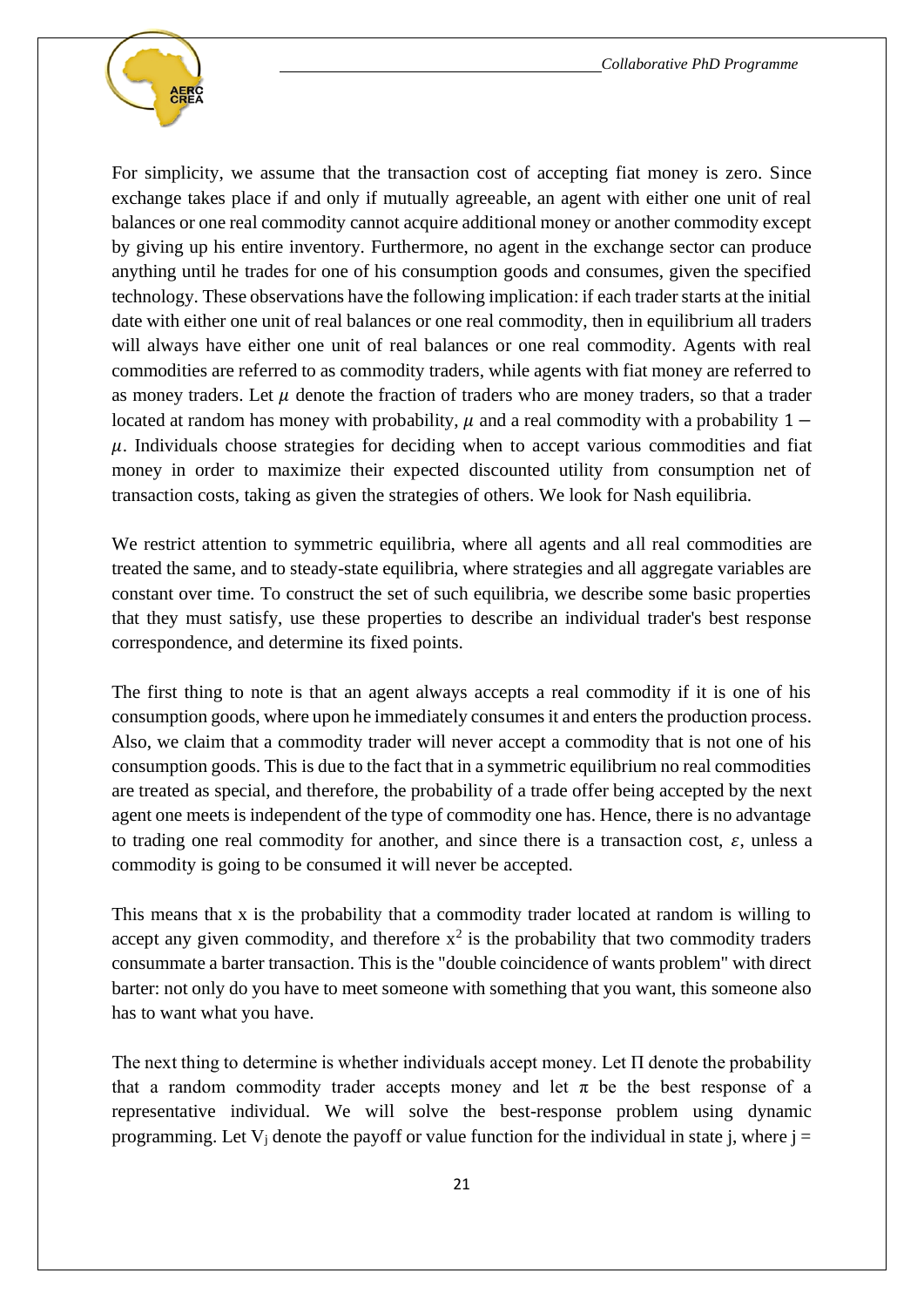

0, 1, or m indicates that he is a producer, a commodity trader, or a money trader, respectively. Then, if  $r > 0$  is the rate of time preference, equations are given by

$$
rV_0 = \alpha (V_1 - V_0) \dots (1)
$$
  
\n
$$
rV_1 = \beta (1 - \mu)x^2 (U - \varepsilon + V_0 - V_1) + \beta \mu x \max(\nu_m - V_1) \dots (2)
$$
  
\n
$$
rV_m = \beta (1 - \mu) \prod x (U - \varepsilon + V_0 - V_m) \dots (3)
$$

Where:  $\varepsilon$  = small transactions cost

Equation 1: The flow return to a producer, rVo, equals the rate at which output is produced,  $α$ , times the gain from switching from production to exchange,  $V_1$  -  $V_0$ .

Equation 2: The flow return to a commodity trader equals the sum of two terms. The first term is the rate at which he meets other commodity traders,  $\beta(1-\mu)$ , times the probability that both want to trade,  $x^2$ , times the gain from trading, consuming, and switching back to production, U-  $\epsilon$  + V<sub>0</sub>-V<sub>1</sub>. The second term is the rate at which he meets money traders, βμ, times the probability that a money trader wants to trade, x, times the gain from accepting money with probability  $\pi$ , where  $\pi$  is chosen optimally.

Equations 3: The flow return to a money trader equals the rate at which he meets commodity traders, β(1- µ ), times the probability that both want to trade, Πx, times the gain from trading, consuming, and switching to production,  $(U - \varepsilon + V_0 - V_m)$ . The above dynamic program depends not only on the strategies of others, as represented by Π, but also on  $\mu$ , the proportion of traders holding money. However,  $\mu$  can be determined as a function of  $\Pi$  and the initial endowment of money, M. Let  $N_0$ ,  $N_1$ , and  $N_m$  denote the proportions of the population who are producers, commodity traders, and money traders respectively. Then the model has a dynamic structure.

To determine its steady state, we equate the flow out of and into production:

<sup>0</sup> = (1 − ) <sup>2</sup><sup>1</sup> + (1 − )Π ……………………………………... (4)

If we use the fact that the N<sub>i</sub>'s sum to 1 and the fact that  $N_m = M$  (the number of money traders equals the number of agents endowed with money), (4) can be reduced to

= /( + ) ……………………………………………… (5)

Where: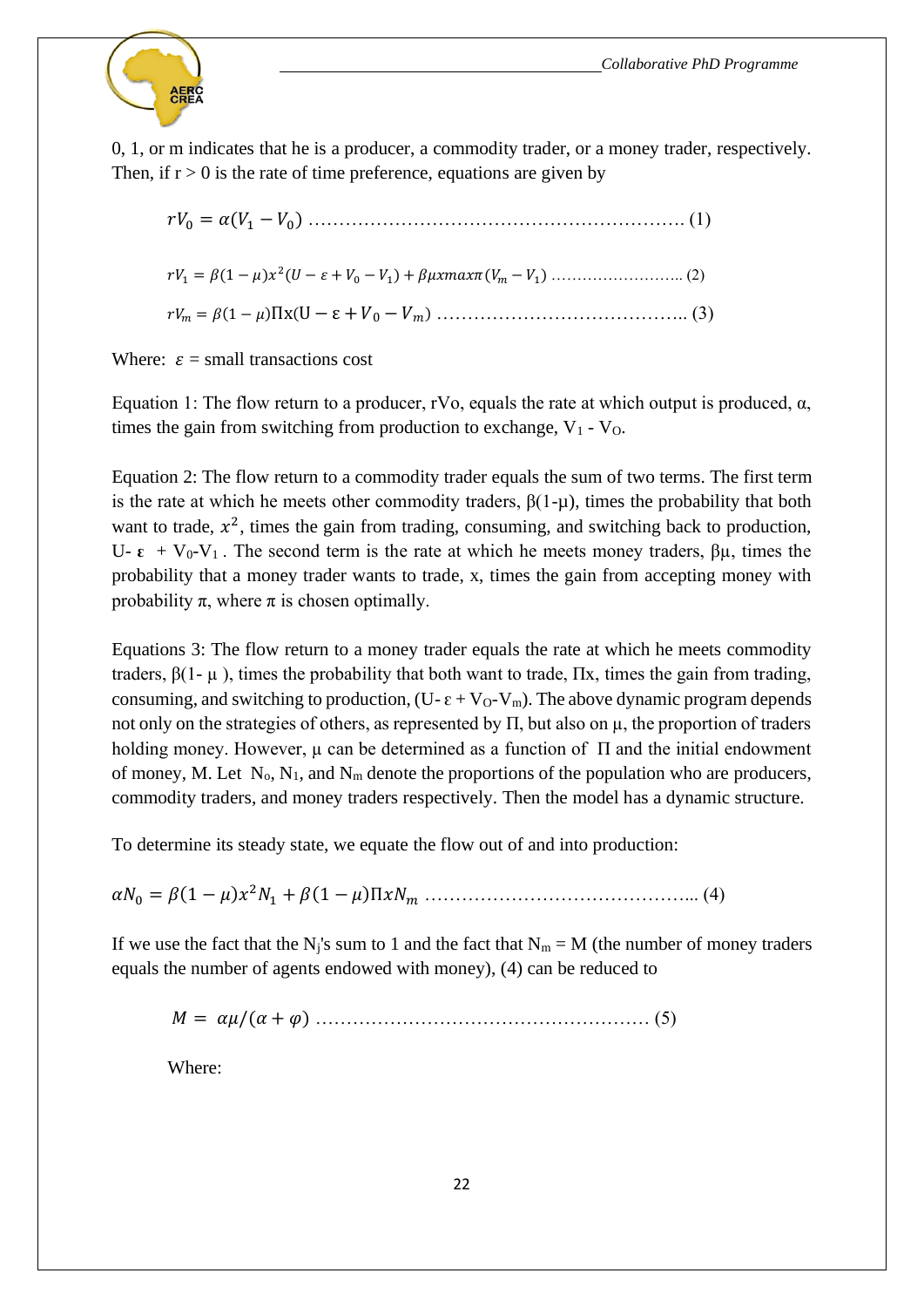

 $\varphi = \varphi(\mu, \Pi)$  is defined by<sup>1</sup>:

 $\varphi = \beta(1-\mu)[\mu x \Pi + (1-\mu)x^2] \dots$  [6]

Equation (5) is a quadratic in  $\mu$ , and for any  $M \in [0,1]$  and  $\Pi \in [0,1]$  there will exist a unique value of,  $\mu = \mu(M, \Pi)$  in [0,1] satisfying this equation. Furthermore, one can show that,  $\mu(0, \Pi) = 0$ ,  $\mu(1, \Pi) = 1$ ,  $\partial \mu / \partial M > 0$  and  $\partial \mu / \partial \Pi > 0$ . Given  $\mu = \mu(M, \Pi)$ , the unique steady state is fully described by:

<sup>0</sup> = /( + ) and <sup>1</sup> = (1 − )/( + ) …………………(7)

However, for the purpose of analyzing the above dynamic program,  $\mu$ , summarizes all the agent needs to know about the steady state. Substituting  $\mu = \mu(M, \Pi)$  into (1)-(3), then, given M, this dynamic program defines a correspondence from  $\Pi$  to best responses,  $\mu$ . The set of equilibria is the set of fixed points of this correspondence.

To characterize this set, if  $\Pi < x$  then (1-(3) imply that  $V_m < V_l$ , which implies that the best response is  $\pi = 0$ . Intuitively, if money is being accepted with a lower probability than a barter offer, then it is harder to trade using money than barter, and so the best response is never to exchange a real commodity for money. Second, if  $\Pi > x$ , then (l)-(3) imply that  $V_m > V_1$ , which implies  $\pi = 1$ . If money is being accepted with a greater probability than a barter offer, then it is easier to trade using money, and so the best response is to exchange a real commodity for money whenever possible. Finally, if  $\Pi = x$ , then (1)-(3) imply that  $V_m = V_1$ , which implies that  $\pi$  can be anything in [0, 1]. If monetary exchange and barter are equally easy then traders are indifferent between having money and real commodities, and they could accept money with any probability. Based on these results, there are exactly three equilibria:  $\Pi = 0$ ,  $\Pi = 1$ , and  $\Pi$  $=$  X.

The equilibrium with  $\Pi = 0$  will be called the nonmonetary equilibrium. In this case, agents expect that money will be valueless, so they never accept it, and this expectation is selffulfilling. The equilibrium with  $\Pi = 1$  will be called the pure-monetary equilibrium. In this case, agents expect that money will be universally acceptable, and so they always take it, and this expectation is self-fulfilling. F inally, the equilibrium with  $\Pi = x$  will be called the mixedmonetary equilibrium. In this case, agents are indifferent between accepting and rejecting money as long as other agents take it with probability  $\Pi = x$ , and so partial acceptability can

<sup>&</sup>lt;sup>1</sup> Note  $\varphi$  can be interpreted as consumption per trader per unit time: it is the rate at which a representative trader meets commodity traders,  $\beta(1 - \mu)$ , times the probability that a deal is reached, which is the probability that the representative trader has money and they trade,  $\mu x \Pi$ , plus the probability that the representative trader has a real commodity and they trade,  $(1 \mu$ ) $x^2$ .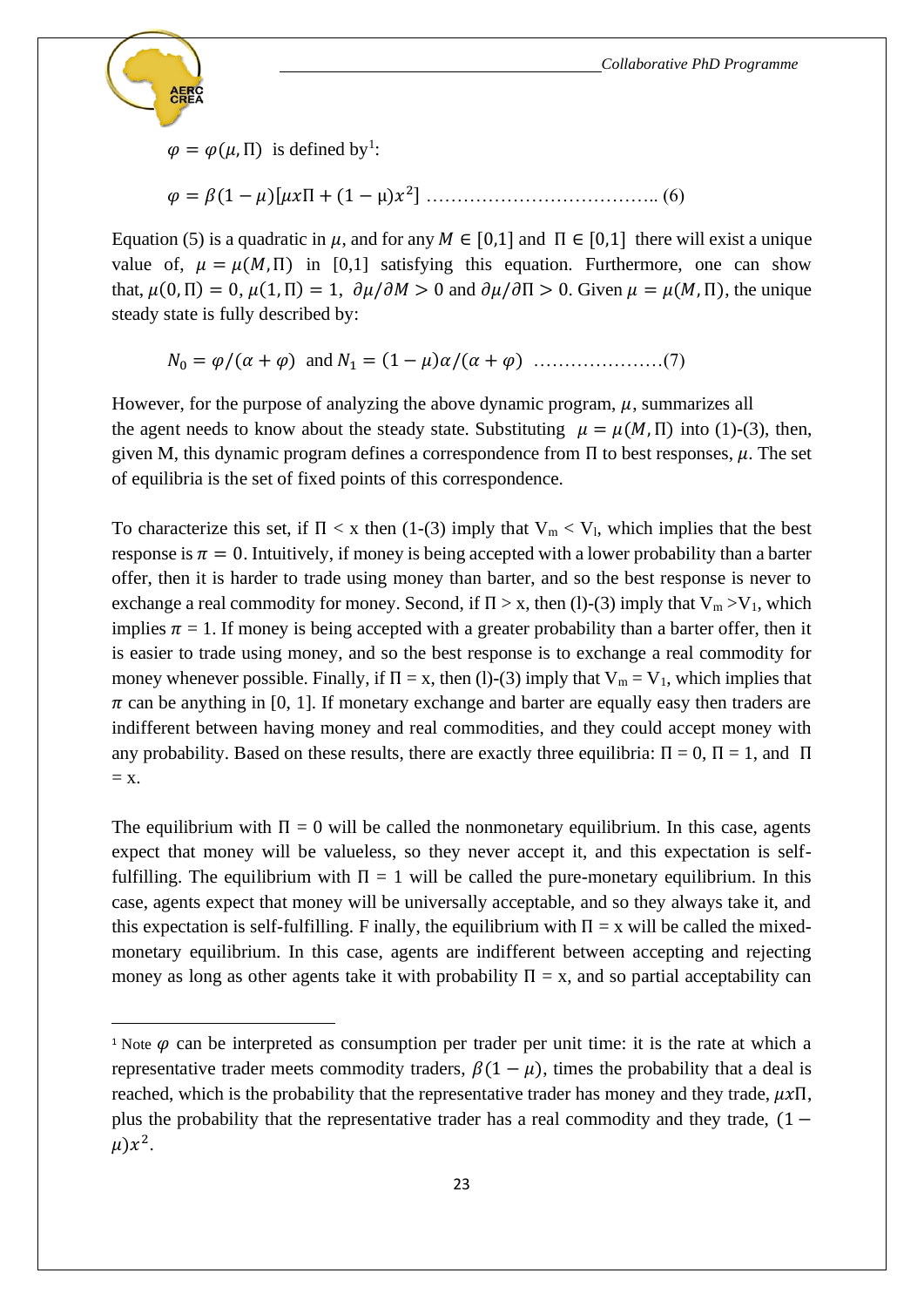

also be self-fulfilling. Alternatively, a symmetric mixed-strategy equilibrium where all agents accept money with probability x could be reinterpreted as a non-symmetric pure strategy equilibrium, where a fraction x of agents accept money with probability 1 while the rest accept it with probability 0.

## <span id="page-23-0"></span>**1.6 Asset Price Uncertainty and the Speculative Demand for Money**

## **(a) Keynesian Theory of Demand for Money**

Keynes's development of Cash Balance approach to the problem of the demand for money now forms the basis of the treatment of the subject in macroeconomics. Keynes distinguished 3 main motives for holding money, namely, the transactions, precautionary and speculative motives. The transactions and precautionary motives are derived from money's use in facilitating exchanges, while the speculative motive is derived from money's use as an asset, as a store of value.

Keynes treatment of the transactions and precautionary motives adds nothing particularly new to the analysis developed by the Cambridge school, but rather develops that analysis a little further. The transaction demand is simply the demand for money that is necessary to carryout normal current transactions, i.e. those which are routine and predictable. These transactions are carried out both by private persons and businesses so that Keynes divided his transactions motive into an income motive and a business motive. The income motive is that transactions motive applied to private persons, a motive arising out the absence of perfect synchronization of personal payments and receipts. The strength of this motive depends according to Keynes, largely on the size of incomes and the length of time between the receipt of income and its being paid out. The business motive refers to the desire on the part of businesses to hold cash in order to bridge the interval between the incurring of costs and receipt of the proceeds from sales. The strength of this motive depends on the value of current output and hence on current income and on the numbers of hands through which output passes.

Keynes analysis of the precautionary motive is a straightforward restatement of the Cambridge security motive. He suggested that people also find it prudent to hold some cash in case they are not able to realize other assets quickly enough to be of used to them for those classes of payments that cannot be considered regular and planned, such as paying unexpected bills, making purchases at unexpectedly favorable prices, and meeting sudden emergencies caused perhaps by accidents or health. This he called the precautionary motive for holding money and suggested that the demand for money arising from it also depends, by and large, on the level of income.

These 2 motives were also regarded by Keynes as being influenced by 2 other factors. First, there is the cost of and the ability to obtain money at the point in time when it is required to spend; if a person is certain that he can borrow money cheaply at the point in time in the future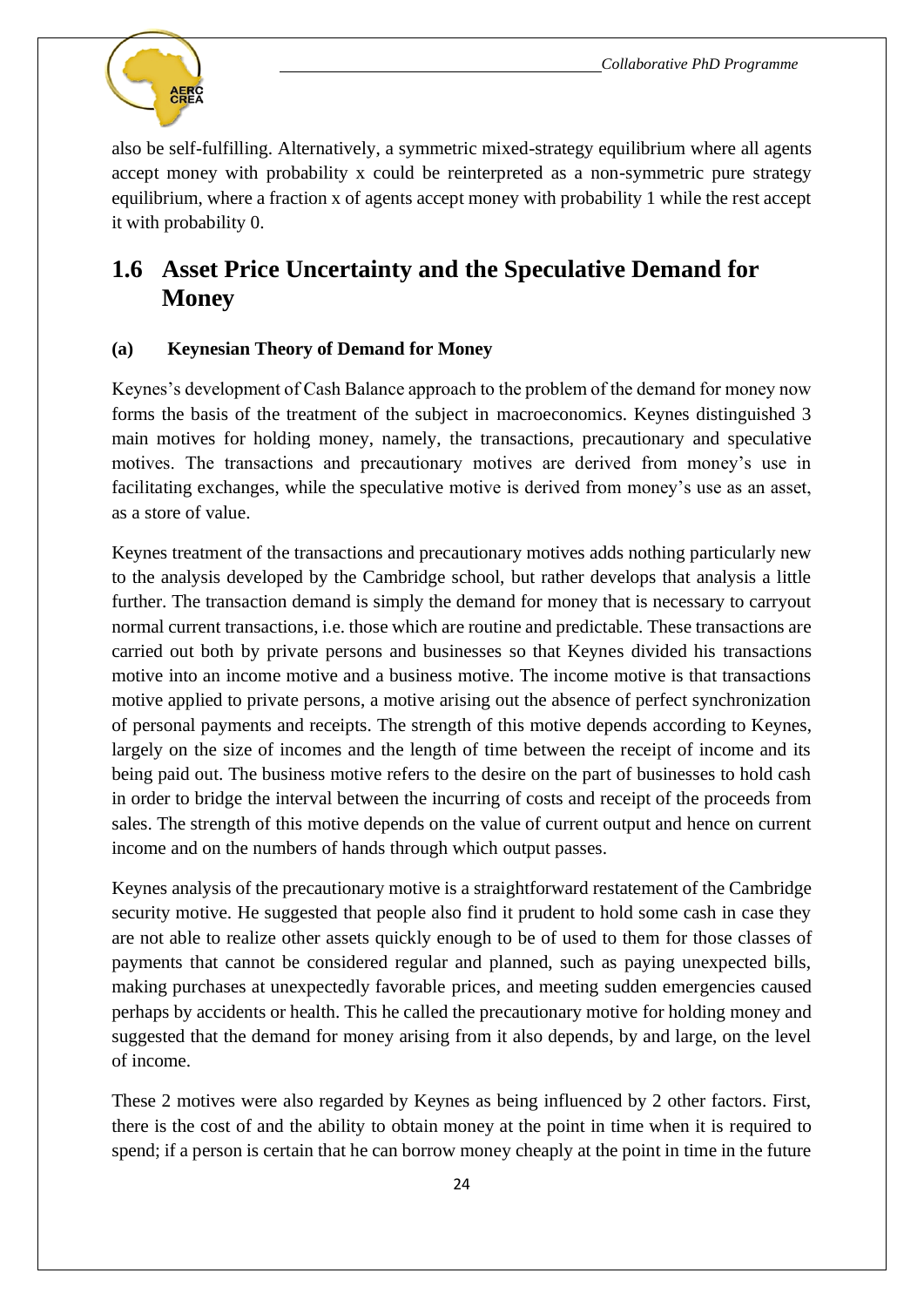

when he knows he will be incurring expenditure, he may prefer to do this rather than carry a cash balance for the intervening time period. Secondly, there is the opportunity cost of holding money.

## **Speculative demand for money**

This is demand for money in respect to future level of the rate of interest. People want to hold money, Keynes said not only for transacting current business but also as a store of value or wealth because of the existence of uncertainty as to the future of the rate of interest. Once the future rate of interest is uncertain people have the opportunity to speculate in the hope of securing profit from knowing better than the market what the future will bring forth. By uncertainty Keynes did not appear to mean uncertainty on the part of any individuals as to the future course of the rate of interest. Each individual is seen as being quite clear in his or her own mind as to what is going to happen to the rate of interest, but individual views differ from person to person. If there were no differences of opinion, then nobody would be able to profit from knowing better than the market what the future will bring forth: nobody's view would differ from the market view. In this analysis of the speculative motive, Keynes considered only one alternative to money as a store of value, namely bonds.

A bond is an asset that carries with it the promise to pay its owner a certain income per annum, fixed in money terms, and the decision to buy a bond is a decision to buy a claim to such a future stream of income. How much any individual agent is willing to pay for a bond, hence the market value of the bond, depends critically on the rate of interest because prospective purchasers will wish to earn at least the going rate of interest on that portion of wealth being held in the form of bonds. For instance, suppose the government can issue a bond of infinite term to maturity that promises the owner a fixed period payment of 1\$ from now to infinity. If the rate of interest is r, how much would an investor be willing to pay for such a bond? Obviously, the price of the bond,  $P_B$  would be exactly equal to the present value of the stream of income derived from the bond, or, in continuous time:  $P_B = \int_0^\infty 1e^{-rt}$  $\int_0^\infty 1e^{-rt} dt = (r^{-1}e^{-rt}) = r^{-1}$ 

If there are Y of such bonds,  $P_B = Y/r$ . Therefore, if the rate of interest is 5%, individual will be willing to pay up to, but not more than 100 dollars for a bond that offers an income of 5 dollars per annum in, perpetuity. If the rate of interest is 10%, no one will be willing to pay more than 50 dollars for the same bond. It follows, then, from the very nature of bonds that changes in the rate of interest involve changes in their price.

A bond-holder expecting the rate of interest of rise, anticipates a capital loss on the bond which must be set against the interest income from the bond. In some cases, the capital loss will more than wipe out the interest income, in others will be less than the interest income, while in other cases it will exactly equal the interest income. In the first case bond-holding would offer a negative income, in the second a positive income, and in the third a zero income. Considering the choice between holding money and bonds, it is clear that in addition to offering the attraction of an interest income, which money does not offer, bonds when the rate of expected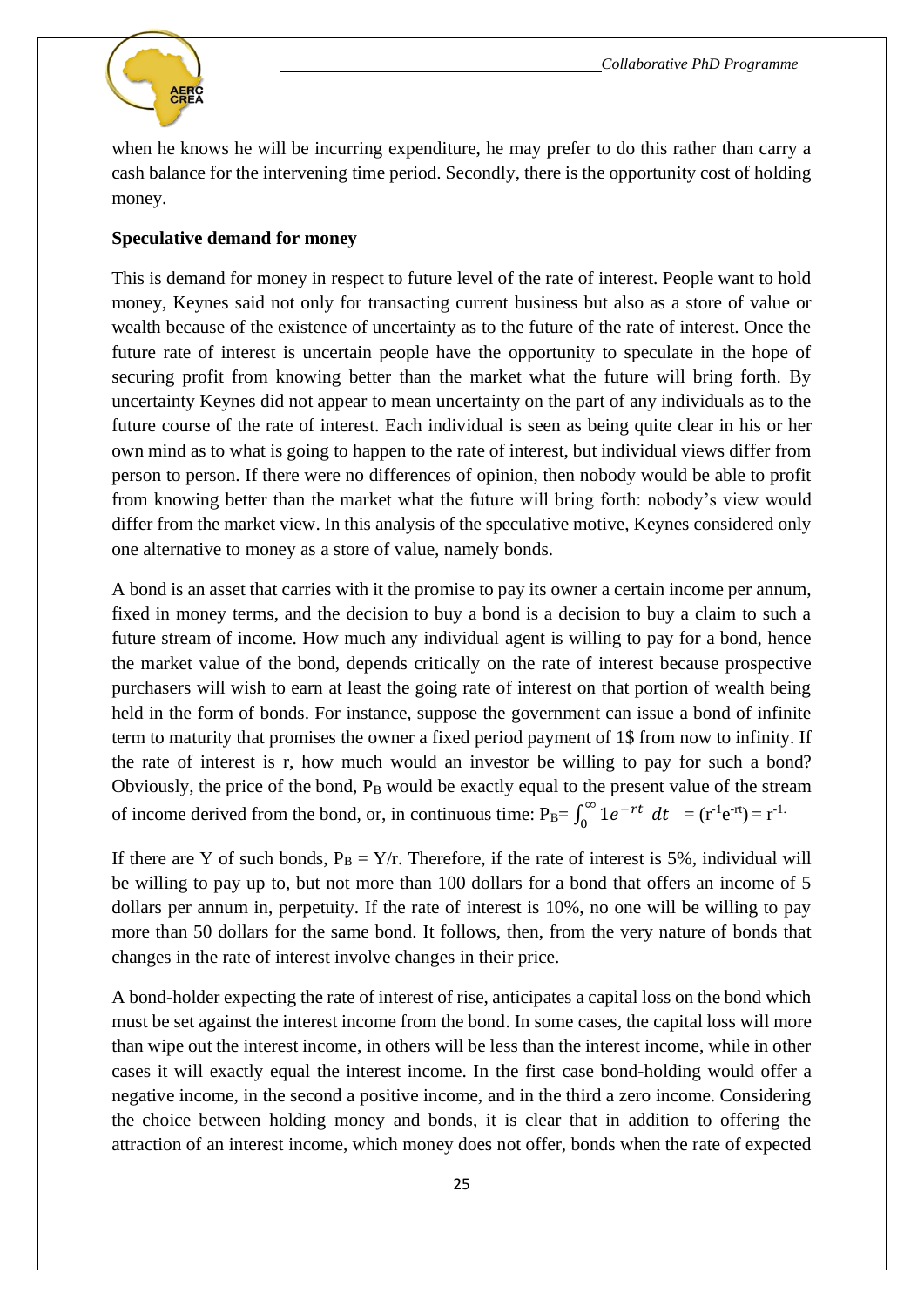

to fall, also offer to their owners the possibility of making capital gains. In such circumstances, they are particularly attractive to hold but when the rate of interest is expected to rise, the situation is the opposite. In the case where bond- holding offers a zero income the person will be indifferent as between bonds and money as stores of wealth. It is what people think is going to happen to the rate of interest which will determine whether they store their wealth in bonds or money.

What a person thinks is going to happen to the rate of interest will depend upon the relationship of the current rate of interest to the rate that the person thinks is the normal one. Every person is thought to have in mind an idea as to what is the safe or normal level for the rate of interest. This normal rate will vary from person to person.

Price of bond =  $P_b = \frac{1}{r}$ *Y*

Where Y is the yield usually stated as a percentage of face value of the bond. The expected percentage capital gain (g) is the percentage increase in price from the purchase price  $P_b$  to the expected sale price  $P_b^e$ .

$$
g = \frac{\boldsymbol{P}_{b}^{e} - \boldsymbol{P}_{b}}{\boldsymbol{P}_{b}}
$$

But  $P_{\scriptscriptstyle h}^{\scriptscriptstyle e}$  $\frac{e}{b} = \frac{Y}{r^e}$  $\frac{Y}{r^e}$  and P<sub>b</sub> =  $\frac{Y}{r}$ *Y*

$$
g = \frac{\frac{Y}{r^e} - \frac{Y}{r}}{\frac{Y}{r}} = \frac{r}{r^e} - 1
$$

If  $r > r^e$ , the speculator anticipates a positive capital gain, while if  $r < r^e$  he anticipates a capital loss. The total rate of return on bond (E) will be the sum of the market rate of interest at the time of purchase and the capital gains term.  $E = r + g$  implies that  $E = E = r + \frac{r}{r^e} - 1$ . If expected  $E > 0$  the asset holder can be expected to put his liquid wealth into bonds. If expected  $E < 0$  he will put his liquid wealth into money.

In the regressive expectations model, each person is assumed to have an expected interest rate r<sup>e</sup> corresponding to some normal long-run average rate. If rate rise above this long-run expected rate, one expects them to fall and vice versa. Therefore, one's expectations are regressive.

Critical interest rate, which would give, net zero return i.e.  $E = 0$ :

$$
r + r/r^e - 1 = 0
$$

$$
r_c = r^e/(1 + r^e)
$$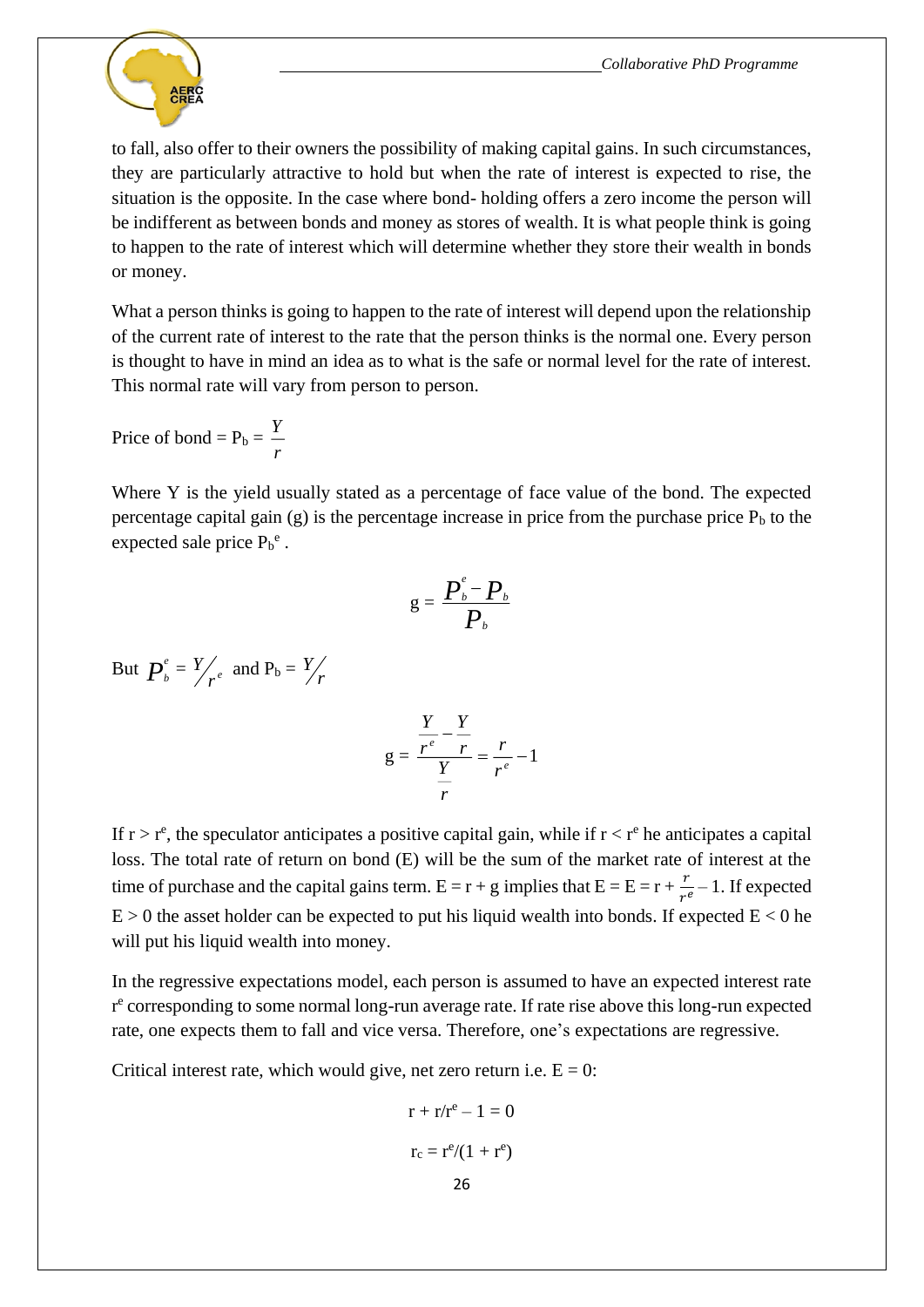

### **Individual's Demand for Money**

This analysis implies that speculators will put the whole of their speculative balance either into money or into bonds. The choice between money is an all-or-nothing one. At current rates above the critical one, bond-holding will offer a positive return and so all speculative balances go into money. Diagrammatically, this means that the individual's speculative demand for money curve is a discontinuous step function.

Interest rate



Where r is greater than  $r_c$ , the asset holder puts all of individual's total resources W into bonds, so that demand for money is zero. As r drops below  $r_c$  so that  $E < 0$  and expected capital losses on bond outweigh the interest yield, the asset holder moves his entire liquid wealth into money.

## **Aggregate demand for money**

Different individuals will, however, have different views as to what is the normal rate of interest, and consequently will have different critical values of the current rate. At any level of the current rate, all those people whose critical rate is below it will put their speculative balances into bonds, while all those whose critical rate is below it will put their speculative balances into money. With any given distribution of critical rates, the higher is the current rate, the greater will be the number of people who have critical rates below it and the smaller will be the amount of money going into speculative balances. Similarly, with any given distribution of critical rates there must be a maximum critical rate, the highest held by anybody. At current rates there must be a maximum critical rate, everybody will put the whole of their speculative balances into bonds and no money will be held at all. Equally, there will be a minimum critical value, the lowest one held by anybody, so that at current rates below it, everyone holds all of their balances in money. At current rates above max  $r_c$  all speculative balances go into bonds, below min  $r_c$  all speculative balances go into money. In particular, the lower the current rate of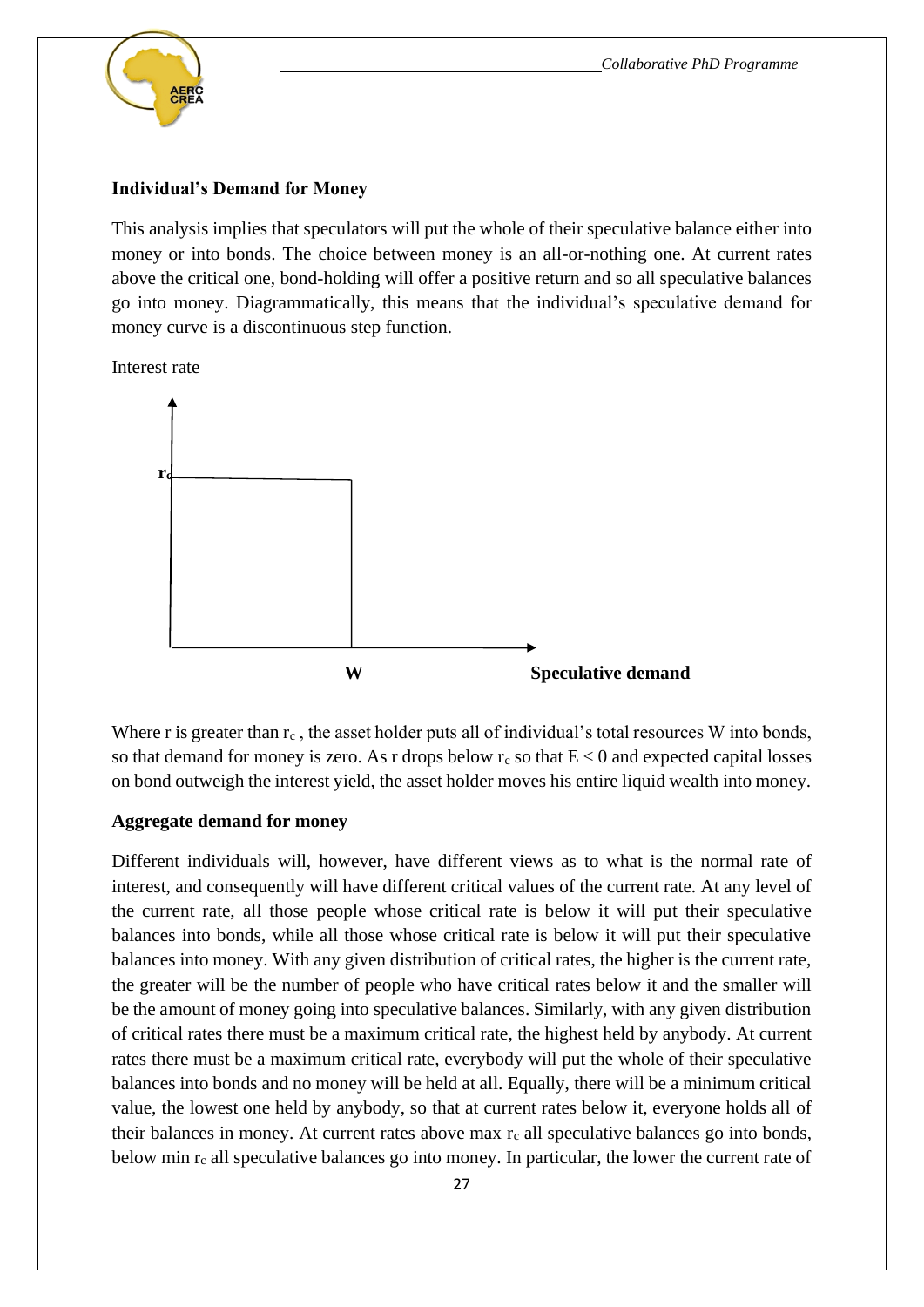

interest rate, the more people there are who will want to hold all of their speculative balances in the form of money, believing that the interest is going to rise sufficiently rapidly to cause a capital loss that will wipe out the interest income from bond-holding. At aggregate level, there will therefore be some minimum critical level at which everybody desires to hold cash and the demand for cash at the rate of interest is perfectly elastic in the sense that whatever the amount of money available for the speculative motive, it will be demanded and disappear into idle speculative hoards. The shape of the curve between B and C will depend upon the numbers of people associated with each critical rate, and the distribution of speculative balances between those individuals.



So far the assumption has been that individuals have fixed levels of speculative balances, but if wealth consist partly bonds, then a change in r by changing the market value of those bonds, alters the total value of wealth that could be held in speculative balances. An increase in the rate of interest, by lowering capital values of bonds, reduces the value of wealth available for holding as speculative balances.

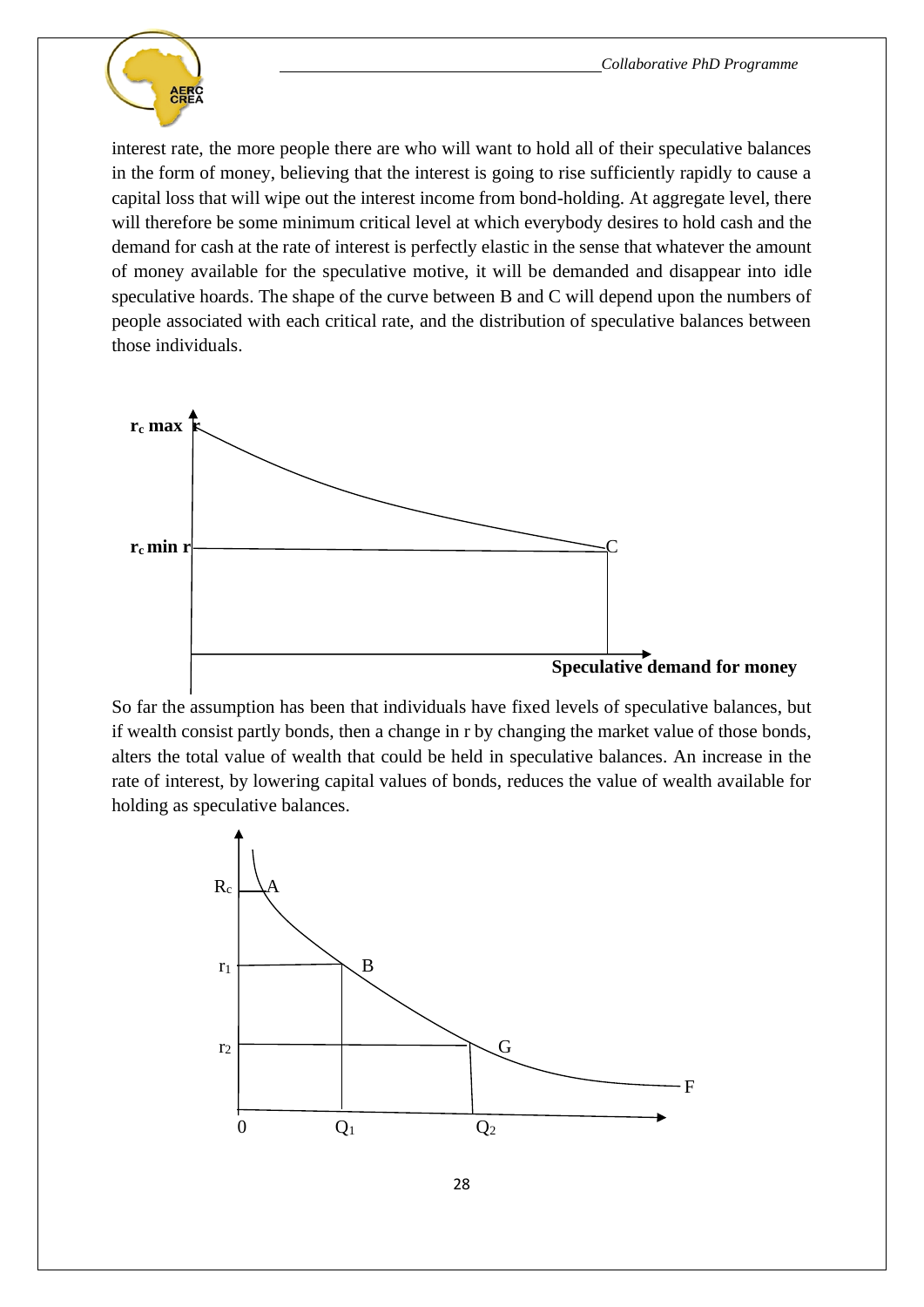

Suppose the current rate of interest is above  $r_c$ ; then the individual is holding all of his speculative balance in bonds. If the current rate of interest now falls to say  $r_1$  then the individual would move out of bonds into cash. At the current rate  $r_1$  the market value of the person's bond-holding is greater than it was when the rate was above  $r_c$ . The encashment of his bonds at the rate  $r_1$  enables him to hold  $0Q_1$  money. If the current rate had fallen to  $r_2$  rather than  $r_1$ , then the individual would be able to encash his bonds for  $0Q_2$ . Thus, the individual's speculative demand for money would appear to be ABGF. This explanation needs qualifying, however, suppose that the current rate of interest is marginally above the individual's critical rate, so that this speculative balance is held wholly in bonds. If the current rate now falls to a level marginally below the person's critical rate, he will move all of his speculative balance into cash. Once all his speculative demand curve becomes, in other words, perfectly inelastic at the rate of interest at which the individual's speculative balance is held wholly in cash. If for example, the current rate were  $r_1$ , with the individual holding all of his balance in money, then a fall in the current rate to  $r_2$  would not increase the individual's speculative demand for money to  $0<sub>0</sub>$ .

The aggregate demand curve for speculative balances which allows for wealth effects will be flatter than one which does not. This is demonstrated by considering the consequences of increasing the money supply. Before that, however, we must recognize that Keynes introduced a theoretical limiting case into his analysis of the speculative motive, namely absolute liquidity preference (liquidity trap). As already noted, the lower the current rate of interest, the more people there are who will want to hold all of their speculative balances in the form of money, believing that the interest rate is going to rise sufficiently rapidly to cause a capital loss that will wipe out the interest income from bond holding. There will therefore be some low level of the current rate-the minimum critical rate of the community-at which everybody desires to hold cash; the demand for cash at this rate of interest is perfectly elastic in the sense that whatever the amount of money available for the speculative motive it will all be demanded and disappear into idle speculative hoards.

Curve BE, BF and BG are three aggregate speculative demand curves each drawn on the assumption of a given level of aggregate wealth. If the money supply is  $M_1$ , and the relevant demand curve is BE, then the equilibrium position is at A and the rate of interest is  $r_3$ . Suppose the money supply is increased to M2. With an unchanged demand curve, the interest rate would fall to r<sub>2</sub>. But the fall in the interest rate increases aggregate wealth and shifts the demand curve to the right, where a new equilibrium position is given by point B with interest rate  $r_2$ . Similarly, a further increase in the money supply to  $M_3$  again depresses interest rates, thereby shifting the demand curve to BG and establishing a new equilibrium position at C, with interest rate r<sub>3</sub>. If points of equilibrium like those of AB and C are joined up, a demand curve for speculative balances that allow for interest rate and wealth effects is derived. Such a curve will approach minimum  $r_c$  asymptotically becoming flatter and flatter as interest rate falls, and thus having the shape traditionally assigned to the demand for money curve.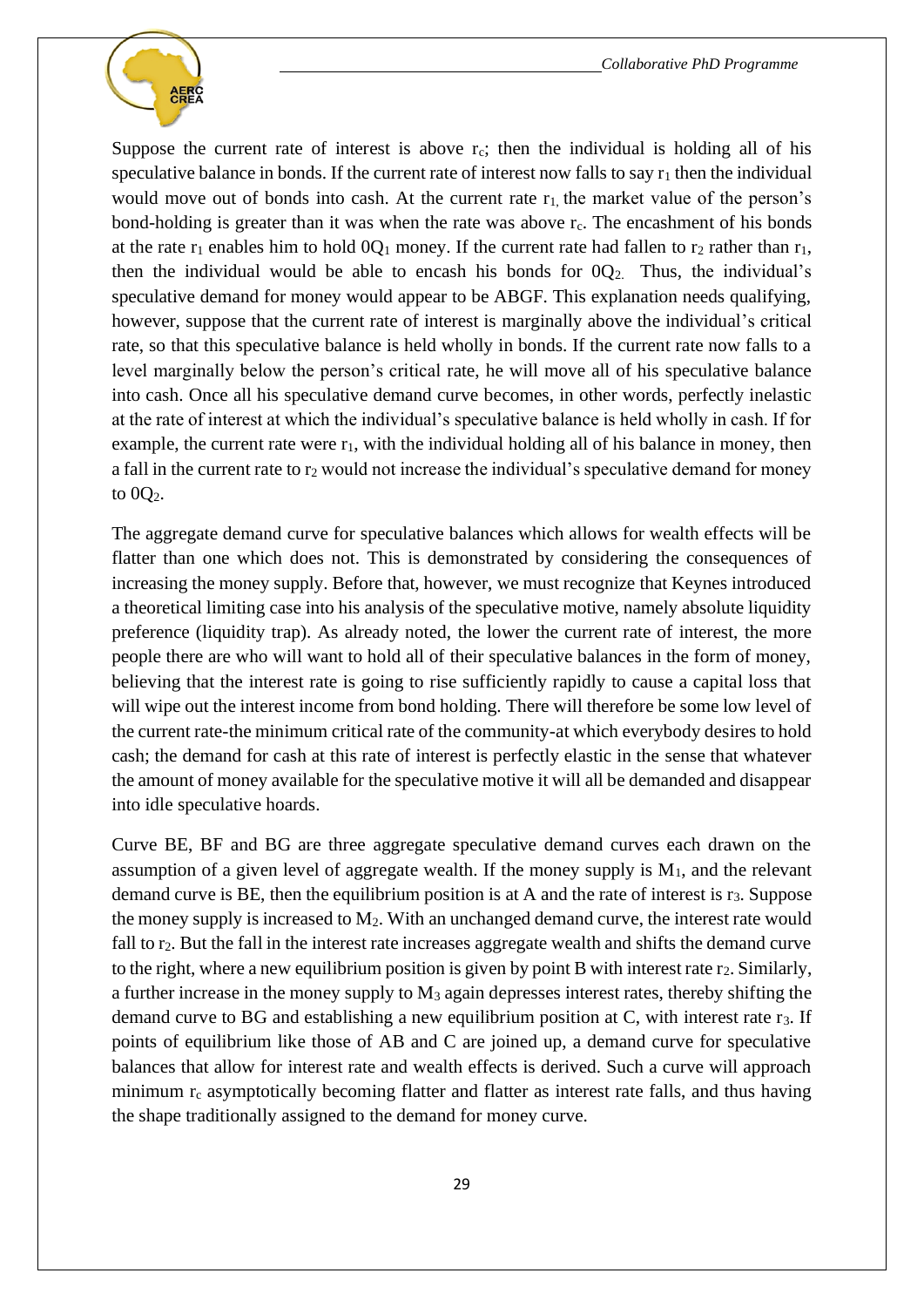

The wealth effect of the demand for money

The basis of Keynes' speculative motive, then, is uncertainty. Uncertainty in the sense that different people will hold different views as to what is going to happen to the current rate of interest. Each person will believe that it is going to move towards what he regards as their expectations change, expectations being subject to a very large number of influences. In summary, according to Keynes, the amount of money for transactions and precautionary motives,  $(L_1)$  depends on the level of incomes; the amount held for speculative motive,  $(L_2)$ depends mainly on the rate of interest and expectations. Thus,  $M = L_1(Y) + L_2(r)$ . Keynes' analysis of the demand for money is clearly, therefore, divided into two parts, one part approaching money simply as a means of payment, the other as an asset. The significant innovation of Keynes' analysis was to show the demand for money was interest-elastic and that at some low rate of interest of interest it might become perfectly so. There have, however, been several criticisms of these views.

1. If the money market remained in equilibrium for a long enough period, people should begin to adjust their expected interest rates to correspond to the actual prevailing interest rate. They would all tend to adopt eventually the same critical interest rate as time passes so that the speculative motive would zero.

2. The model assumes that individuals hold either all bonds or all money, never a mix of the two. The negative slope of the aggregate demand curve is due to the fact people disagree about the value of expected interest rate and thus in their critical rates  $r<sup>c</sup>$ . The reality is however that individuals hold mixture of assets – money and bonds.

#### **(a) Tobin's Portfolio Balance Approach to Money Demand**

Tobin attempts to show how people's desire to hold money may be derived from their attitude towards the risk involved in holding bonds. Uncertainty as to the future rate of interest means uncertainty as to the future capital value of bonds. People holding bonds are consequently unsure whether they will make a capital gain or capital loss. Individual has a saving balance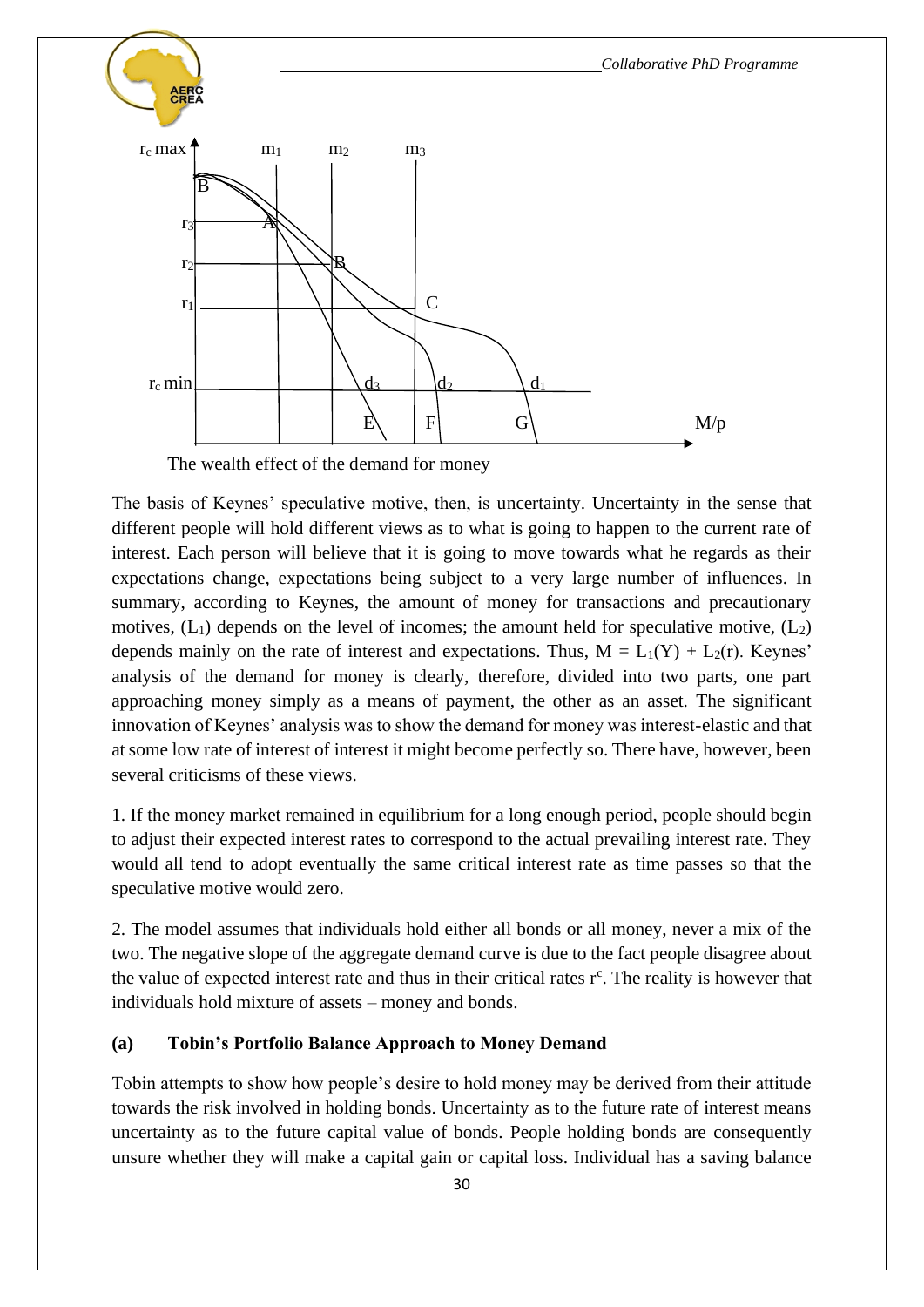

which he can keep on in the form of money or invest in bonds. If he keeps it in the form of money, then on the assumption of a stable price level there is no risk attached. But while there is no attached to money holding there is no possibility of an income either. If the individual invests his savings balance in bonds, then he does have a money income in the form of the interest the bonds will earn him. There may also be income in the form of a capital gain should the rate of interest fall while he is holding the bonds. But if the interest rises, he will incur a capital loss. With bond holding, therefore, one has the attraction of a return in the form of a money income, but the risk that the income may turn out to be negative if the bond has to be sold for a capital loss which more than wipes out the interest income. The problem for the individual is in the balancing of risk and return elements in bond holding.

For most people the prospect of money income is desirable, while risk is undesirable. Suppose a person is offered the choice between a perfectly safe US \$ 100m or the 50-50 chance of either US \$ 50m or US \$ 150m. Which will be chosen? If he chooses the risky option, he will have an equal chance of making 50m more or 50m less than the safe option. But if we assume diminishing marginal utility of money income, then extra utility derived from the last 50m of the 150m would be less than utility loss on the 50m by which the less desirable outcome of the risky option falls short of the safe choice. Most people confronted by this choice would probably choose the safe US \$ 100m. But of course, not everybody would do so. Some people would be attracted by the possibility of the large gain and would prefer a choice involving this possibility to the more certain but lower income.

Assuming the individual has a savings portfolio which he wishes to divide between cash and bonds; as cash provides no return, the return from the total portfolio will depend on the fraction held in bonds. The return itself will contain two elements, the interest income and the capital gain which will be negative in the case of a capital loss. The expression for total return  $E = r +$ g. But rather than some fixed expected capital gain, the asset holder has a whole spectrum of expected capital gains, each with a probability of its occurrence attached. He is not certain of the value of g he expects but has an implicit distribution. These gains are distributed around some central value. If the probabilities of capital gains are distributed normally, then standard deviation,  $r_g$ , of the probability distribution of capital gains measures uncertainty of risk.

If the asset holder is putting B dollars of his assets into bonds, his expected total returns

$$
R^{e}T = B.E
$$

$$
R^{e}T = B(r + g).
$$

But g is uncertain because the individual is uncertain what is going to happen to the rate of interest. There will be a number of possible values of g but the mean value of these possibilities provided a useful single measure. Thus  $R^e_T = B(r + g<sup>2</sup>)$ . If we make the assumption that the individual thinks there is an equal chance of a capital gain and loss of the same size so that expected  $g = 0$ , then  $R^e_T = Br$ .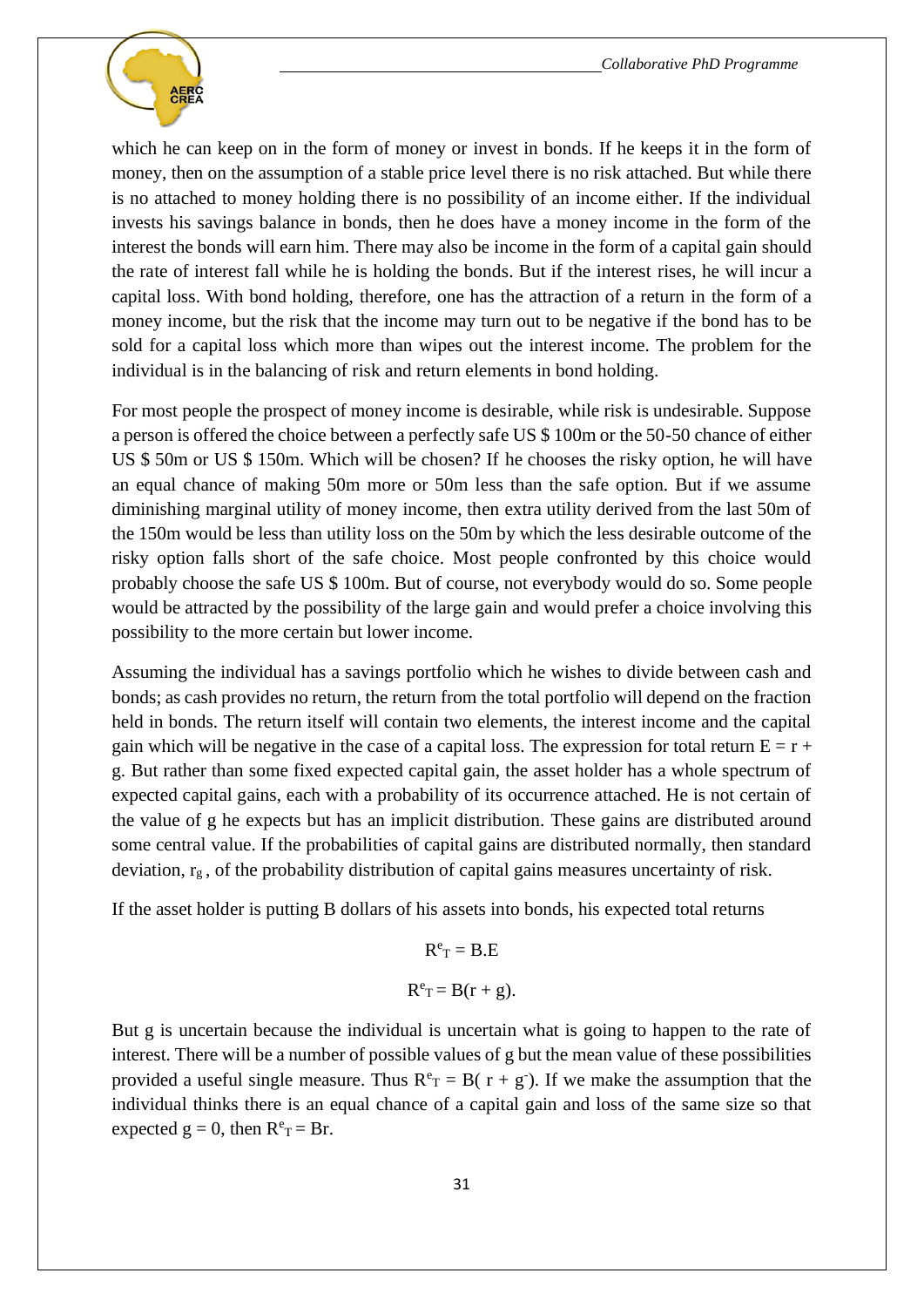

As the measure of the risk involved in bond-holding, Tobin takes the standard deviation of the return on bond is r<sub>g</sub>, which is a statistical measure of possible returns around the mean value g<sup>-</sup> . A high standard deviation means roughly that there is a high probability of large deviations, both positive and negative, from the mean, while a low standard deviation means a low probability of high deviation from the mean. Because no risk is attached to holding money, the risk surrounding the total return depends, of course, on the risk surrounding the capital gain/loss from bond-holding, and the proportion of the total portfolio held in risk-bearing bonds. Since all bonds are similar, then the total standard deviation of bond holdings is given by

#### $\delta_{\rm T}$  = B.r<sub>g</sub> and therefore B =  $\delta_{\rm T}/r_{\rm g}$

The expected return and the risk are both dependent on the proportion of the total balance held in bonds. As this proportion increases, both the return and the risk attached to the total portfolio increase. In other words, in order to enjoy a greater expected return the portfolio holder must also assume more risk. Thus,

$$
R_{T}^{e} = \frac{\delta_{T}}{r_{g}} (\mathbf{r} + \mathbf{g})
$$

$$
\frac{dR_{T}^{e}}{d\delta_{T}} = \frac{r + \mathbf{g}}{r_{g}}, \text{ and}
$$

$$
\frac{d\mathbf{B}}{d\delta_{T}} = \frac{1}{r_{g}}
$$

OB equals the opportunity curve, tracing the combinations of risk and expected return available to the investor. OA traces out the relationship between the proportion of the portfolio held in bonds and the risk attached to the portfolio. OW = total liquid wealth divided into money and bonds and Money holding  $= W - B$ 

Each indifference curve joins up the various combinations of risk and return between which the portfolio- holder is indifferent. The slope of the indifference curves will depend upon the portfolio- holders' attitude toward risk. If the individual is a risk-averter, somebody who finds risk unattractive, then he will only assume more risk if at the same time it increases his expected return. Consequently, incremental increases in risk will require bigger and bigger increases in expected return to leave the individual indifferent between the various combinations, making the indifference curves convex downwards.

For any given value of  $\delta_T$  we can locate the value of B and subtracting it from W (wealth) we obtain money holding. In order to locate the individuals equilibrium risk  $\delta_T$  and expected rate of return  $R_T^e$  we confront the technical budget constraint with the individual's utility function showing trade-off between risk and return. The slope of the indifference curves will depend upon the portfolio-holder's attitude towards risk. If we assume that the individual is a risk-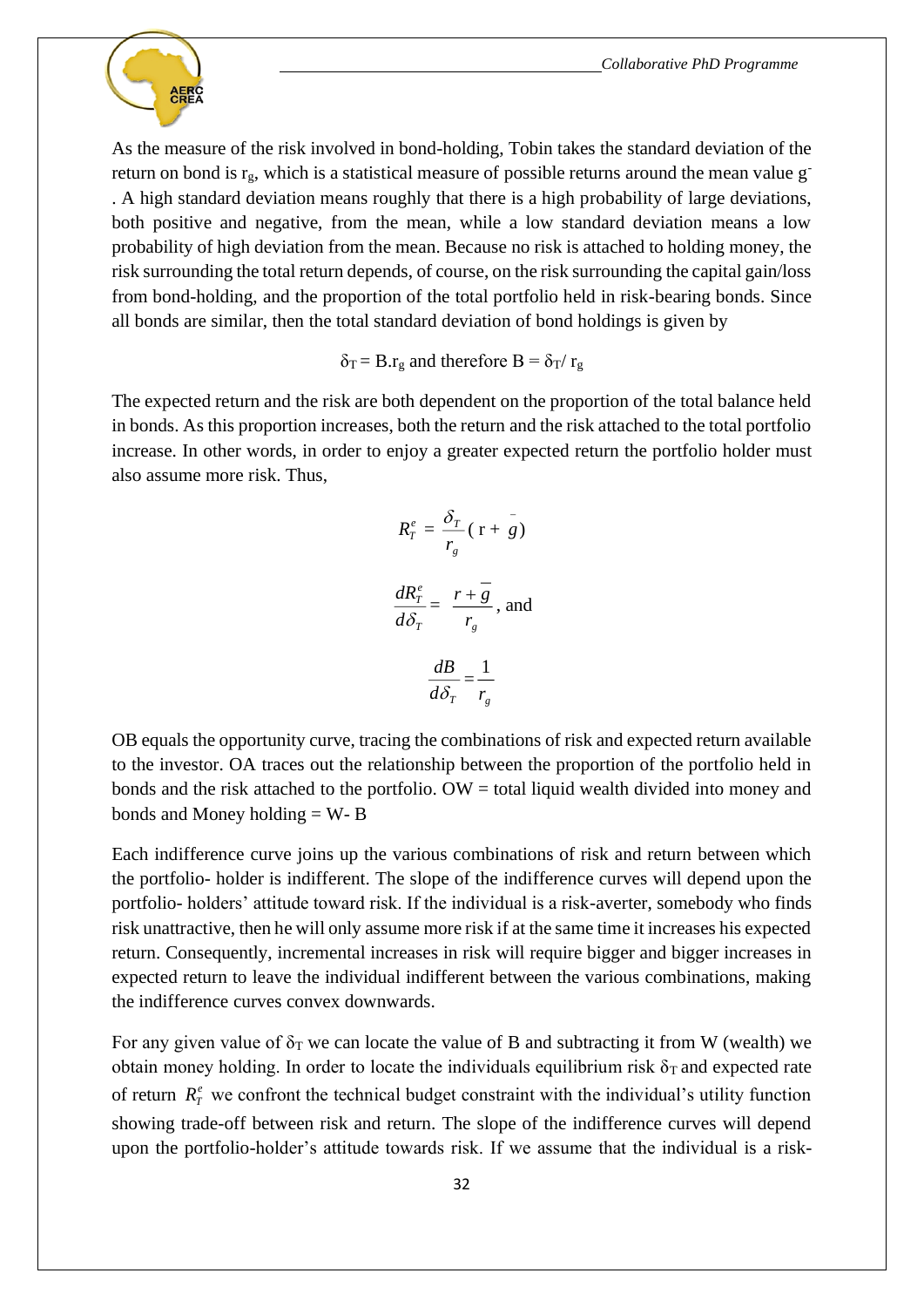

averter diversifier, somebody who finds risk unattractive, then he will only assume more risk if at the same time it increases his expected return. Consequently, incremental increases in risk will require bigger and bigger increases in expected return to leave the individual indifferent between the various combinations, making the indifference curves convex downwards. The diversifier will be at optimal where he reaches the highest indifference curve at point  $e_0$ , i.e. the expected return and risk of his portfolio will be determined by the point of tangency of the budget line with the highest possible indifference curve.

AS interest rate increases from  $r_0$  to  $r_1$  to  $r_2$  the slope of the budget line rotates upward. At any given level of risk, return will be increased as r rises. As r increases, the budget line touches successively higher indifference curves. This traces out the optimum portfolio curve connection the points of tangency. An increase in g will have the same effect as in increase in r and an increase in  $\delta_{\rm g}$  reduces bond holding.



The indifference curves of gamblers, the risk lovers, will however be negatively sloped. Such individuals are prepared to accept a lower expected return in order to have the chance of unusually high capital gains associated with a high risk. For instance, the risk-lover will not diversify his portfolio, but will hold his entire portfolio in bonds, being attracted by the possibility of large capital gains. His preferred combination will always be a corner one. The risk-averter plunger will also seek a corner maximum, but it may be all money or all bonds one.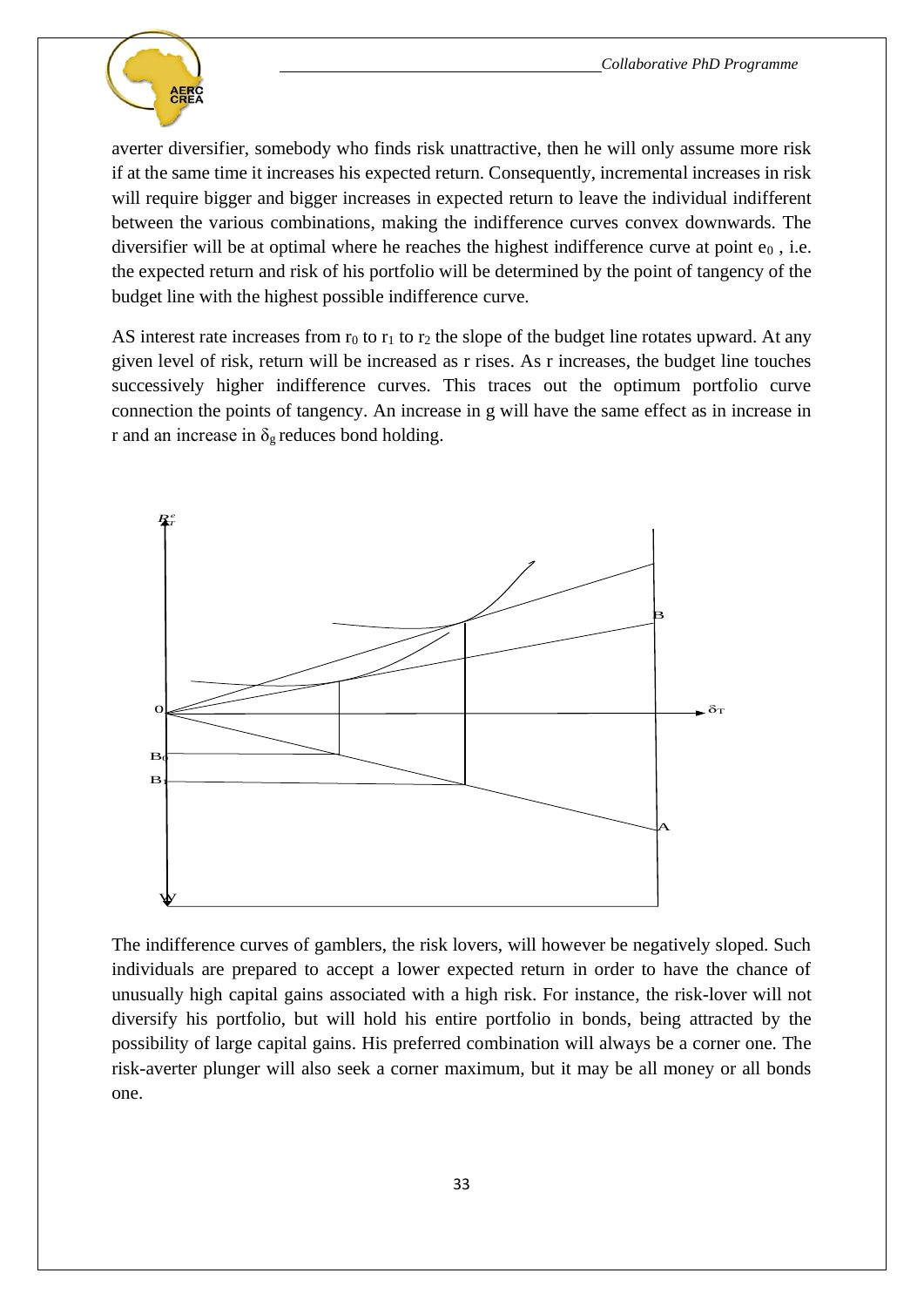

## <span id="page-33-0"></span>**1.7 Buffer-Stock Models of Money Demand**

The theoretical analysis of buffer stock models extends the inventory analysis of the transactions demand for money to the case of uncertainty of net payments (payments less receipts). The buffer stock models allow short-run money balances to fluctuate within a band which has upper and lower limits, also known as thresholds, or fluctuate around a long-run desired money demand.

There are basically two versions of buffer stock models. In one of these, a "policy decision" is made a priori by the individual that cash balances will be allowed to vary within an upper  $(M_{\text{max}})$  and a lower limit  $(M_{\text{min}})$ . When the autonomous – that is, independent of the decision to invest in bonds or disinvest from bonds – net receipts cause the accumulated cash balance to hit the upper limit  $M_{\text{max}}$ , action is taken to invest a certain amount in other assets, say bonds, thereby reducing cash holdings suddenly by the corresponding amount. Whenever the autonomous net payments deplete the cash reserves sufficiently to reach the minimum permitted level Mmin, action is taken to rebuild them by selling some of the bonds. This lower limit can be zero or a positive amount, depending upon institutional practices such as minimum balances required by banks, etc.

Such buffer stock models with a pre-set band belong to the  $(Z, z)$  – with Z as the upper limit and z as the lower one – type of inventory models and are called "rule models", where the rule specifies the adjustment made when the money balances hit either of the limits.

In such rule models, money balances can change because of positive or negative net payments or because of action taken by the agent to reduce them when they reach the upper limit or increase them when they reach the lower limit. The former can be designated as "autonomous" or "exogenous" changes and the latter as "induced" changes in money balances. In the former, the change occurs even though the agent's objective is not to adjust his money holdings. In the latter, the agent's intention is to adjust the money balances since they have moved outside the designated band.

The second type of buffer stock models is called "smoothing or objective models." In these, the objective is to smooth movements in other variables such as consumption or expenditures and bond holdings. Unexpected increases in income receipts or decreases in payments would be added to money balances acting as the "residual" inventory or temporary abode of purchasing power until adjustments in expenditures and bond holdings can be made. Conversely, unexpected decreases in income receipts or increases in payments would be temporarily accommodated by running down money balances, rather than through an immediate cutback in expenditures or sales of bonds. The reason for thus treating money holdings as a residual repository of purchasing power is that the cost of small and continual adjustments in such balances is assumed to be lower than in either expenditures or payments, or in bond holdings, so that temporarily allowing such balances to change is the optimal strategy. In such smoothing models, actual balances fluctuate around their desired long-run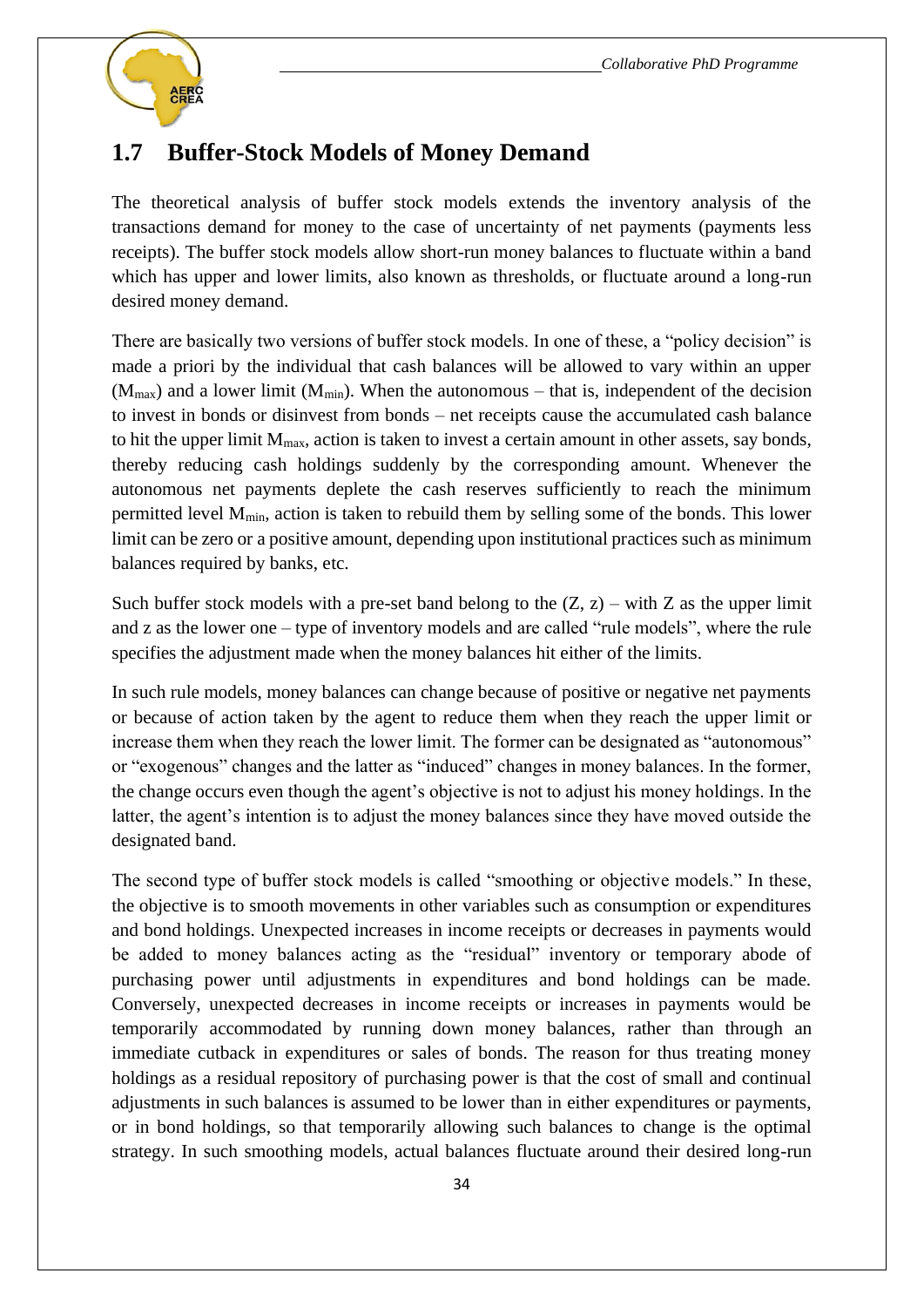

demand, but there are no pre-set upper and lower limits as in the case of the rule models. The distinction between the autonomous and induced (causes of) changes in money balances applies in both smoothing and rule models.

## **BUFFER STOCK RULE MODELS**

## **The Rule model of Akerlof and Milbourne (1980)**

Model assumes a lump-sum receipt of Y at the beginning of the period and expenditures of C at a constant rate through the period. Model also assumes that  $C \leq Y$ , with saving  $S = Y - C$ . Saving during the period is added to money balances until the latter reach the set upper limit, at which time action is taken to decrease them to C through their partial investment in bonds, so that they are expected to be exhausted by the next period.

Designate the upper limit as Z and the lower one as z, with the latter taken to be zero for simplification. The agent wishes to start each period with the amount C, which will therefore be the desired amount at the beginning of each period. The actual amounts held at the beginning of the ith period equal C +nS, as long as  $(C + nS) \le Z$ . If the upper limit is reached after n periods, we have:

$$
C + nS \ge Z \ge C + (n - 1)S
$$
.................(1)

So that:

$$
n \ge \frac{z-c}{s} \ge n-1 \quad \dots \quad \dots \quad \dots \quad \dots \quad (2)
$$

Hence, the maximum and minimum values of n are:

$$
n_{max} = \left[\frac{z-c}{s}\right] + 1 \qquad \dots \qquad (3)
$$

$$
n_{min} = \left[\frac{z-c}{s}\right] \tag{4}
$$

The amount C is spent evenly during the period so that the average amount of cash balances corresponding to it is C/2. When saving S is added to money balances in a period, this amount is held from the beginning of the period to its end, so that the average cash balances corresponding to it are S. Therefore, the sequence of money balances at the end of each period  $i_{s}$ 

{ 2 , 2 + , 2 + 2, … . , 2 + ( − 1)} ……………………………………………(5)

Which equals:

 $C/2\{1, 1 + S, 1 + 2S, ..., 1 + (n - 1)S\}$ 

Let n be the number of periods before an induced transfer takes place. Then, over n periods, the average balance between induced adjustments is: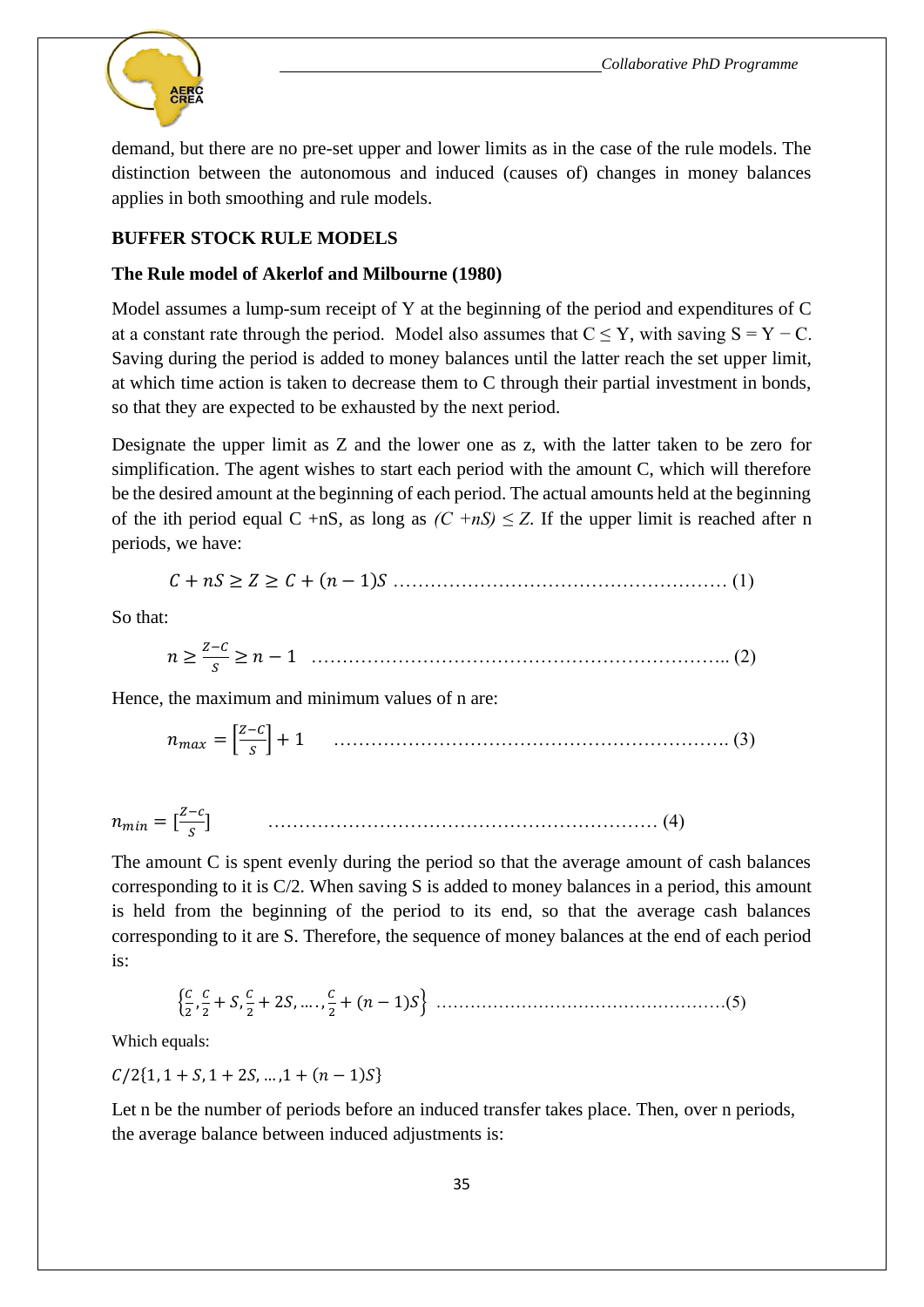*Collaborative PhD Programme*



$$
M^{d} \equiv \frac{1}{n} \left[ \frac{c}{2} + \left( \frac{c}{2} + S \right) + \left( \frac{c}{2} + 2S \right) + \dots + \left( \frac{c}{2} + (n-1)S \right) \right] = \frac{c}{2} + \frac{S(n-1)}{2} \dots \dots \dots \dots (6)
$$

Using (3) and (4) to eliminate n in (6) implies the minimum and maximum values of money balances as:

 = ⁄2 …………………………………………………………………… (7) = ( − )⁄2 …………………………………………………………………… (8)

Hence, the average of the money balances held as a buffer stock, designated as  $M^b$ , is:

 = 1 2 ( + ) = ⁄2 − ⁄4 ……………………………………………… (9)

So that:

 <sup>=</sup> −(1⁄4)( ) <sup>&</sup>lt; <sup>0</sup> ……………………………………………………………. (10)

Where  $\partial S/\partial Y$  is the marginal propensity to save, which is positive. Hence,  $\partial M^b/\partial Y$  is negative. This is a surprising result. Its intuitive explanation is that, as income rises, the upper threshold is reached more quickly, so that the interval before the money holdings are run down by an induced adjustment is shortened. As a result, the richer agents review their money and bond holdings more often than those with lower incomes, ceteris paribus, and will hold less balances on average.

However, since the limits z and Z were assumed to be exogenously specified in the above model, the impact of increases in Y on them is not incorporated in (9). Transactions demand analysis implies that both of these limits would be positive functions of the level of expenditures. Therefore, the impact of a rise in income would have a positive and a negative component, with the net impact being of indeterminate sign unless a fuller model were specified. Another limitation of the above model is that it does not distinguish between the expected increases in income and the unexpected ones. The (z, Z) concept is more appropriate to the latter than to the former.

Akerlof and Milbourne extended their preceding model to the case of the uncertainty of net payments by assuming that the agent buys and pays for durable goods at uncertain times, with p as the probability of making such a purchase. For this case, under their simplifying assumptions that include  $S = sY$ , where s is the constant average propensity to save, was that:

$$
M^{b} = Z/2 - s(1+p)(Y/4) < 0 \quad \dots \quad \dots \quad \dots \quad \dots \quad \dots \quad \dots \quad \dots \quad \dots \tag{11}
$$

where p is the probability of payments (for a durable goods purchase). Eqn 11 implies that:

 = −(⁄4)[1 + + ′ ()] …………………………………………………….. (12)

where  $p' = \partial p / \partial Y$ . Assuming p' to be positive – that is, the probability of buying durable goods increases with income  $- (12)$  implies that the income elasticity of money balances is again negative.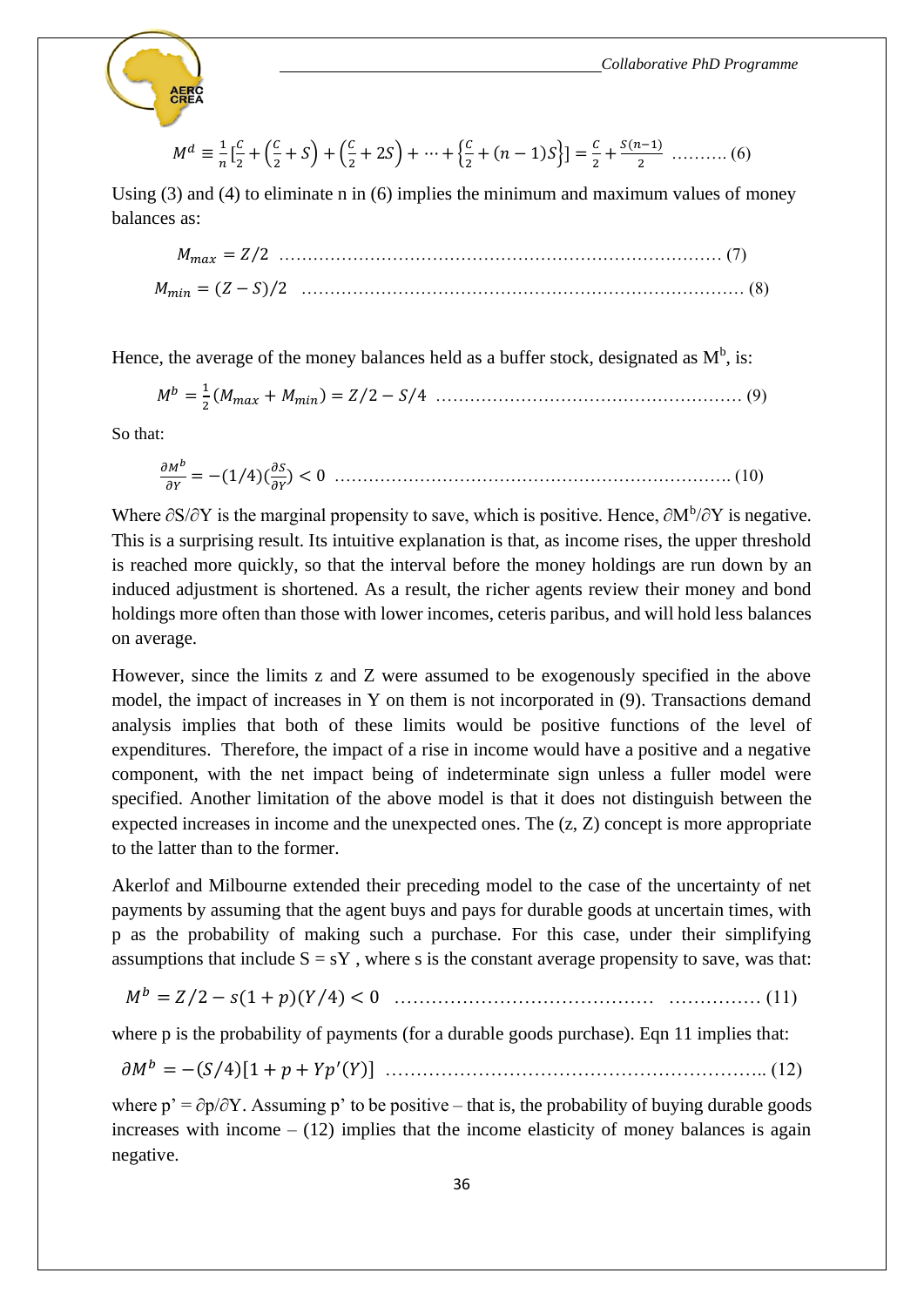

The model was meant to encompass both the transactions and precautionary demands. The agent's desire to finance an amount of transactions C out of income receipts Y creates his transactions demand, while the uncertainty of payments adds an additional precautionary demand. However, this framework does not properly capture the transactions demand since it ignores the dependence of (z, Z) on total expenditures and does not make a distinction between expected and unexpected changes in income. Its implication of a negative income elasticity of money demand must therefore be accepted as reflecting the influence of saving, and especially unexpected saving, on money demand, with consumption – and hence permanent income – being held constant.

## **The Rule Model of Miller and Orr (1966)**

Miller and Orr (1966) assumed that net receipts – which would be net payments for a negative value – of x at any moment follow a random walk with a zero mean over each period (e.g., a "day"). Assume that in any time interval (e.g. an "hour") equalling  $1/t(t = 24)$ , x is generated as a sequence of independent Bernoulli trials. The individual believes with a subjective probability of p that he will have net receipts of x during each time interval (hour) or net payments of x with a probability of (1−p), so that, over an hour, the probability of an increase in money holdings by x is p and that of a decrease by x is  $(1-p)$ .

Cash holdings over a decision period of T periods will have a mean and standard deviation given by:

 = ( − ) …………………………………………………………… (13) 2 = 4 2 ……………………………………………………………… (14) where:  $x =$  net receipts per hour  $\mu$ <sup>T</sup> = mean cash holdings over *T* periods  $\sigma_T$  = standard deviation of cash holdings over *T* periods  $p =$  probability of positive net payments  $q =$  probability of negative net payments  $(= 1-p)$  $t =$  number of sub-intervals (hours) in each period (day)  $T =$  number of time periods up to the planning horizon.

For simplification, *p* was assumed to be 1*/*2*,* so that:

=0 ……………………………………………………………………. (15) 2 = 2 ………………………………………………………… …..(16)

Since the variance of changes in cash holdings ( $\sigma^2$ <sub>T</sub>) during T periods is Ttx<sup>2</sup>, the variance  $(\sigma^2)$  of daily changes in balances (over the day) is:

<sup>2</sup> = 2 = <sup>2</sup> ⁄ ……………………………………………. (17)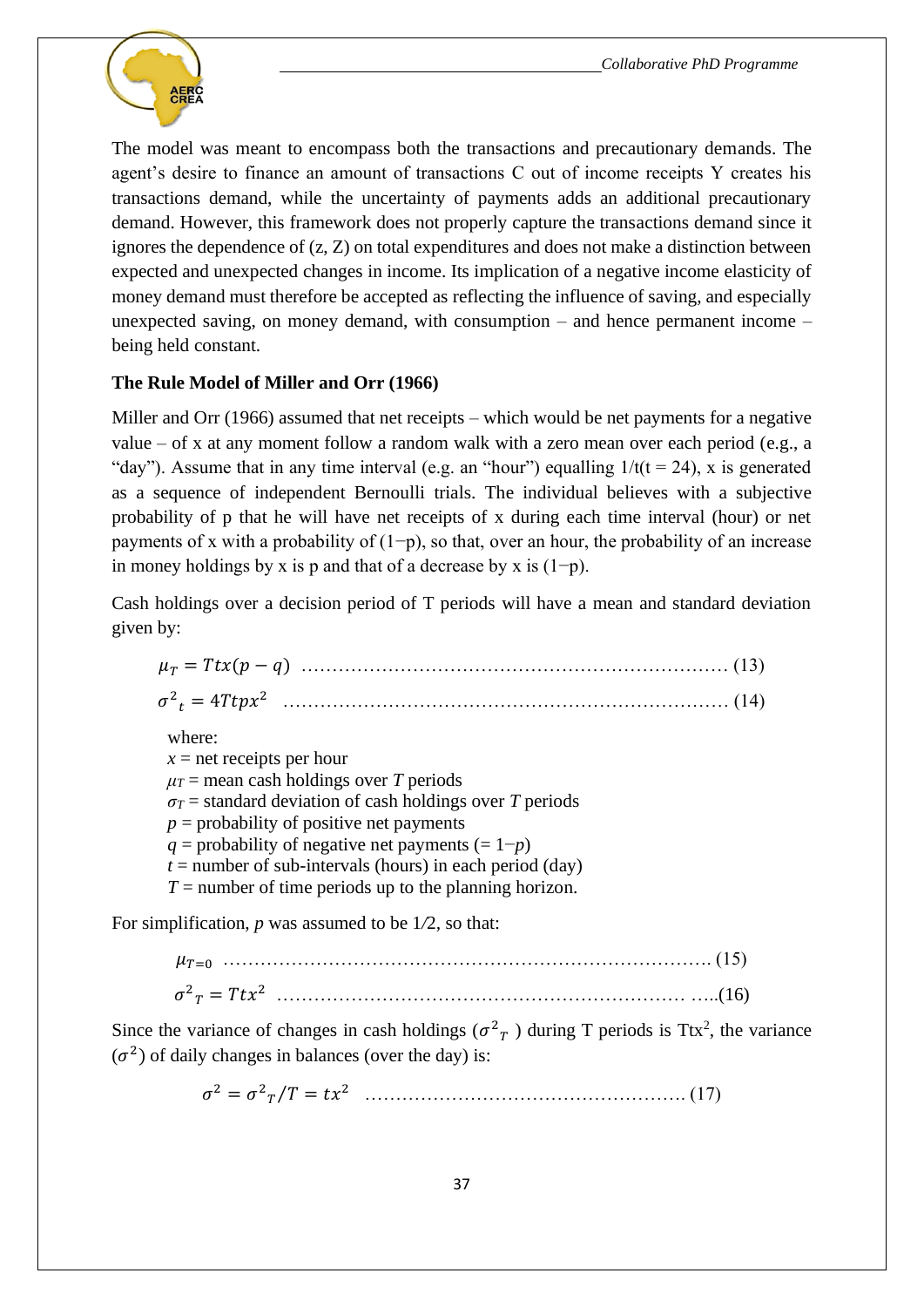

The cost of holding and varying cash has two components: the interest cost of holding cash rather than bonds, and the brokerage cost of making deliberate changes in cash holdings. The per period (daily) expected cost is:

*E*(*TC*) = *B*0*E*(*N*)*/T* +*RM* ………………………………………………… (18)

Where:

 $E(TC)$  = expected cost per period of holding and managing cash

 $M$  = average daily cash balance

 $E(N)$  = expected number of transactions between money and bonds over *T* periods  $B_0$  = brokerage cost per transaction

 $R =$  interest rate per period (day) on bonds

The firm is taken to minimize (49) with respect to the upper limit *Z* and the lower limit *z* on cash balances. Under certain specific assumptions:  $E(N)/T \rightarrow 1/D(z,Z)$ 

where *D* is the mean of the time intervals separating portfolio transfers between bonds and cash, and that:

*D*(*z,Z*) = *z* (*Z* −*z*)*/tx*<sup>2</sup> …………………………………………….. (19)

Further, the steady–state distribution of money balances during the day has a discrete triangular distribution for  $p = 1/2$ , so that the average balances *M* are given by:

*M* = (*Z* +*z*)*/*3 ………………………………………………………(20)

Hence, using the maximum value of *E*(*N*)*/T*, (20) can be restated as:

*E*(*TC*) = *B*<sup>0</sup> *tx*<sup>2</sup> */zw* + *R*(*w*+2*z*)*/*3 ………………………………… (21)

Where  $w = Z - z$ . *w* is thus the width of the band. Setting the partial derivatives of (21) with respect to *z* (with *w* constant), and *w* (with *z* constant) equal to zero, yields:

> *∂E*(*TC*)*/∂z* = *B*<sup>0</sup> *tx*<sup>2</sup> */z*<sup>2</sup>*w*+2*r/*3 = 0 .………………………………… (22) *∂E*(*TC*)*/∂w* = −*B*<sup>0</sup> *tx*<sup>2</sup> */zw*<sup>2</sup> +*R/*3 = 0 ………………………………. (23)

Which yield the optimal values  $z^*$  and  $w^*$  as:

Since  $w = Z - z$ , (25) implies that the optimal upper limit  $Z^*$  will be:

*Z* <sup>∗</sup> = 3*z* ∗ ……………………………………………………………. (26)

Which is independent of the interest rate and the brokerage cost, though, by (24) to (26), the *absolute* width of the band does depend upon these variables.

From (26), the mean buffer stock balances  $M^b$  under the assumptions of this model are given by:

*M*<sup>b</sup> = (*Z* +*z*)*/*3 …………………………………………………………. (27)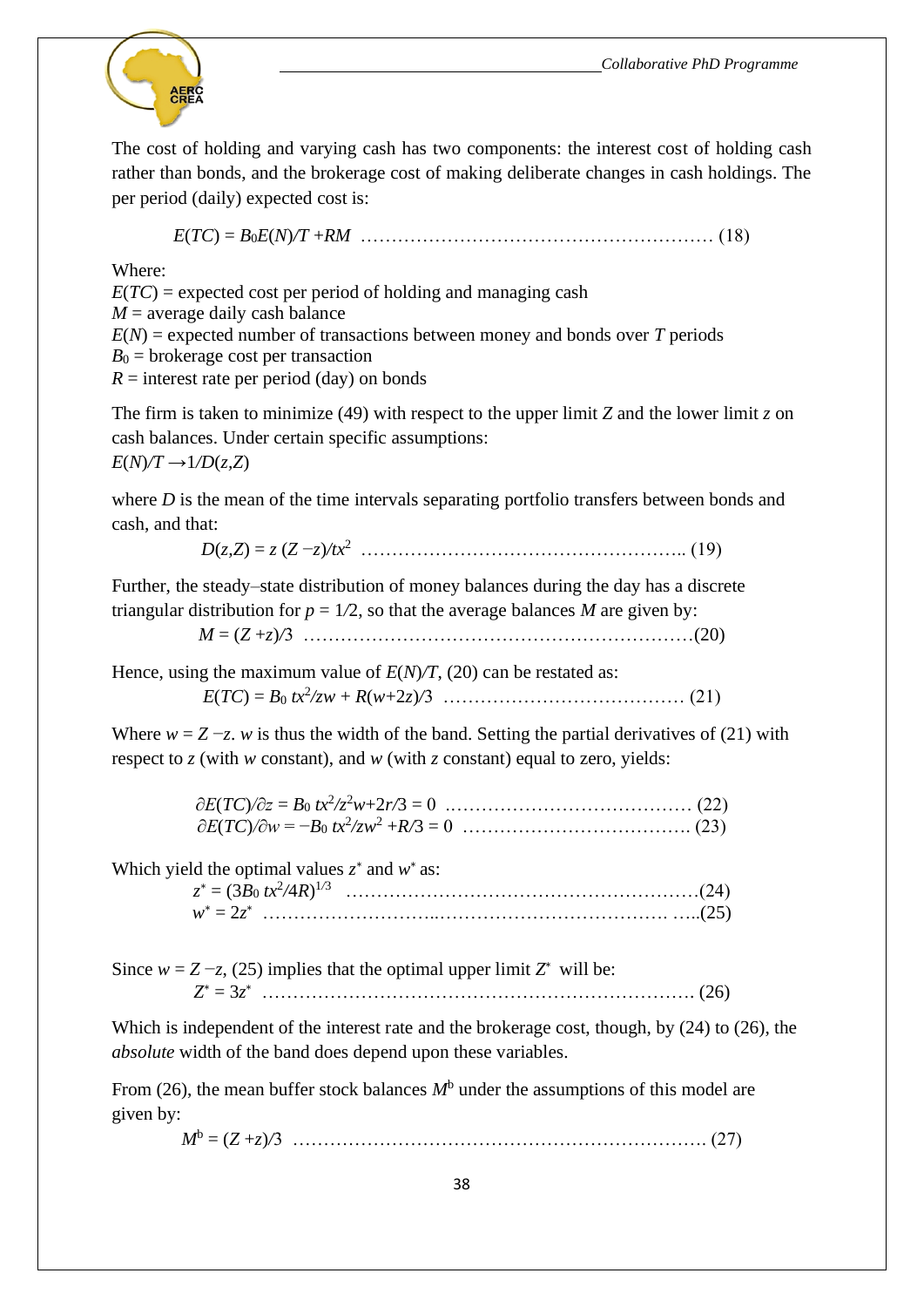



Therefore, the average optimal buffer stock balances *M*b∗ derived from (24), (26) and (27) are:

∗ = 4 3 ( 30 2 4 ) 1 3 <sup>⁄</sup> = 4 3 ( 30 2 4 ) 1 3 ⁄ …………………………………… (28) since *σ* <sup>2</sup> = *tx*<sup>2</sup> .

In (28), the average demand for money depends upon the interest rate and the brokerage cost and upon the variance of net payments. The elasticity of the average demand for money with respect to the variance of income is  $1/3$ , and with respect to interest rates it is  $(-1/3)$ .

However, since there does not exist a precise relationship between *σ*2 and *Y,* there will not exist a precise income elasticity of *M*b with respect to *Y*. To illustrate, if we are dealing with a firm's demand for money and *Y* is its income from sales, a proportionate increase in this sales income due to a proportionate increase in all receipts and payments by it, with their frequency unchanged, will increase *x* proportionately, so that  $\sigma^2 = tY^2$ , implying from (28) an income elasticity of 2/3. But if the amount of each receipt and payment does not change but their frequency is increased, so that *t* increases proportionately with *Y* such that  $t = \alpha Y$ , we have  $\sigma^2$  $= \alpha Yx^2$ , thereby implying from (28) an income elasticity of 1/3. The implied range for the income elasticity of the average buffer stock balances becomes even larger than from 1/3 to 2/3 if the amounts of the transactions increase while their frequency decreases. The model extends the analysis of the precautionary demand for money to the case where there are fluctuations within upper and lower limits, with these limits derived in an optimizing framework. The existence of a range for the income elasticity of the average buffer stock balances, rather than a single value as for Baumol's transactions balances, is another empirically appealing feature of the model. These authors considered their model to be especially appealing in explaining the firms' demand for money.

#### **BUFFER STOCK SMOOTHING OR OBJECTIVE MODELS**

#### **The smoothing model of Cuthbertson and Taylor**

The basic partial adjustment model (PAM), in the context of a single period, often assumes that the adjustment in money balances involves two kinds of costs. One of these is the cost of deviations of actual balances from their desired amount. The second element is the cost of changing the current level of balances from their amount in the preceding period. The oneperiod first-order PAM assumes that the cost function is quadratic in its two elements, as in:

 = ( − <sup>∗</sup> ) <sup>2</sup> + ( − −1 ) <sup>2</sup> ……………………………… (29)

Where:

TC = present discounted value of the total cost of adjusting balances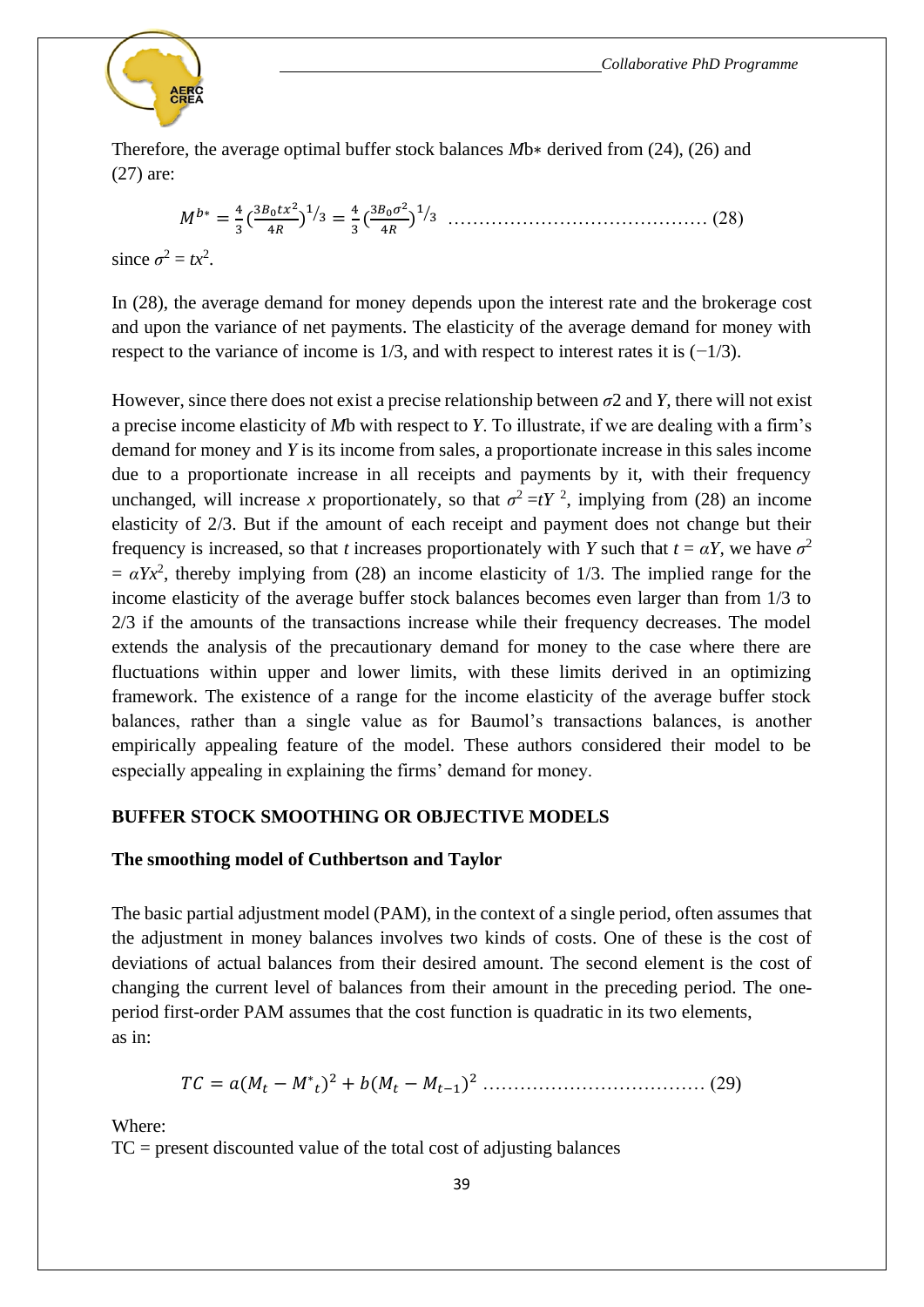

 $M =$  actual money balances  $M^*$ = desired money balances.

The buffer stock models (Carr and Darby, 1981; Cuthbertson, 1985; Cuthbertson and Taylor, 1987; and others) posit an intertemporal cost function rather than a one-period one and minimize the present expected value of this cost over the present and future periods. This implies taking account of both types of costs over the present as well as the future periods. Hence, for the first element of cost, the expected cost of future deviations of actual from desired balances, in addition to the cost of a current deviation, is taken into account.

This modification allows the agent to take account of the future levels of desired balances in determining the present amounts held. For the second element of cost, the justification for the intertemporal extension is as follows: just as last period's money holdings affect the cost of adjusting this period's money balances, so would this period's balances affect the cost of adjusting next period's balances, and so on, and these future costs attached to current money balances need to be taken into consideration in the current period. The resulting cost function is intertemporal and forward looking.

The intertemporal extension of (29) for  $i = 0, 1, \ldots, T$  is:

 = ∑ [(+ − <sup>∗</sup> + ) 2 ] + (+ − +−1 ) 2 ……………………… (30)

Where:

D = gross discount rate  $(1/(1+r))$ .

 $a =$  the cost of actual balances being different from desired balances

 $b =$  the cost of adjusting balances between periods. b can be the brokerage cost of selling bonds but, this can be more than just a monetary cost.

The economic agent is assumed to minimize TC with respect to  $M_{t+i}$ ,  $i = 0, 1, \ldots, T$ . Its Euler condition for the last period T is:

$$
\partial T C / \partial M_{t+T} = 2a(M_{t+T} - M^*_{t+T}) + 2b(M_{t+T} - M_{t+T-1}) = 0
$$

so that:

$$
M_{t+T} = \frac{a}{a+b} M^*_{t+T} + \frac{b}{a+b} M_{t+T-1} = A_1 M^*_{t+T} + B_1 M_{t+T-1} \dots \dots \dots \dots \dots \tag{31}
$$

Where  $A_1/(a+b)$  and  $A_1+B_1=1$ . For  $i < T$ , the first-order cost-minimizing conditions are:

$$
\frac{\partial C}{\partial M_{t+i}} = 2a(M_{t+i} - M^*_{t+i}) + 2b(M_{t+i} - M_{t+i-1}) - 2b(M_{t+i+1} - M_{t+i}) = 0
$$

 $M_{t+i} = \frac{a}{a+i}$  $\frac{a}{a+2b}M^*{}_{t+i} + \frac{b}{a+i}$  $\frac{b}{a+2b}M_{t+i-1} + \frac{b}{a+i}$  $\frac{b}{a+2b}M_{t+i+1} = A_2M_{t+i} + B_2M_{t+i-1} + B_2M_{t+i+1}$  (32) where  $A_2+2B_2=1$ . In (32), both the future and past values of actual balances M, as well as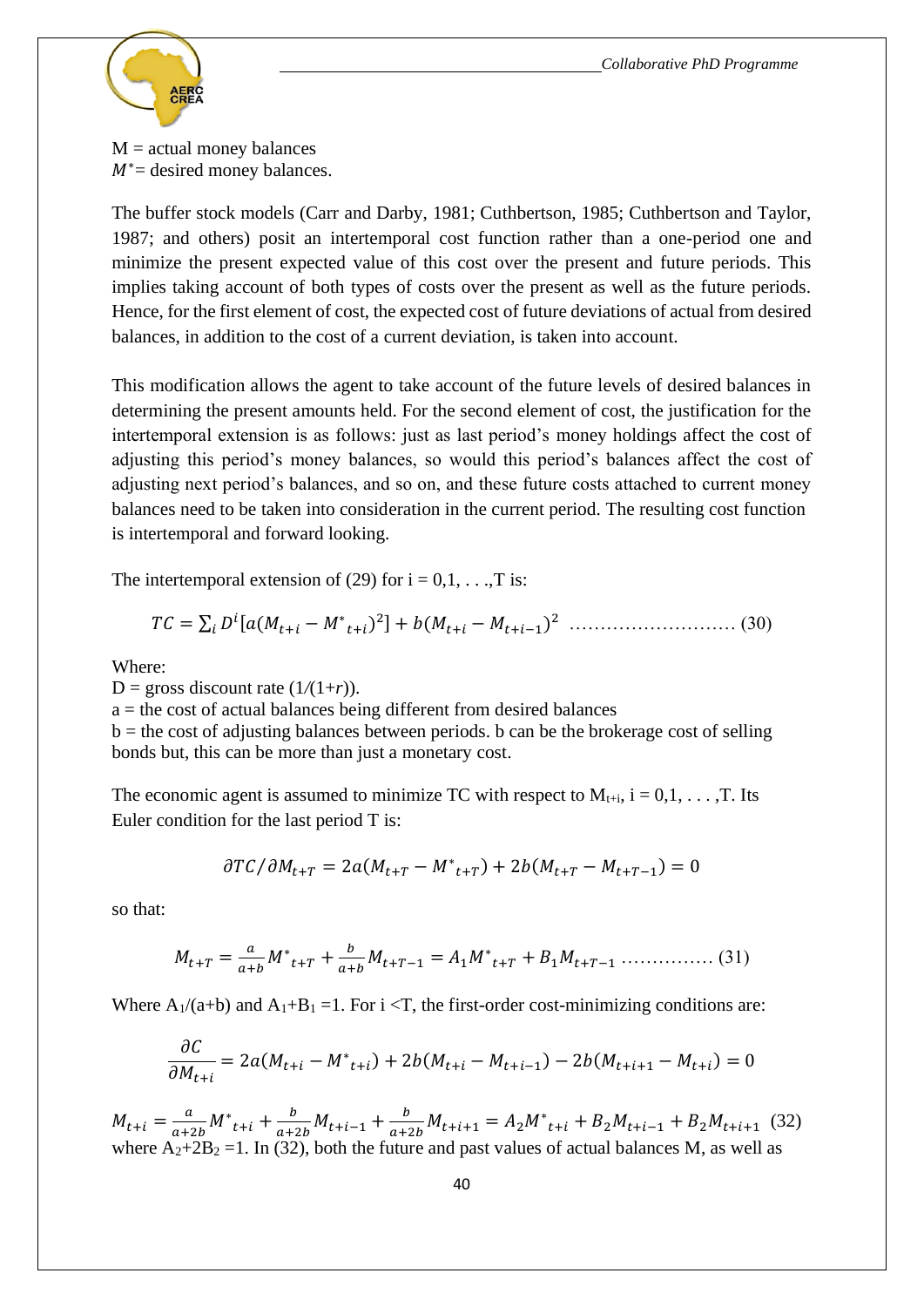

the future values of  $M^*$ , affect the demand for money in each period. Eqn (32) implies that:

 = 1+−1 + (⁄)<sup>1</sup> ∑ <sup>∗</sup> + ……………………………… (33)

where  $q_1 + q_2 = (a/b)+2$  and  $q_1q_2 = 1$ . The demand function for the desired money balances M<sup>∗</sup> is assume it to be:

$$
\frac{M^*_{t+i}}{p_{t+i}} = b_y y_{t+i} + b_R R_{t+i} \qquad \dots \qquad (34)
$$

Further, in the context of uncertainty and using the expectations operator Et−1 for expectations held in t−1, let:

= −1 + + …………………………………………….. (35)

where  $M^u$ <sub>t</sub> has been introduced to take account of errors in the expected value of  $M^*_{t+i}$  due to unexpected changes in its determinants in (34). From (33) to (35),

$$
M_t = q_1 M_{t-1} + (a/b) q_1 \sum_i q^i_{\ i} \{b_y y_{t+i} + b_R R_{t+i}\} p_t M^u_{\ t} + \mu_t \ \ldots \ldots \ldots \ldots \ldots \tag{36}
$$

In conclusion, from eqn 36, the actual demand for money depends upon the future and current values of income and interest rates, which shows the model to be a forward-looking one. It also depends upon the lagged value of money balances, thus incorporating a backward-looking element. The model is, therefore, both forward and backward looking.

## **THE KANNIAINEN AND TARKKA SMOOTHING MODEL (1986)**

An alternative version of the intertemporal adjustment cost function (30) used by Kanniainen and Tarkka (1986) is:

$$
TC = E_t \sum_i [D^i \{a(M_{t+i} - M^*_{t+i})^2 + b(z_{t+i})^2\}] = 0, 1, 2, .......
$$
 (37)

Where:

 $z_t$  = the "induced" changes in money balances brought about by the agent's own actions  $b =$  the brokerage cost of converting bonds to money  $M =$  nominal balances M<sup>∗</sup> = the steady-state desired balances  $D =$  discount factor

The rationale for this specification of the cost function is that while the induced changes in money holdings impose a brokerage cost, the autonomous changes do not since they result from the actions of others. The adjustment in nominal balances in t from those in t−1 occurs due to autonomous and induced changes in t, so that:

− −1 = + ……………………………………………… (38)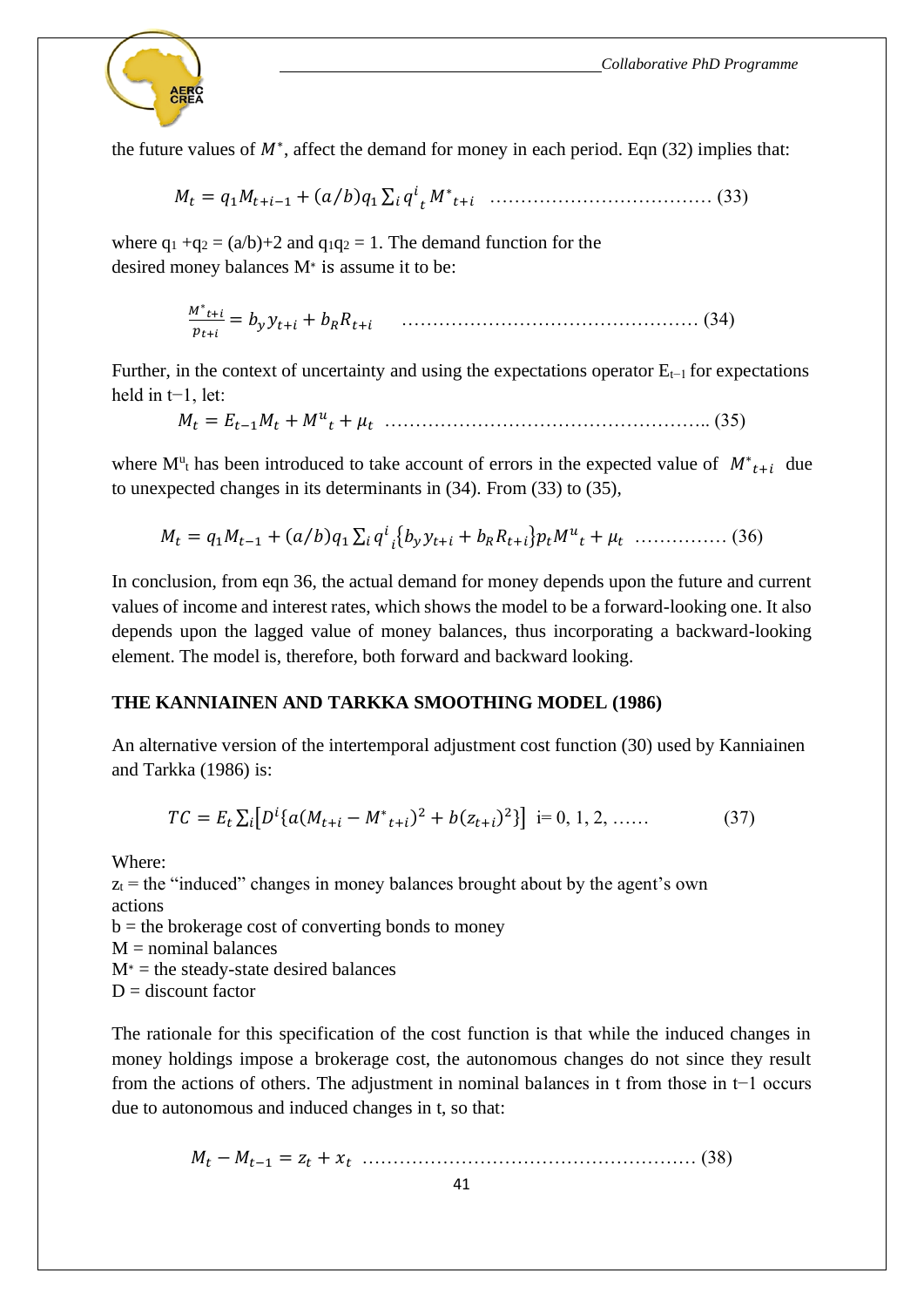

Where:  $z_t$  = induced changes in money holdings  $x_t$  = autonomous changes

Substitute (38) in (37) and, to minimize total cost, set the first-order partial derivatives of the resulting equation with respect to mt+i,  $i = 0,1,2, \ldots$ , equal to zero. This process yields the Euler equations as:

$$
E_t M_{t+i+1} - \beta E_t M_{t+i} + (1+R) E_t M_{t+i-1} = -\alpha E_t M^*_{t+i} + E_t x_{t+i+1} - (1-R) E_t x_{t+i} \tag{39}
$$

Where:  $\alpha = a/Db$  $\beta = (1/D)\{(a/b)+D+1\}$  $i = 0, 1, 2, \ldots$ 

Note that (39) represents a large number of equations and shows the extensive information requirements of such models. To determine money demand in period t, the agent must have expectations on the autonomous changes in money holdings in  $(t+1)$  and its optimal money balances, with the latter requiring this information for period  $(t + 2)$ , and so on. With new information becoming available each period, the model will require continual recalculation.

Equation (39) is a stochastic second-order difference equation in Et Mt+i. Its roots are:  $\lambda_1, \lambda_2 = 1/2 [\beta \mp {\beta^2 - 4(1+R)}]^{1/2}$ 

With  $\lambda_1 > 0$  being the stable root and  $\lambda_2 < 0$  being the unstable one. The latter was ignored by K–T in order to exclude cyclical adjustment. Using the positive root  $\lambda_1$ , the Euler condition becomes:

$$
E_t M_{t+1} = \lambda_1 M_t + [\lambda_1 \alpha/(1 + R - \lambda_1)]M^*_{t} - \sum_i [\lambda_1/(1 + R)]^i [E_t x_{t+i-1} - (1 + R) E_t x_{t+i}] \dots (40)
$$

In (40), the impact of the autonomous adjustment xt on money demand is given by  $\lambda_1$ , the stable root of (39). This impact is the same whether it was anticipated or not. The impact of future autonomous shocks, on which expectations have to be formed, depends upon the rate of time preference. If this rate is high, these expectations will have to be formed for only some periods ahead. Further, changes in these expectations will shift the money demand function.

Substitute (40) into (39) and solve for  $M_t$ , noting that  $E_t M^*$ <sub>t</sub> =  $M^*$ <sub>t</sub>. This yields:

 = 1−1 + <sup>∗</sup> + 1 + ………………………….. (41)

Where:

 $\rho = [\lambda_1 (a/b)(1+R)/(1+R-\lambda_1)]$ The weighted sum of the future shocks to net receipts and payments,  $z^*$ <sub>t</sub>, is given by:

∗ = −(1 − <sup>1</sup> ) ∑ {1⁄(1 + )} + ……………………… (42)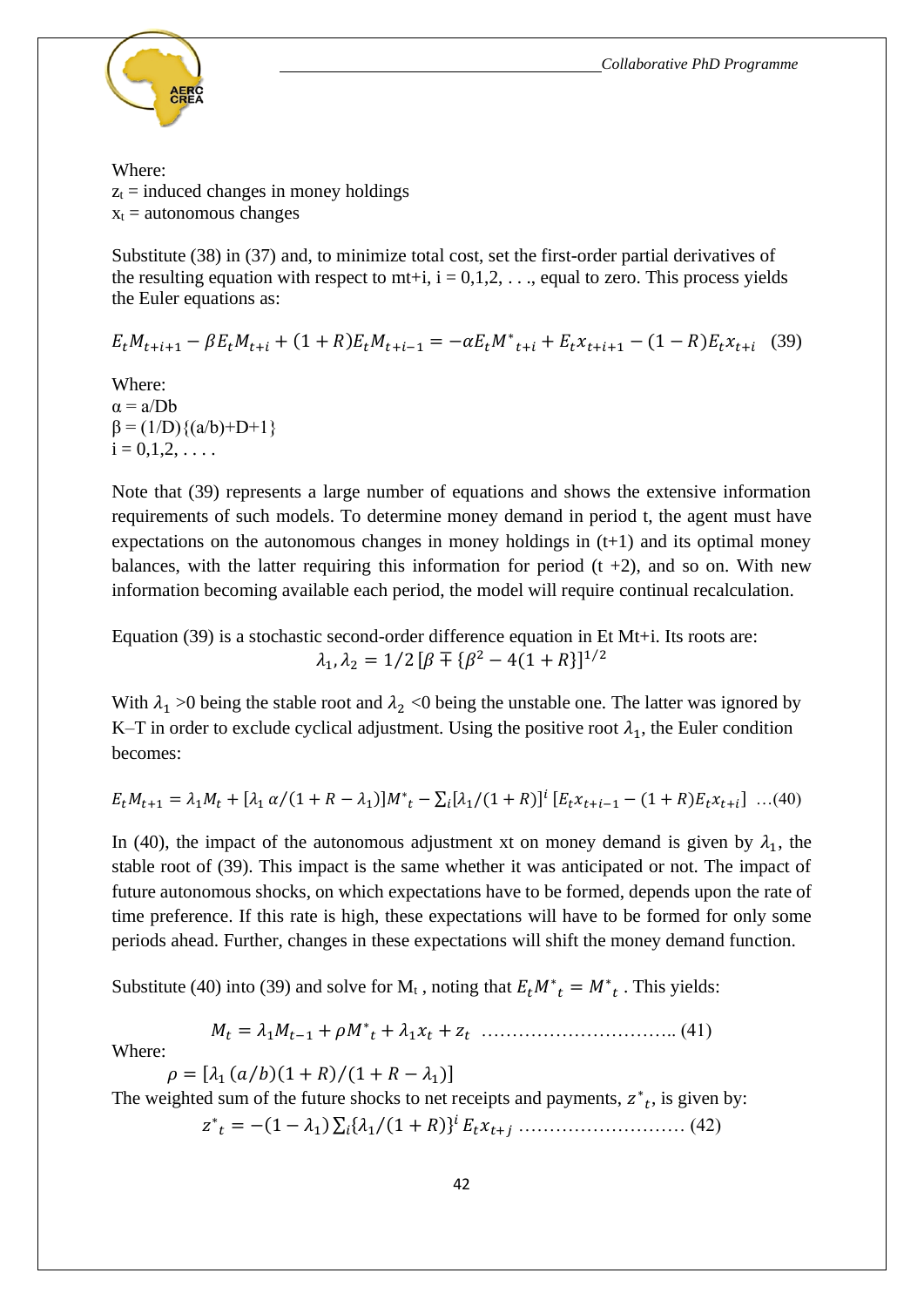*Collaborative PhD Programme*



The model can be transformed into real terms by dividing (40) by the current price level  $p_t$ . The resulting equation, based on (40), is:

$$
ln m_t = \alpha_0 + (1 - \lambda_1) ln m_t + \lambda_1 l n m_{t-1} + \gamma ln p_t / p_{t-1} + \lambda_1 x_t / M_{t-1} + z_t / M_{t-1} \dots \dots \tag{43}
$$

Where:

 $m_t = M_t/P_t$  Real money demand

 $m^*$ <sub>t</sub> =  $M^*$ <sub>t</sub> $/P$ <sub>t</sub> Desired money demand

K–T specified the desired demand  $m^*$ <sub>t</sub> as a log-linear function of  $y_t$  and  $R_t$ , such that:

 $m^*$ <sub>t</sub> =  $\gamma y^{\theta}$ + ………………………………………………(44)

Where  $\theta$  and  $\eta$  are parameters. The critical autonomous net payments variable  $x_t$  was defined as:

= Δ + Δ + ……………………………………………… (45)

*W*here:

 $L =$  domestic credit expansion  $L^g$  = government net borrowing from abroad  $B =$  surplus in the balance of payments on current account

On the future values of *x<sup>t</sup>* , the following extrapolative model was assumed:

 $E_i x_{t+i} = x_t (1+\theta)^i$ 

where  $\theta$  can be positive or negative or zero. Assuming  $z_{t+i}$  to be proportional to  $x_{t+i}$  such that  $Z_{t+i} = -\zeta X_{t+i}$ , K–T use (43) to specify the estimating equation as:

 $ln m_t = \alpha_0 + (1 - \lambda_1) ln m^*$  +  $\lambda_1 ln m_{t-1} + \gamma ln p_t / p_{t-1} + (\lambda_1 - \xi) x_t / M_{t-1} + \mu_t$  ...... (46)

Where:  $m_t = M_t / P_t$  Real money demand

 $m^*$ <sub>t</sub> =  $M^*$ <sub>t</sub>/ $P$ <sub>t</sub> Desired money demand

 $p_t$  = current price level

 $p_{t-1}$  = Lagged price level

 $x_t$  = autonomous net payments

 $M_{t-1}$  = Lagged nominal money demand  $\mu$  = random noise.